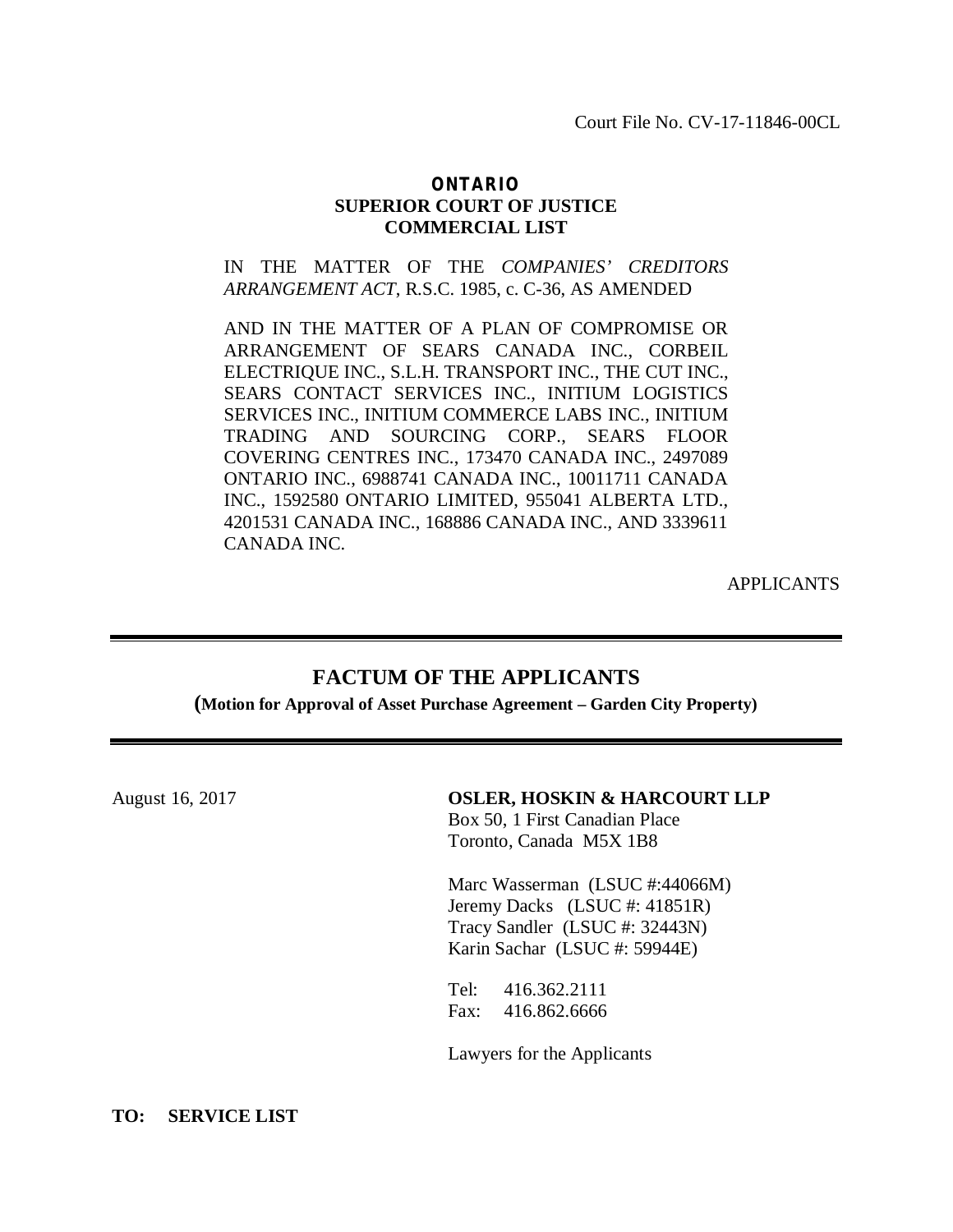## *ONTARIO* **SUPERIOR COURT OF JUSTICE (COMMERCIAL LIST)**

## IN THE MATTER OF THE *COMPANIES' CREDITORS ARRANGEMENT ACT*, R.S.C. 1985, c. C-36, AS AMENDED

AND IN THE MATTER OF A PLAN OF COMPROMISE OR ARRANGEMENT OF SEARS CANADA INC., CORBEIL ELECTRIQUE INC., S.L.H. TRANSPORT INC., THE CUT INC., SEARS CONTACT SERVICES INC., INITIUM LOGISTICS SERVICES INC., INITIUM COMMERCE LABS INC., INITIUM TRADING AND SOURCING CORP., SEARS FLOOR COVERING CENTRES INC., 173470 CANADA INC., 2497089 ONTARIO INC., 6988741 CANADA INC., 10011711 CANADA INC., 1592580 ONTARIO LIMITED, 955041 ALBERTA LTD., 4201531 CANADA INC., 168886 CANADA INC., AND 3339611 CANADA INC.

Applicants

## **SERVICE LIST**

## TO: **OSLER, HOSKIN & HARCOURT LLP**

Box 50, 1 First Canadian Place Toronto, ON M5X 1B8

### **Marc Wasserman**

Tel: +1 416.862.4908 **Jeremy Dacks** Tel: +1 416.862.4923 **Tracy Sandler** Tel: +1 416.862.5890 **Michael De Lellis** Tel: +1 416.862.5997 **Shawn Irving** Tel: 416.862.4733 **Martino Calvaruso** Tel: +1 416.862.6665 **Karin Sachar** Tel: +1 416.862.5949 Fax: +1 416.862.6666

mwasserman@osler.com jdacks@osler.com tsandler@osler.com mdelellis@osler.com sirving@osler.com mcalvaruso@osler.com ksachar@osler.com

Lawyers for the Applicants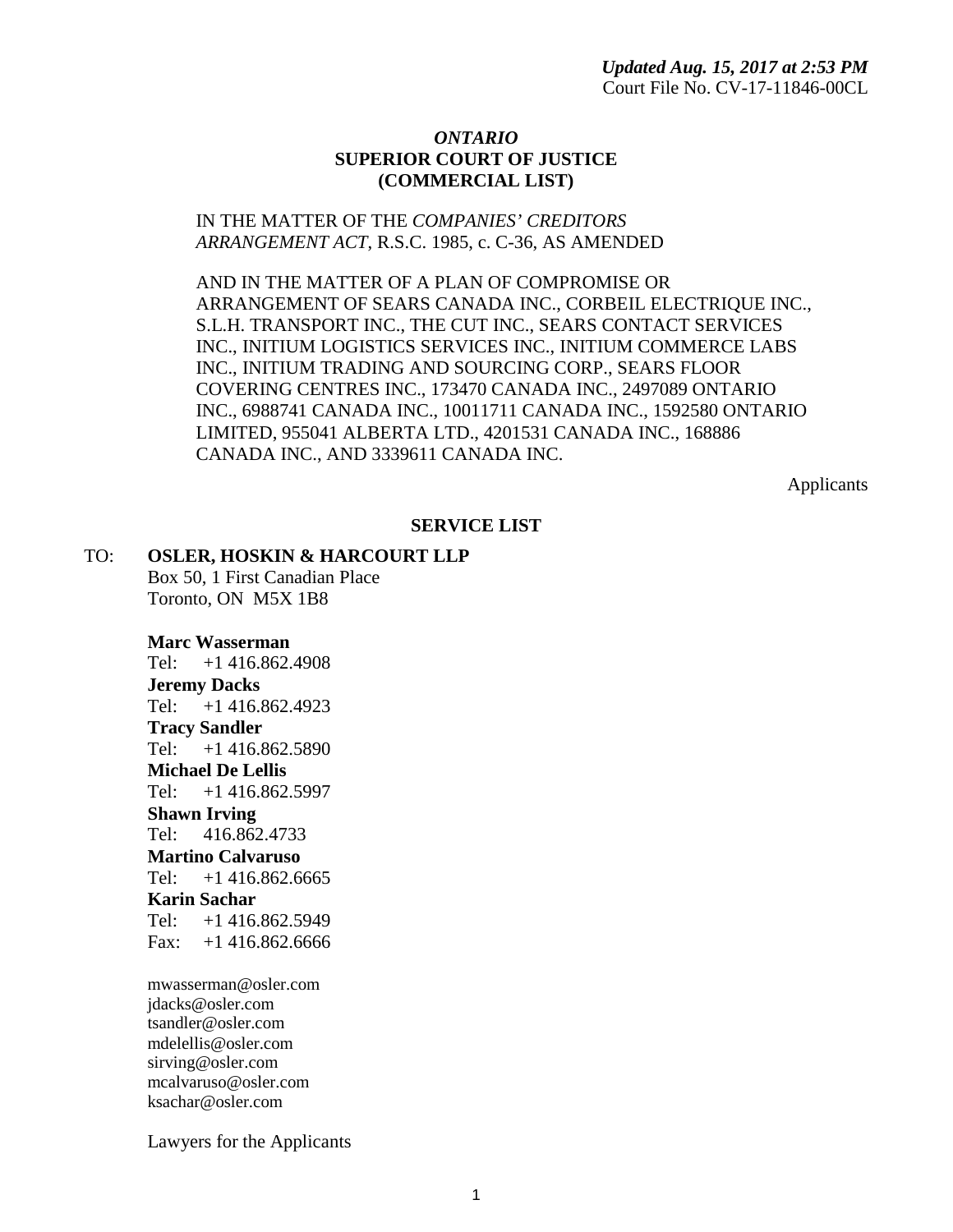### AND **FTI CONSULTING CANADA INC.**

TO: TD Waterhouse Tower 79 Wellington Street West Suite 2010, P.O. Box 104 Toronto, Ontario M4K 1G8

> **Greg Watson Paul Bishop Jim Robinson Steven Bissell Linda Kelly Kamran Hamidi**

Toll Free: 1.855.649.8113 Tel: +1 416.649.8100 +1 416.649.8113 Fax: +1 416.649.8101

searscanada@fticonsulting.com greg.watson@fticonsulting.com paul.bishop@fticonsulting.com jim.robinson@fticonsulting.com steven.bissell@fticonsulting.com linda.kelly@fticonsulting.com kamran.hamidi@fticonsulting.com

Monitor

#### AND **BENNETT JONES LLP**

TO: 3400 One First Canadian Place P.O. Box 130 Toronto, Ontario M5X 1A4

**Gary Solway**

Tel: +1 416.777.6555 **Raj Sahni** Tel: +1 416.777.4804 **Sean Zweig** Tel: +1 416.777.6254 Fax: +1 416.863.1716

solwayg@bennettjones.com sahnir@bennettjones.com zweigs@bennettjones.com

Lawyers to the Board of Directors and the Special Committee of the Board of Directors of Sears Canada Inc.

AND **NORTON ROSE FULBRIGHT CANADA LLP** 

TO: Royal Bank Plaza, South Tower 200 Bay Street, Suite 3800, P.O. Box 84 Toronto, Ontario M5J 2Z4

### **Orestes Pasparakis**

Tel: +1 416.216.4815 **Virginie Gauthier** Tel: +1 416.216.4853 **Alan Merskey** Tel: +1 416.216.4805 **Evan Cobb** Tel: +1 416.216.1929 **Alexander Schmitt** Tel: +1 416.216.2419 **Catherine Ma** Tel: +1 416.216.4838 Fax: +1 416.216.3930

orestes.pasparakis@nortonrosefulbright.com virginie.gauthier@nortonrosefulbright.com alan.merskey@nortonrosefulbright.com evan.cobb@nortonrosefulbright.com alexander.schmitt@nortonrosefulbright.com catherine.ma@nortonrosefulbright.com

Lawyers to the Monitor, FTI Consulting Canada Inc.

#### AND **KOSKIE MINSKY LLP**

TO: 20 Queen Street West, Suite 900, Box 52 Toronto, Ontario M5H 3R3

### **Andrew J. Hatnay**

Tel: +1 416.595.2083 **Mark Zigler** Tel: +1 416.595.2090 Fax: +1 416.977.3316

ahatnay@kmlaw.ca mzigler@kmlaw.ca

Representative Counsel for Active Employees and Retirees of Sears Canada Inc. with respect to pension matters regarding the defined benefit component of the Sears Pension Plan, the Supplemental Plan and the post-employment benefits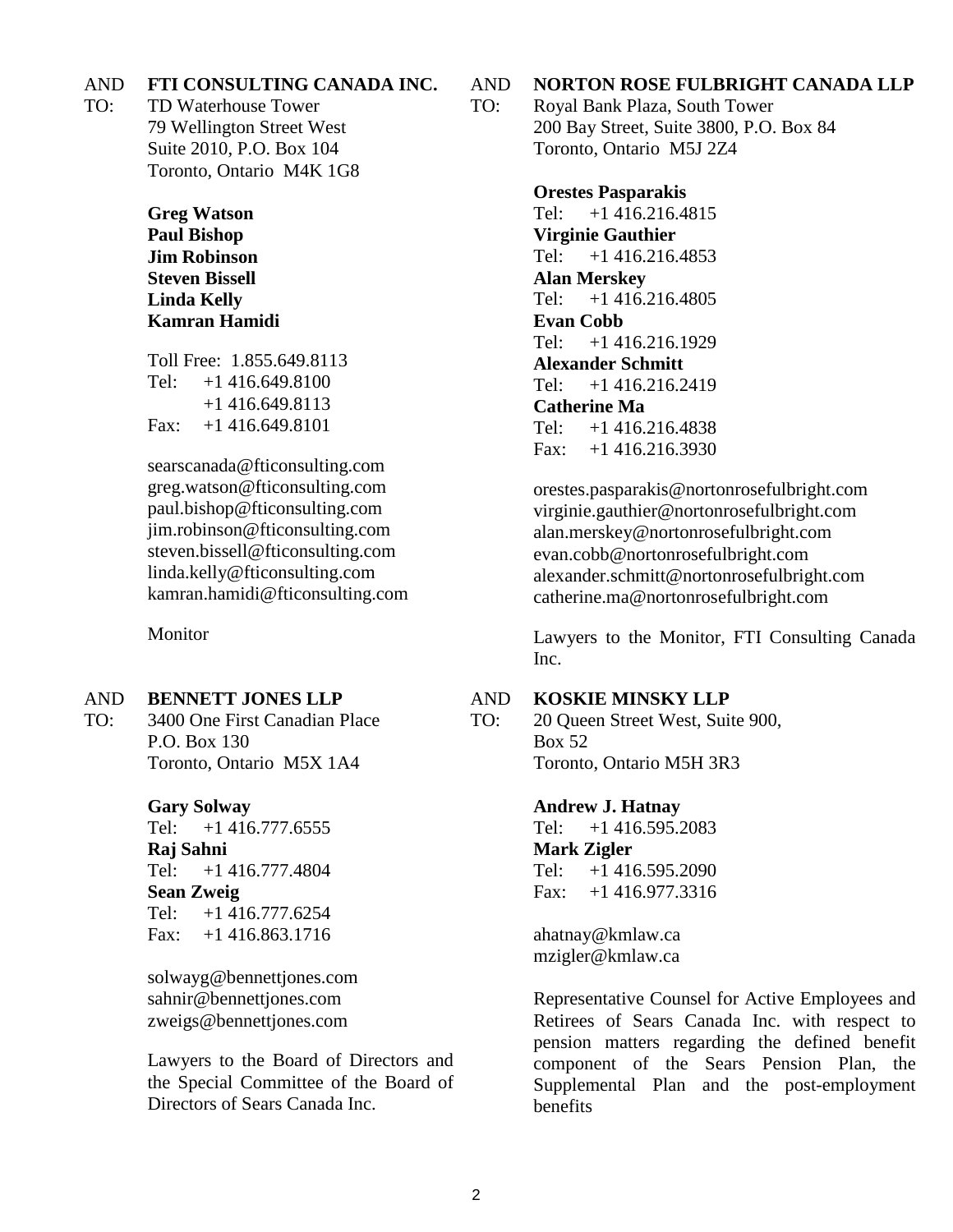### AND **GOODMANS LLP**

TO: Bay Adelaide Centre 333 Bay Street, Suite 3400 Toronto, Ontario M5H 2S7

### **Joe Latham**

Tel: +1 416.597.4211 **Jean Anderson** Tel: +1 416.597.4297 **Dan Dedic** Tel: +1 416.597.4232 **Graham Smith** Tel: +1 416.597.4161 **Jason Wadden** Tel: +1 416.597.5165 **Ryan Baulke** Tel: +1 416.849.6954 Fax: +1 416.979.1234

jlatham@goodmans.ca janderson@goodmans.ca ddedic@goodmans.ca gsmith@goodmans.ca jwadden@goodmans.ca rbaulke@goodmans.ca

Lawyers to Wells Fargo Capital Finance Corporation Canada as DIP ABL Agent, as well as the Lenders thereunder

### AND **ALVAREZ & MARSAL**

TO: Royal Bank Plaza, South Tower 200 Bay Street, Suite 2900, P.O. Box 22 Toronto, Ontario M5J 2J1

### **Douglas McIntosh**

dmcintosh@alvarezandmarsal.com

## **Al Hutchens**

ahutchens@alvarezandmarsal.com

**Joshua Nevsky** jnevsky@alvarezandmarsal.com

**Steven Glustein** sglustein@alvarezandmarsal.com

Advisors to the DIP ABL Lenders and DIP Term Loan Lenders

### AND **CASSELS BROCK & BLACKWELL LLP**

TO: Suite 2100, Scotia Plaza 40 King Street West Toronto, Ontario M5H 3C2

> **Ryan C. Jacobs** Tel: +1 416.860.6465 **Jane O. Dietrich** Tel: +1 416.860.5223 **R. Shayne Kukulowicz** Tel: +1 416.860.6463 **Tim Pinos** Tel: +1 416.869.5784 **Lara Jackson** Tel: +1 416.860.2907 **Ben Goodis** Tel: +1 416.869.5312 Fax: +1 416.360.8877

rjacobs@casselsbrock.com jdietrich@casselsbrock.com skukulowicz@casselsbrock.com tpinos@casselsbrock.com ljackson@casselsbrock.com bgoodis@casselsbrock.com

Lawyers to GACP Finance Co., LLC as DIP Term Loan Agent and Term Loan Agent, as well as the Lenders thereunder

#### AND **KSV ADVISORY INC.**

TO: 150 King Street West, Suite 2308 Toronto, Ontario, M5H 1J9

> **Bobby Kofman** bkofman@ksvadvisory.com

## **Noah Goldstein**

ngoldstein@ksvadvisory.com

Financial Advisor to the Special Committee of the Board of Directors of Sears Canada Inc.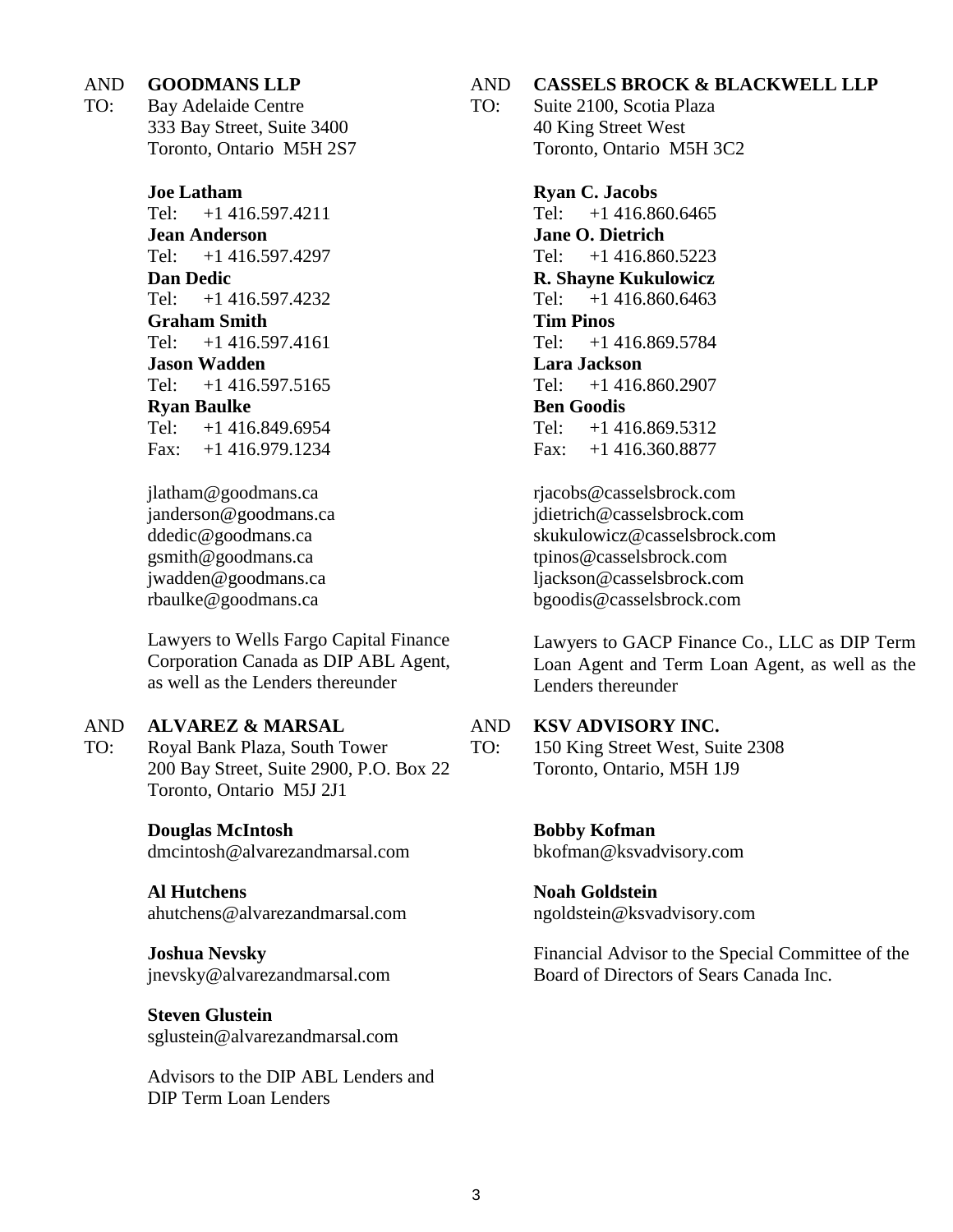AND **DAVIES WARD PHILLIPS &** 

### TO: **VINEBERG LLP**

155 Wellington Street West Toronto, Ontario M5V 3J7

**Robin B. Schwill** Tel:  $+1416.863.5502$ **Natasha MacParland** Tel: +1 416.863.5567 Fax: +1 416.863.0871

rschwill@dwpv.com nmacparland@dwpv.com

Lawyers to The Cadillac Fairview Corporation Limited

### AND **AIRD & BERLIS LLP**

TO: Brookfield Place 181 Bay Street, Suite 1800 Toronto, Ontario M5J 2T9

## **Steven L. Graff**

Tel: +1 416.865.7726 Fax: +1 416.863.1515 sgraff@airdberlis.com

Lawyers to Beauty Express Canada Inc.

#### AND TO: **URSEL PHILLIPS FELLOWS HOPKINSON LLP**

555 Richmond Street West, Suite 1200 Toronto, Ontario M5V 3B1

**Susan Ursel** Tel: +1 416.969.3515 **Ashley Schiuitema** Tel: +1 416.969.3062 **Saneliso Moyo** Tel: +1 416.969.3528 Fax: +1 416.968.0325

sursel@upfhlaw.ca ASchuitema@upfhlaw.ca smoyo@upfhlaw.ca

Representative Counsel for Current and Former Employees

### AND **PALIARE ROLAND ROSENBERG**

### TO: **ROTHSTEIN LLP**

155 Wellington St West, 35th Floor Toronto, Ontario M5V 3H1

**Ken Rosenberg** Tel: +1 416.646.4304 **Max Starnino** Tel: +1 416.646.7431 **Lily Harmer** Tel: +1 416.646.4326

**Lauren Pearce**

Tel: +1 416.646.6308 Emily Lawrence Tel: +1 416.646.7475 Fax: +1 416.646.4301

ken.rosenberg@paliareroland.com max.starnino@paliareroland.com lily.harmer@paliareroland.com lauren.pearce@paliareroland.com emily.lawrence@paliareroland.com

Lawyers to the Superintendent of Financial Services as Administrator of the Pension Benefits Guarantee Fund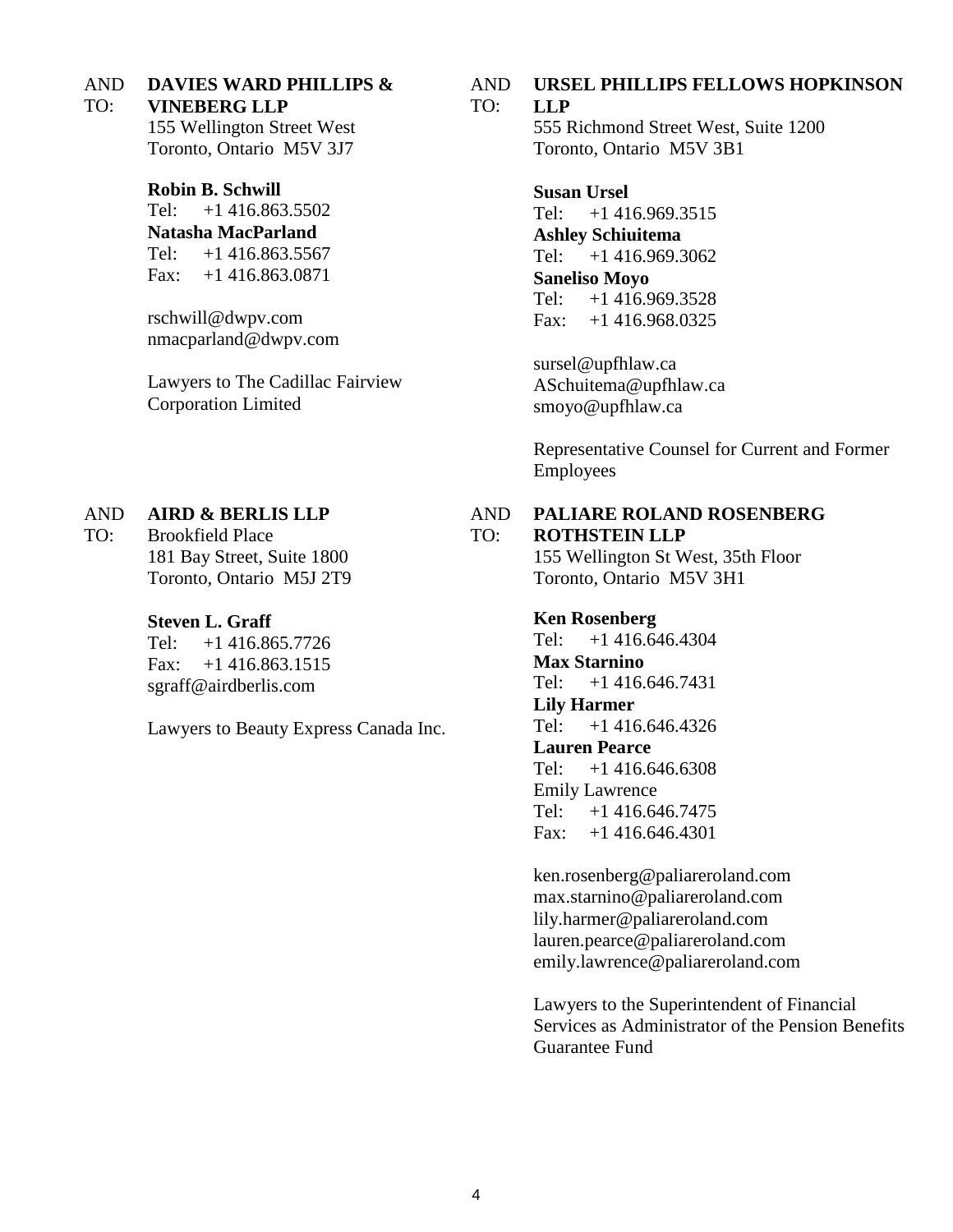### AND **THORNTON GROUT FINNIGAN**

### TO: **LLP**

TO:

100 Wellington St. West, Suite 3200 TD West Tower, Toronto-Dominion Centre Toronto, Ontario M5K 1K7

## **D. J. Miller**

Tel: +1 416. 304.0559 **Mudasir Marfatia** Tel: +1 416.304.0332 Fax: +1 416.304.1313

djmiller@tgf.ca mmarfatia@tgf.ca

Lawyers for Oxford Properties Group Inc.

### AND **MILLER THOMSON LLP**

Scotia Plaza 40 King Street West, Suite 5800 P.O. Box 1011 Toronto, Ontario M5H 3S1

## **Jeffrey C. Carhart**

Tel: 416.595.8615 **Sherry Kettle** Tel: 519.931.3534 Fax: 416.595.8695

jcarhart@millerthomson.com skettle@millerthomson.com

Lawyers for Sealy Canada Ltd., Gestion Centurian Inc., 1390658 Ontario Inc. o/a TEMPUR Canada and MTD Products **Limited** 

### AND **BLAKE, CASSELS & GRAYDON LLP**

TO: 1 Place Ville Marie, Suite 3000 Montreal, Quebec H3B 4N8

## **Bernard Boucher**

Tel: +1 514.982.4006 **Sébastien Guy** Tel: +1 514.982.4020 Fax: +1 514.982.4099

bernard.boucher@blakes.com sebastien.guy@blakes.com

Lawyers for Ovation Logistic Inc.

### AND **SEALY CANADA LTD.**

TO: c/o Tempur Sealy International, Inc. 1000 Tempur Way Lexington, Kentucky 40511 USA

## **Joseph M. Kamer**

SVP, General Counsel and Secretary Tel: +1 859.455.2000 joe.kamer@tempursealy.com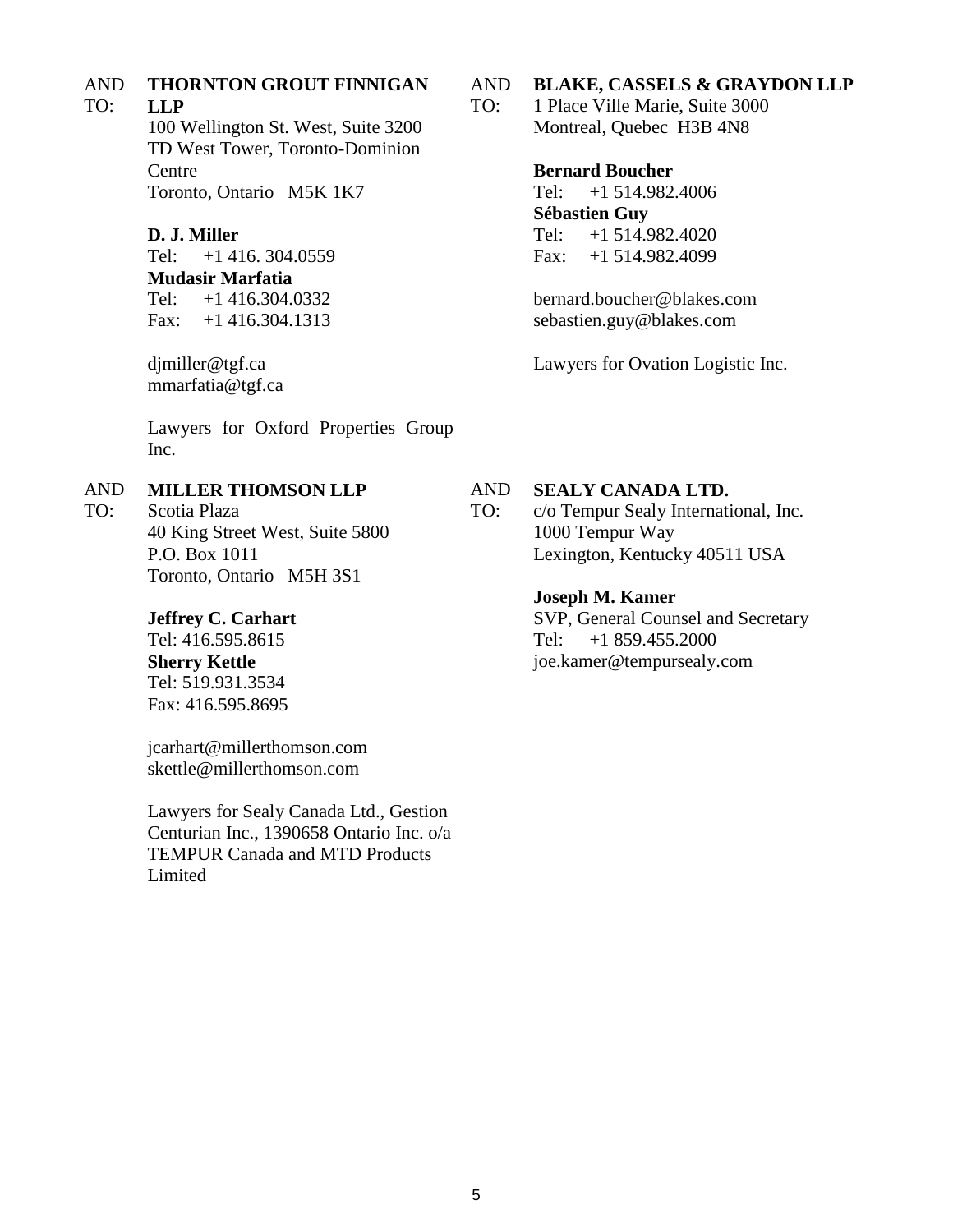### AND **THORNTON GROUT FINNIGAN**

### TO: **LLP**

100 Wellington St. West, Suite 3200 TD West Tower, Toronto-Dominion Centre Toronto, Ontario M5K 1K7

## **Leanne M. Williams**

Tel: +1 416.304.0060 **Puya Fesharaki** Tel: +1 416.304.7979 Fax: +1 416.304.1313

lwilliams@tgf.ca pfesharaki@tgf.ca

Lawyers for Whirlpool Canada Inc.

### AND **BISHOP & MCKENZIE LLP**

TO: Suite 2300, 10180 - 101 Street Edmonton, Alberta T5J 1V3

## **Jerritt R. Pawlyk**

Tel: +1 780.421.2477 JPawlyk@bmllp.ca

Lawyers for Clifton Associates Ltd.

### AND **BORDEN LADNER GERVAIS LLP**

TO: 1000, rue De La Gauchetière Ouest, Bureau / Suite 900, Montréal, QC, H3B 5H4

### **Francois D. Gagnon**

Tel: +1 514.954.2553 **Eugénie Lefebvre** Tel: +1 514.954.2502 Fax: +1 514.954.1905

FGagnon@blg.com ELefebvre@blg.com

Lawyers for Bell Canada

### AND **SHIBLEY RIGHTON LLP**

TO: 250 University Avenue, Suite 700 Toronto, Ontario M5H 3E5

## **Charles Simco**

Tel: +1 416.214.5265 Fax:  $+1$  416.214.5465 **Isabelle Eckler**  Tel: +1 416.214.5269 Fax:  $+1$  416.214.5469

charles.simco@shibleyrighton.com isabelle.eckler@shibleyrighton.com

Lawyers for the Respondent, 152610 Canada Inc. carrying on business as Laurin and Company General Contractor

### AND **COMINAR REAL ESTATE**

### TO: **INVESTMENT TRUST**

Complexe Jules-Dallaire – T3 2820 boul. Laurier, bureau 850 Québec QC G1V 0C1

## **Andrée Lemay-Roux**

Tel: +1 418.681.6300 ext. 2268 Fax: +1 418.681.2946 andree.lemayroux@cominar.com

#### AND **GILDAN**

TO: 1980 Clements Ferry Road Charleston, SC 29492

## **Andrew E. Colvin**

Director, Legal Affairs Tel: 843.606.3627 acolvin@gildan.com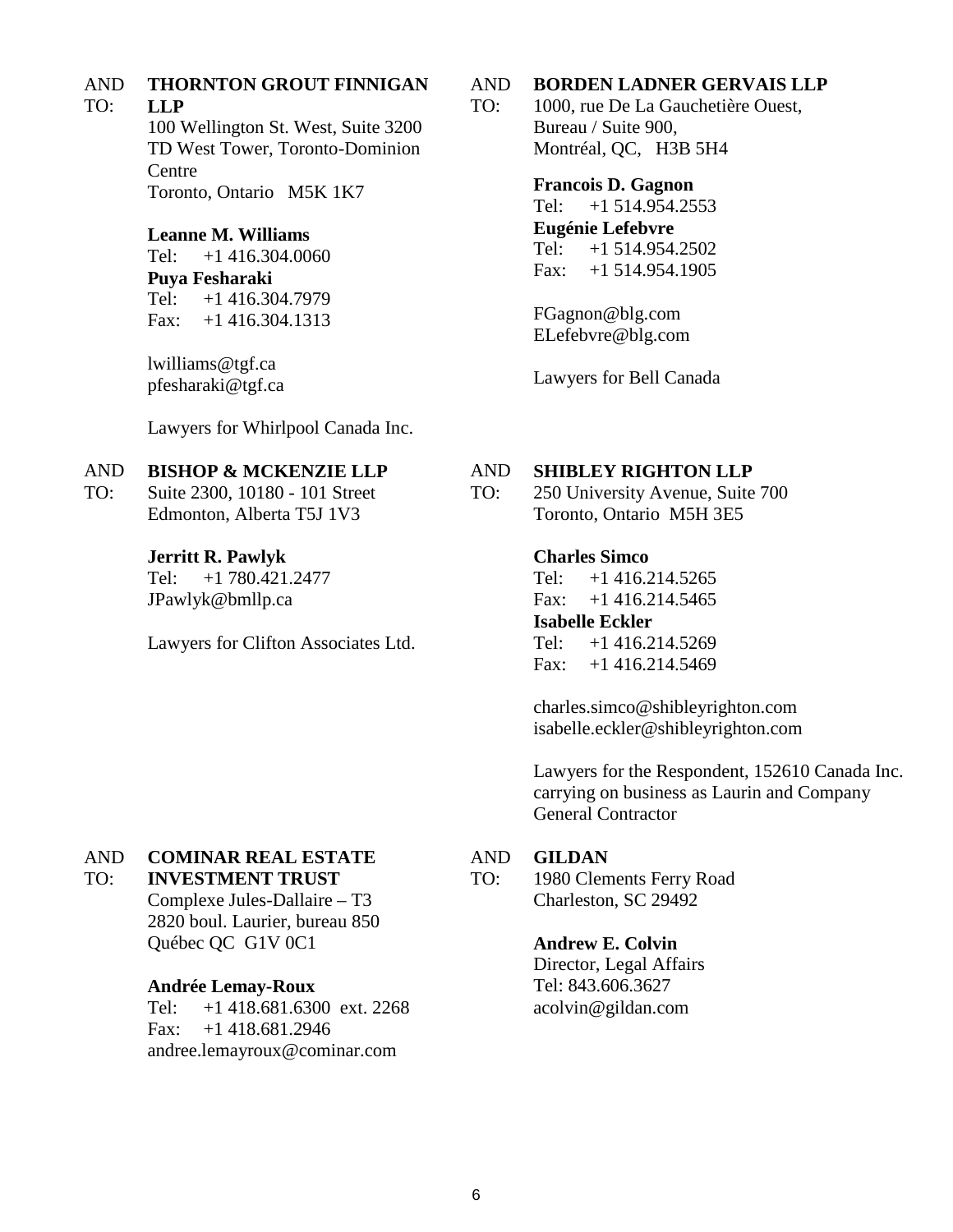#### AND TO: **SPORTS INDUSTRY CREDIT ASSOCIATION**

245 Victoria Ave., Suite 800 Westmount, Québec, H3Z 2M6

## **Brian Dabarno**

Tel: +1 514.931.5561 Fax: +1 514.931.2896 brian@sica.ca

### AND **LITESPEED MANAGEMENT LLC**

TO: 745 Fifth Avenue , 6th Floor New York, NY 10151 USA

## **Irene E. Tarkov**

Tel: +1 212.808.7418 Fax: +1 212.808.7425 irene@litespeedpartners.com

### AND **FOGLER, RUBINOFF LLP**

TO:

Lawyers 77 King Street West, TD Centre Suite 3000, North Tower Toronto, Ontario M5K 1 G8

## **Martin R. Kaplan**

Tel: +1 416.941.8822 **Vern W. DaRe**  Tel: +1 416.864.8842 Fax: +1 416.941.8852

mkaplan@foglers.com vdare@foglers.com

Lawyers for Metroland Media Group Ltd.

### AND **LPLV Avocats, s.e.n.c.**

TO: 480 boul Saint-Laurent, bureau, 200 Montréal Québec H2Y 3Y7

## **Chantal Labelle**

Tel: +1 514.798.1814 Fax: +1 514.798.5599 c.labelle@lplv.com

Lawyers for 9145-0767 Quebec Inc. (Owner of the shopping centre known as "Place du Saguenay") and 9145-0718 Quebec Inc. (Owner of the shopping centre known as "Centre Alma")

### AND TO: **CANADIAN DOWN & FEATHER COMPANY INC.**

135 St. Regis Crescent South Toronto, Ontario M3J 1Y6

## **Ashwin Aggarwal**

Tel: +1 416.532.3200 ashwin@canadiandownandfeather.com

### AND **COWEN SPECIAL INVESTMENTS, LLC**

TO: 830 Third Avenue, 4th Floor New York, NY 10022 USA

## **Neil Desai**

Tel: +1 646.616.3079 neil.desai@cowen.com

### AND **MINDEN GROSS LLP**

TO: 2200 - 145 King Street West Toronto, ON M5H 4G2

## **Timothy R. Dunn**

Tel: +1 416.369.4335 Fax: +1 416.864.9223 tdunn@mindengross.com

Lawyers for NADG (LPM) G.P. Ltd. and I.G. Investment Management, Ltd. (Lynden Park Mall - Brantford, Ontario), Partners REIT (Cornwall Square Mall – Cornwall, Ontario), Acrylic Fabricators Limited, Serruya Private Equity Inc. (Promenade Mall, Vaughan) and Strathallen Acquisitions Inc. (1000 Islands Mall, Brockville, ON and Truro Mall, Truro, NS)

### AND **KATTEN MUCHIN ROSENMAN LLP**

TO: 575 Madison Avenue New York, NY 10022-2585

## **Darius J. Goldman**

Tel: +1 212.940.6355 Fax: +1 212.940.8776 darius.goldman@kattenlaw.com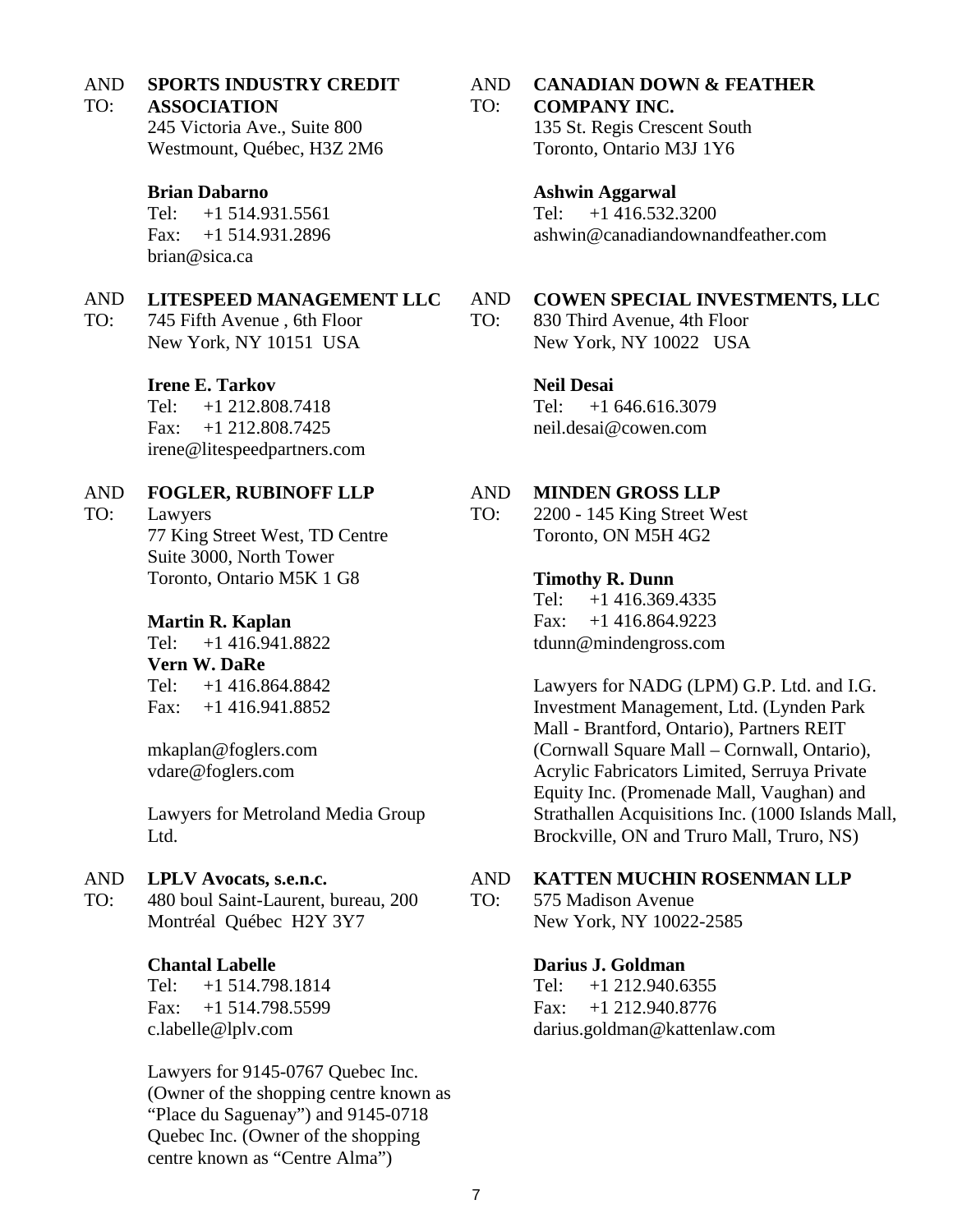### AND **MCLEAN & KERR LLP**

TO 130 Adelaide Street West, Suite 2800 Toronto, Ontario M5H 3P5

> **Walter R. Stevenson** Tel: +1 416.369.6602 **Linda Galessiere** Tel: +1 416.369.6609 **Gustavo F. Camelino** Tel: +1 416.369.6621 Fax:  $+1$  416.366.8571

wstevenson@mcleankerr.com lgalessiere@mcleankerr.com gcamelino@mcleankerr.com

Lawyers for the Respondents, 20 VIC Management Inc. on behalf of OPB Realty Inc., Ivanhoe Cambridge Inc., Morguard Investments Limited, Crombie REIT, Triovest Realty Advisors Inc. HOOPP Realty Inc. and Cominar Real Estate Investment Trust

### AND **CHAITONS LLP**

TO: 5000 Yonge Street,  $10^{\text{th}}$  Floor Toronto, Ontario M2N 7E9

### **Harvey Chaiton**

Tel: +1 416.218.1129 Fax: +1 416.218.1849 **George Benchetrit** Tel: +1 416. 218.1141 Fax: +1 416. 218.1841

harvey@chaitons.com george@chaitons.com

Lawyers for TravelBrands

#### AND **BLANEY MCMURTRY LLP**

TO: 2 Queen Street East, Suite 1500 Toronto Ontario M5C 3G5

> **John C. Wolf**  Tel: +1 416. 593.2994 **David T. Ullmann**  Tel: +1 416.596.4289 Fax: +1 416. 594.2437

jwolf@blaney.com dullmann@blaney.com

Lawyers for the Respondents, Bentall Kennedy (Canada) LP/ QuadReal Property Group, Primaris Management Inc. First Capital Asset Management ULC and Westcliff Management Ltd.

#### AND **WEIRFOULDS LLP**

TO: 4100 - 66 Wellington Street West PO Box 35, TD Bank Tower Toronto, Ontario M5K 1B7

## **Edmond F.B. Lamek**

Tel: +1 416.947.5042 **Lisa Borsook** Tel: +1 416.947.5003 **Danny M. Nunes** Tel: +1 416.619.6293 Fax: +1 416.365.1876

elamek@weirfoulds.com lborsook@weirfoulds.com dnunes@weirfoulds.com

Lawyers for RioCan Real Estate Investment Trust, Fiera Properties Core Fund LP and CT REIT Limited Partnership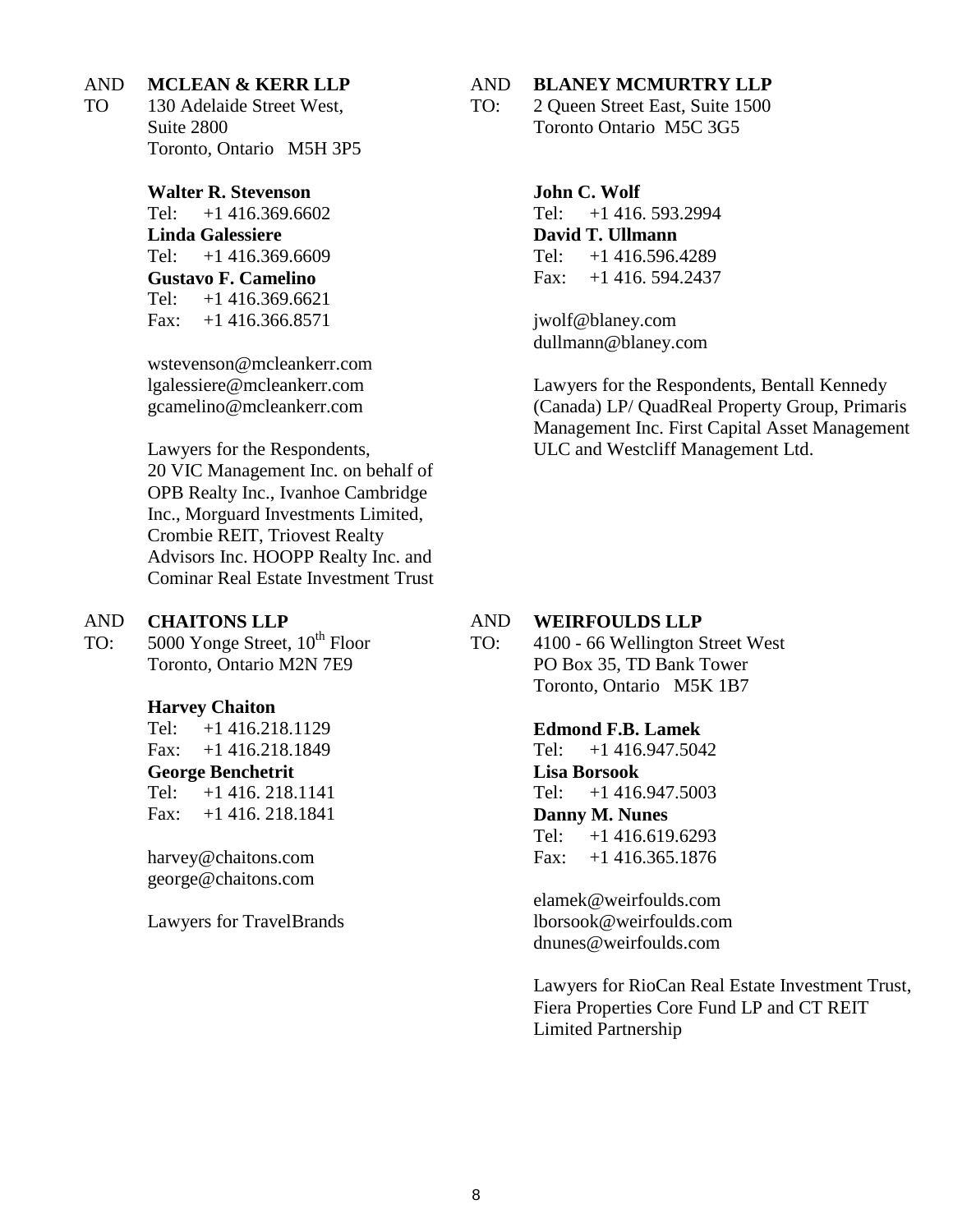### AND **MILLER THOMSON LLP**

TO: Scotia Plaza 40 King Street West, Suite 5800 P.O. Box 1011 Toronto, Ontario M5H 3S1

## **Craig A. Mills**

Tel: +1 416.595.8596 Fax:  $+1$  416.595.8695 cmills@millerthomson.com

Lawyers for Cherokee Inc.

### AND **REVENUE QUEBEC**

TO:

## **Alain Casavant**

Tel: +1 514. 415.5083 Alain.Casavant@revenuquebec.ca

### AND **CORESTONE LAW**

TO: 117 Peter Street, Suite 310 Toronto, Ontario M5V 0M3

## **Harp Khukh**

Tel: +1 416.591.2222 Fax: +1 416.591.2221 harp@corestone.ca

Lawyers for Pinchin Ltd.

### AND **LAWSON LUNDELL LLP**

TO:

AND

Suite 1600 Cathedral Place 925 West Georgia Street Vancouver, British Columbia V6C 3L2

## **Heather M.B. Ferris**

Tel: +1 604.631.9145 Fax:  $+1,604.669.1620$ hferris@lawsonlundell.com

Lawyers for 0862223 B.C. Ltd., Shape Brentwood Limited Partnership, Brentwood Town Centre Limited Partnership, 1854 Holdings Ltd., Shape Properties (Nanaimo) Corp., NNTC Equities Inc. and Catalyst Pulp and Paper Sales Inc.

### AND **LAVERY, DE BILLY, L.L.P.**

TO: 1, Place Ville Marie, Suite 4000 Montreal (Quebec) H3B 4M4

## **Jonathan Warin**

Tel.: +1 514 878-5616 Fax: +1 514 871-8977 jwarin@lavery.ca

Lawyers for Dorel Juvenile Canada and Pacific Cycle / Dorel Distribution

TO: 430 Arthur-Sauvé Blvd., Suite 6010 Saint-Eustache, Québec, J7R 6V7

> **Nathalie Parent,** Vice-President, Legal Affairs Tel. : +1 450.473.6831 Ext. 203 **Richard Hamelin,** Legal Counsel Tel. : +1 450. 473.683 Ext. 202

**BEAUWARD SHOPPING CENTRES LTD**

nparent@beauward.com rhamelin@beauward.com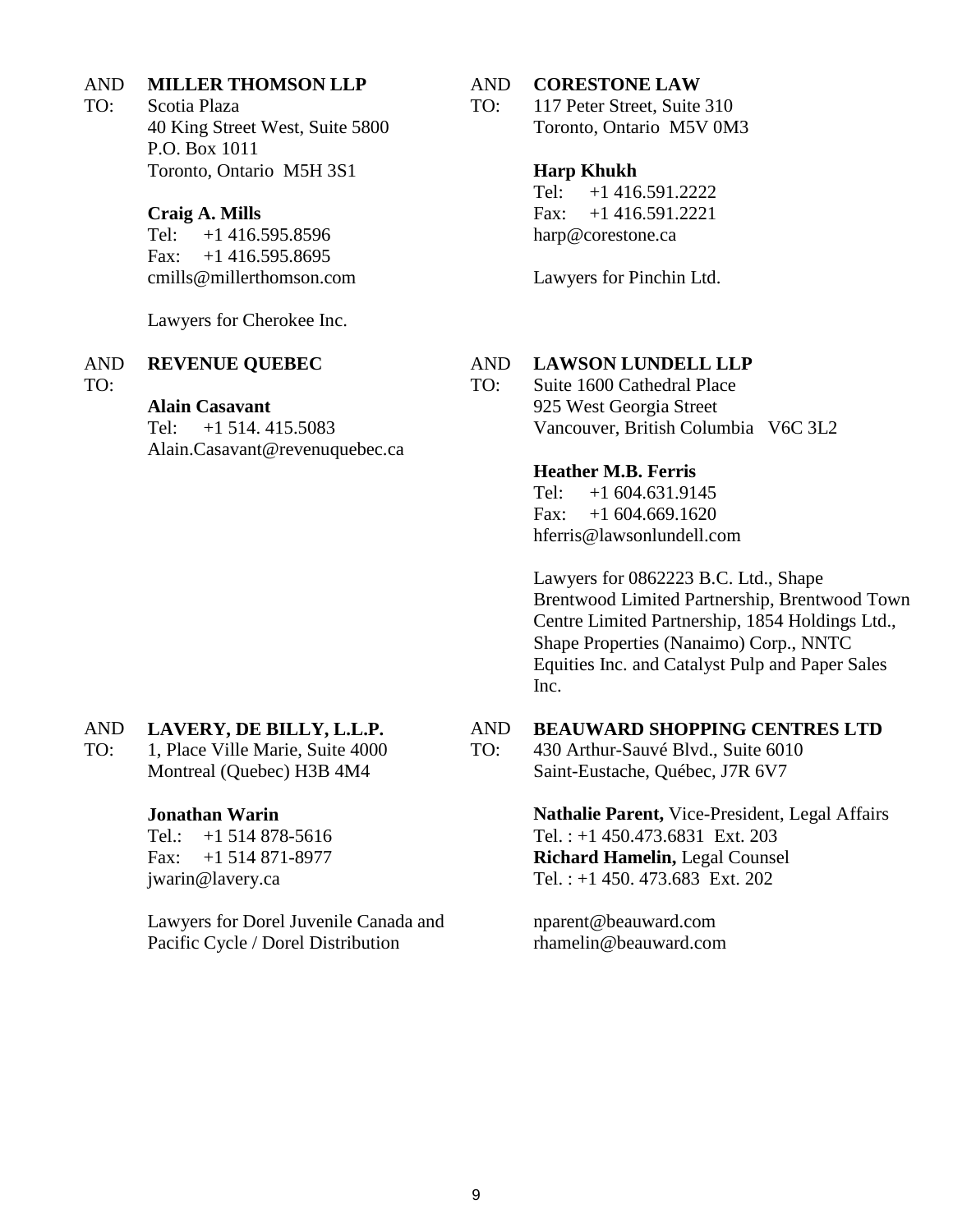AND TO: **SATPANTH CAPITAL, INC. d/b/a KING KOIL SLEEP** 

> **PRODUCTS** 5811 – 46th Street SE Calgary, Alberta T2C 4Y5

## **Alykhan Sunderji**, Vice President

Tel: +1 403.279.1020 Fax: +1 403.279.2343

alykhans@pafgroup.com

### AND **DELOITTE LLP**

TO: Bay Adelaide Centre, East Tower 22 Adelaide Street West, Suite 200 Toronto, ON M5H 0A9

## **Francesca Filippelli**

Tel: +1 416. 601.6721 Fax: +1 416. 874.3804

ffilippelli@deloitte.ca

### AND **TATA CONSULTANCY SERVICES**

#### TO: **CANADA INC.**

400 University Avenue , Suite 2500 Toronto, Ontario M5G 1S5

## **Nagendra Krishnamoorthy**

Head of Legal

k.nagendra@tcs.com

### AND **DENTONS CANADA LLP**

TO: 1 Place Ville Marie, Suite 3900 Montréal, Québec H3K 1H9

> **Martin Poulin** Tel: +1 514.787.5882 **Anthony Rudman** Tel: +1 514.673.7423 Fax: +1 514.866.2241

martin.poulin@dentons.com anthony.rudman@dentons.com

Lawyers for Konica Minolta Business

### AND **DENTONS CANADA LLP**

TO: 850 - 2nd Street SW 15th Floor, Bankers Court Calgary Alberta T2P 0R8

## **David LeGeyt**

Tel: +1 403.268.3075 Fax: +1 403.268.3100

david.legeyt@dentons.com

Lawyers for I.G. Investment Management, as Trustee for Investors Real Property Fund

### AND **Brandon M. Ament**

TO: Barrister & Solicitor 1801 –1 Yonge St Toronto Ontario M5E 1W7

> Tel: +1 416.418.0889 Fax: +1.888.230.8772

brandon@amentlegal.com

Lawyer for Traugott Building Contractors Inc.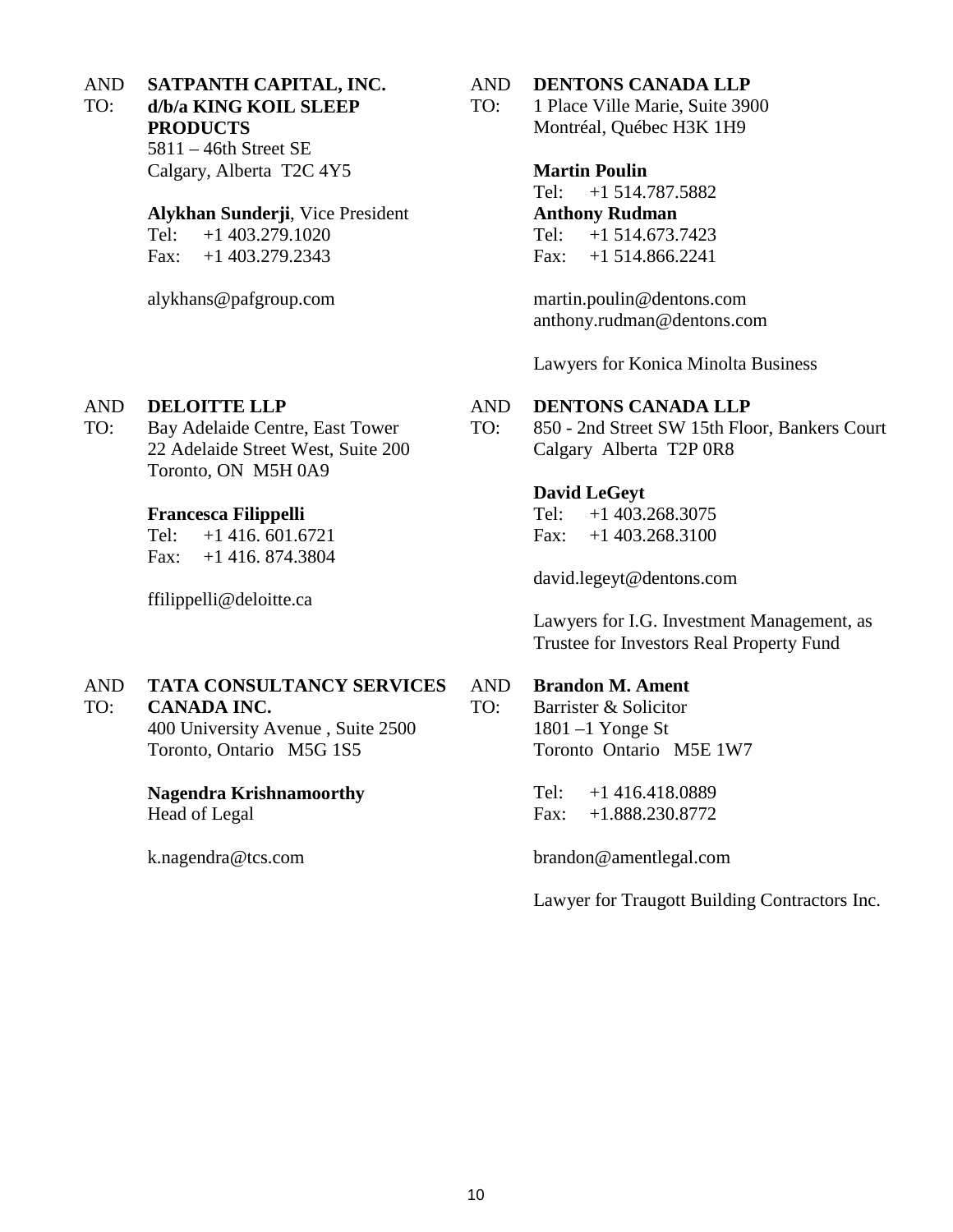### AND **BLANEY McMURTRY LLP**

TO: Barristers and Solicitors Suite 1500 - 2 Queen Street East Toronto, Ontario M5C 3G5

## **Lou Brzezinski**

Tel: +1 416. 593.2952 Fax:  $+1$  416. 594.5084 **Alexandra Teodorescu**  Tel: +1 416. 596.4279 Fax: +1 416. 593.5437

lbrzezinski@blaney.com ateodorescu@blaney.com

Lawyers for Far East Watchcases Ltd. and H.G. International, a Division of 1157472 Ontario Ltd

### AND **CORRE PARTNERS**

### TO: **MANAGEMENT LLC**

1370 Avenue of the Americas, 29th Floor New York, New York 10019 U.S.A.

## **Stephen Lam**

TO:

Tel: +1 646.863.7157 Fax:  $+1$  646.863.7161

steve.lam@correpartners.com

### AND **CT REAL ESTATE INVESTMENT**

**TRUST** 2180 Yonge St. Toronto, Ontario M4P 2V8

## **Kimberley Graham**

Vice President, General Counsel & Secretary Tel: +1 416.480.8225 Fax: +1 416.480.3216

kimberley.graham@ctreit.com

#### AND **SULLIVAN MAHONEY LLP**

TO: 40 Queen Street, P.O. Box 1360 St. Catharines, Ontario L2B 6B1

### **Peter A. Mahoney**

Tel: +1 905.688.8490 Fax: +1 905.688.5814

pamahoney@sullivan-mahoney.com

Lawyers for Niagara Protective Flooring

### AND **CAIN LAMARRE**

TO: 855–3e Avenue, Suite 202 Val-d'Or, Québec J9P 1T2

### **Alexandre Tourangeau**

Tel: +1 819.825.4153 Fax: +1 819.825.9769

alexandre.tourangeau@clcw.ca

Lawyers for 4047729 Canada Inc., and SLH Transport Inc.

### AND **SPRINGS GLOBAL US, INC.**

TO: (Parent of Springs Canada. Inc.) 205 North White Street Fort Mill, SC 29715 U.S.A.

> **Delbridge E. Narron, General Counsel G. Alan McManus,** SVP & Treasurer Tel: +1 803.547.3730 Fax: +1 803.547.3754

delbridge.narron@springs.com alan.mcmanus@springs.com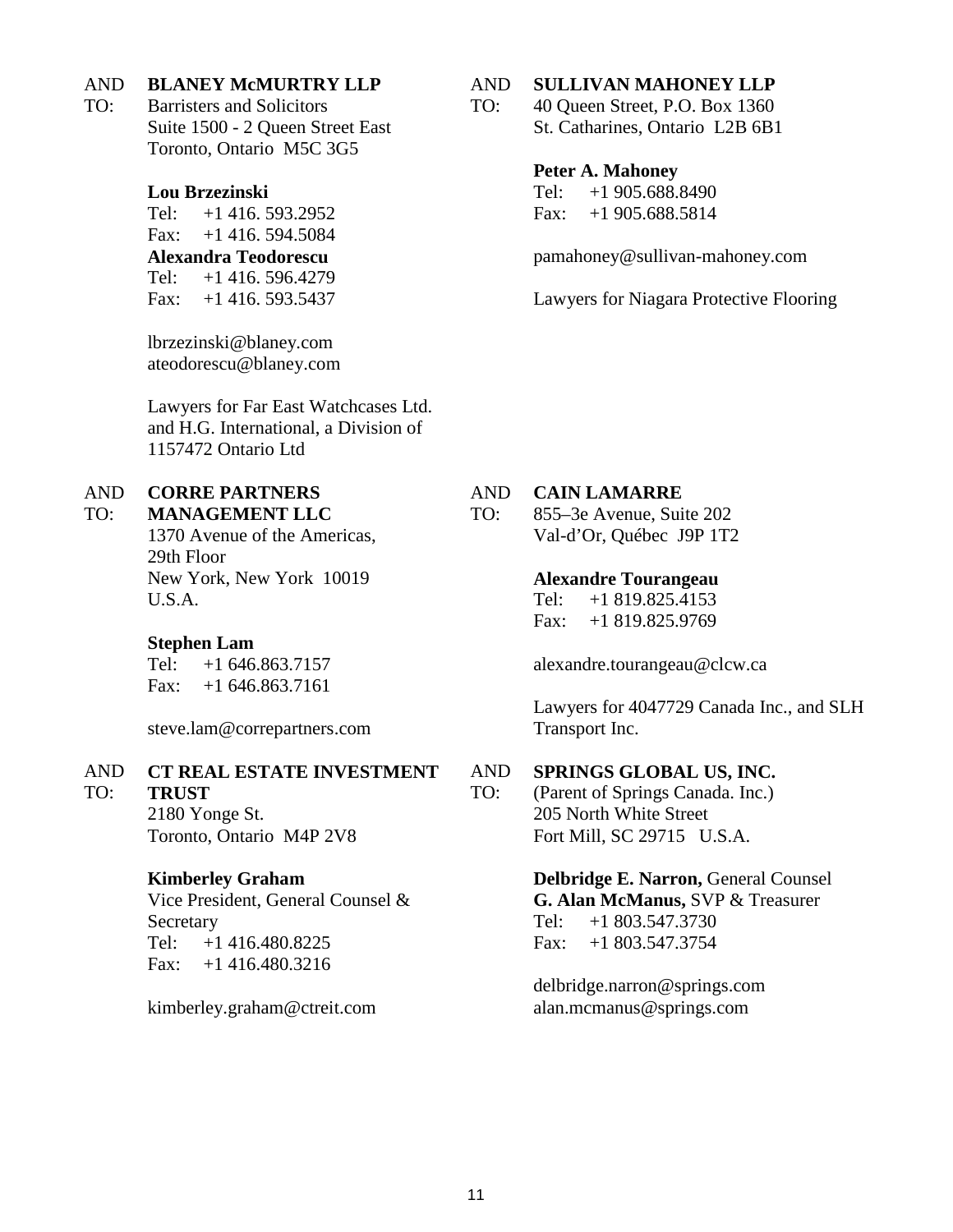### AND **JEFFREY KAUFMAN LAW**

### TO: **PROFESSIONAL CORPORATION**

15 Prince Arthur Ave., Suite 200 Toronto, Ontario M5R 1B2

## **Jeffrey Kaufman**

jeffkaufmanlaw@gmail.com

Lawyers for Nygard International Partnership

### AND TO: **WEST EDMONTON MALL**

**PROPERTY INC.**  3000, 8882 170 Street Edmonton, Alberta T5T 4M2

## **John Colbert**

Tel: +1 780.444.8138 **Howard Anson** Tel: +1 780.444.8115 **Theresa Paquette** Tel: +1 780.444.5245 **Louise Murphy** Tel: +1 780.444.8131 Fax: +1 780.444.5223

john.colbert@wem.ca howard.anson@wem.ca theresa.paquette@wem.ca louise.murphy@wem.ca

### AND TO: **DAVIES WARD PHILLIPS &**

**VINEBERG LLP**

1501, av. McGill College, Suite 2600 Montréal, Québec H3A 3N9

## **Jay A. Swartz**

Tel: +1 416.863.5520 **Denis Ferland** Tel: +1 514.841.6423 Fax: +1 514.841.6499

jswartz@dwpv.com dferland@dwpv.com

Lawyers for Gordon Brothers Canada ULC and Merchant Retail Solutions ULC

### AND **KRONIS, ROTSZTAIN, MARGLES, CAPPEL**

### TP: **LLP**

25 Sheppard Avenue West, Suite 1100 Toronto, Ontario M2N 6S6

## **Philip Cho**

Tel: +1 416.218.5494 Fax:  $+1$  416.225.6751

pcho@krmc-law.com

Lawyers for Michael Scharff

### AND **MCKENZIE LAKE LAWYERS LLP**

TO: 140 Fullarton Street, Suite 1800 London, Ontario N6A 5P2

## **Michael J. Peerless**

Tel: +1 519.667.2644 **Sabrina Lombardi**  Tel: +1 519.667.2645 **Emily Assini**  Tel: +1 519.672.5666 ext. 359 Fax: +1 519.672.2674

peerless@mckenzielake.com Lombardi@mckenzielake.com assini@mckenzielake.com

Lawyers for the Creditor, Barry Patrick Kenny

### AND **DENTONS CANADA LLP**

TO: 77 King Street West, Suite 400 Toronto-Dominion Centre Toronto, Ontario M5K 0A1

## **Kenneth Kraft**

Tel: +1 416.863.4374 Fax: +1 416.863.4592

kenneth.kraft@dentons.com

Lawyers for Chubb Insurance Company of Canada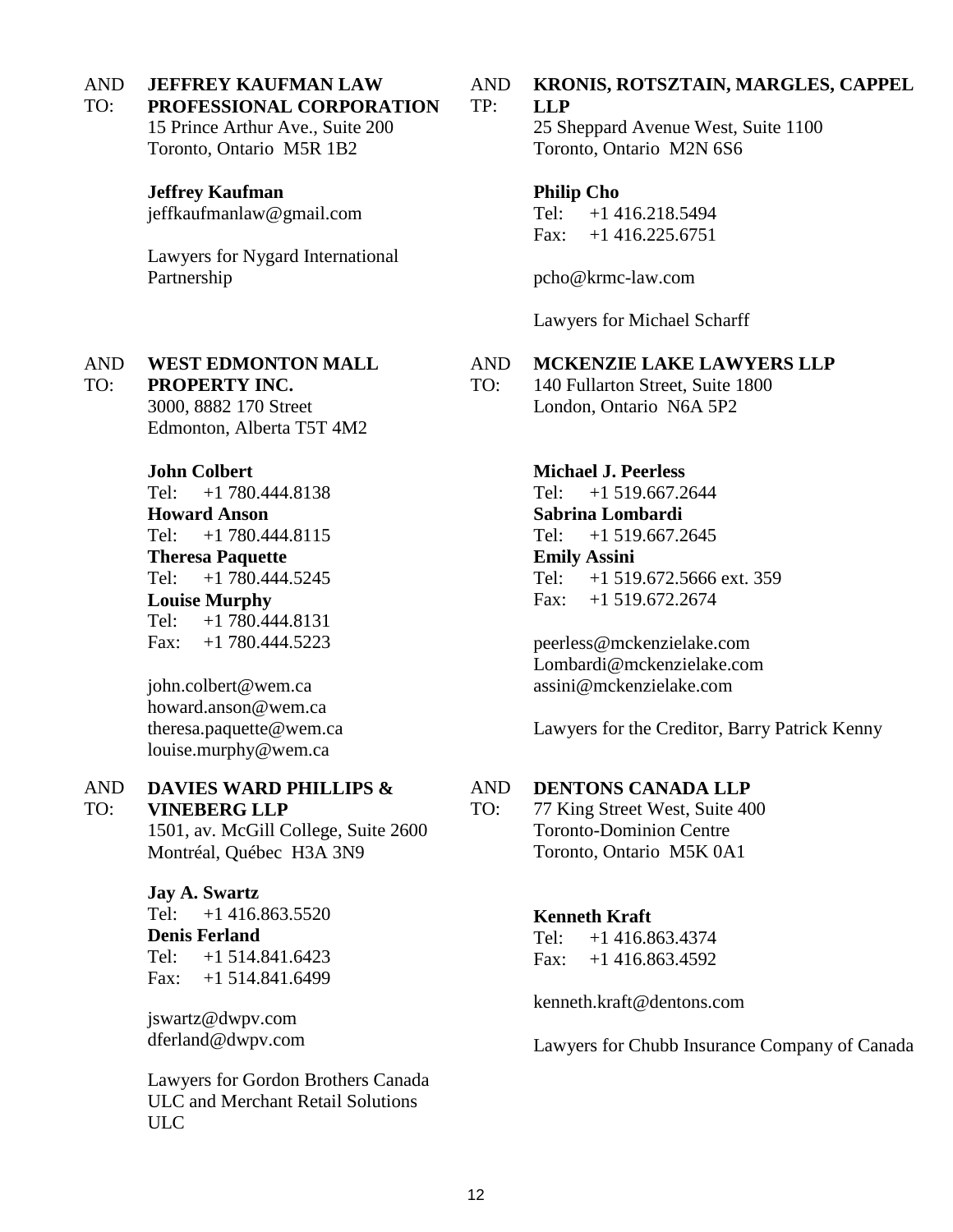### AND **ATTORNEY GENERAL OF**

### TO: **CANADA**

Department of Justice Canada Competition Bureau Legal Services 50 Victoria Street Gatineau QC K1A 0C9

## **Derek Leschinsky**

Tel: +1 819. 956.2842 Fax: +1 819.953.9267 derek.leschinsky@canada.ca

Lawyers for the Commissioner of Competition

### AND **MCMILLAN LLP**

TO: Brookfield Place 181 Bay Street, Suite 4400 Toronto ON M5J 2T3

## **Wael Rostom**

Tel: +1 416.865.7790 **Brett Harrison**  Tel: +1 416.865.7932 **Caitlin Fell** Tel: +1 416.865.7841 Fax:  $+1$  416.865.7048

wael.rostom@mcmillan.ca brett.harrison@mcmillan.ca Caitlin.Fell@mcmillan.ca

Lawyers for Mr. Edward S. Lampert, ESL Investments Inc., ESL Partners, L.P. and RBS Partners, L.P. (collectively, "ESL") and Fairholme Capital Management, L.L.C. as investment adviser to certain clients that own equity interests in Sears Canada Inc.

### AND **BORDEN LADNER GERVAIS LLP**

TO: Bay Adelaide Centre, East Tower 22 Adelaide Street West Toronto, ON M5H 4E3

## **Alex MacFarlane**

Tel: +1 416.367.6305 **Bevan Brooksbank**  Tel: +1 416.367.6604 **Rachael Belanger**  Tel: +1 416.367.6485 Fax: +1 416.367.6749

AMacfarlane@blg.com BBrooksbank@blg.com RBelanger@blg.com

Lawyers for Sears Holdings Corporation, Sears Holdings Management Corporation, Sears, Roebuck and Co., Sears Holdings Global Sourcing Ltd., Kmart Corporation; Kmart Overseas Corporation; International Sourcing & Logistics Ltd., and Innovel Solutions, Inc.

### AND **BORDEN LADNER GERVAIS LLP**

TO: Bay Adelaide Centre, East Tower 22 Adelaide Street West Toronto, Ontario M5H 4E3

## **Graeme Hamilton**

Tel: +1 416.367.6746 Fax: +1 416.367.6749

GHamilton@blg.com

Lawyers for Teleflora LLC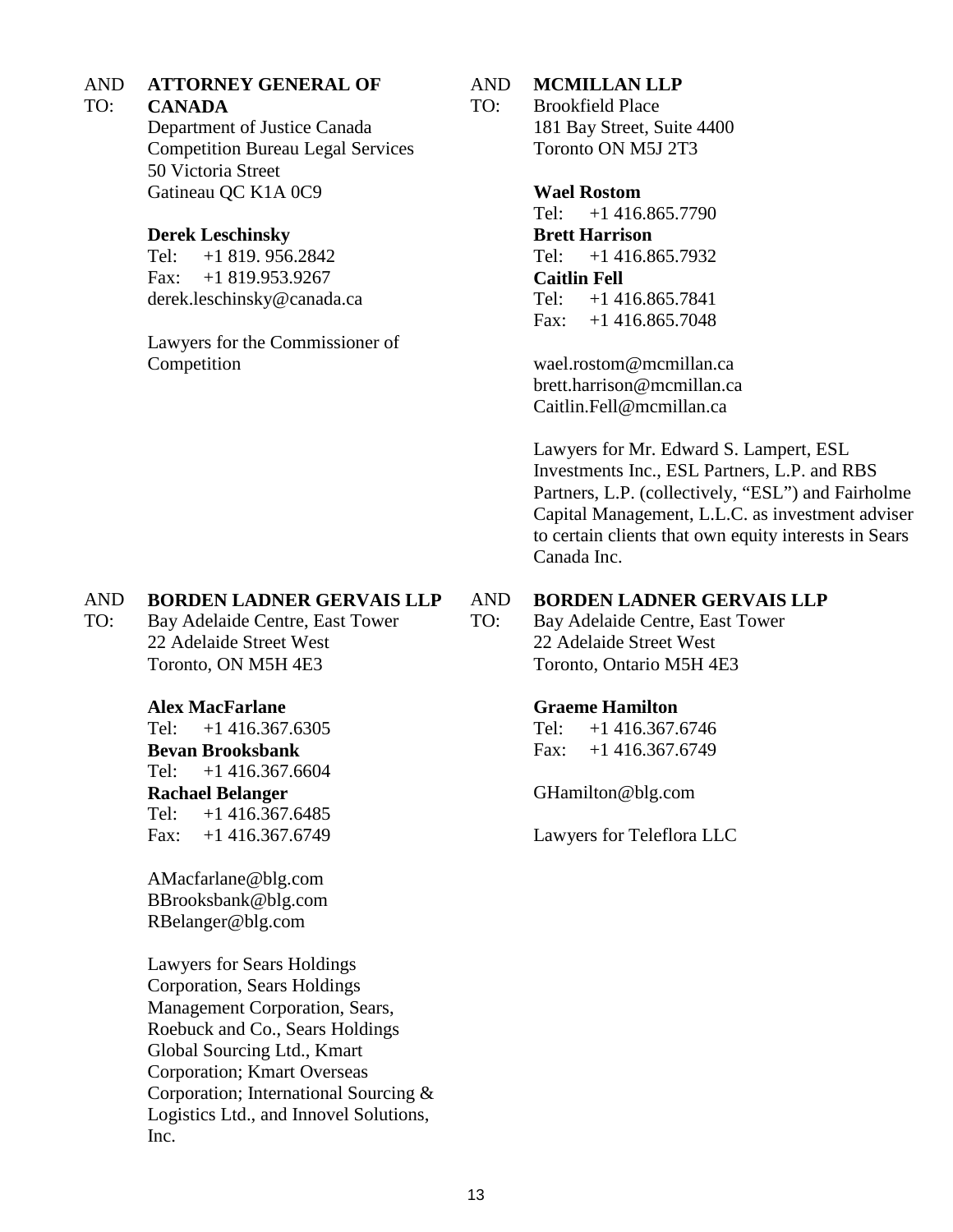### AND **BORDEN LADNER GERVAIS LLP**

TO: Bay Adelaide Centre, East Tower 22 Adelaide Street West Toronto, Ontario M5H 4E3

## **Roger Jaipargas**

Tel: +1 416.367.6266 Fax: +1 416.367.6749

RJaipargas@blg.com

Lawyers for Waste Management Inc.

### AND **SEAPORT GLOBAL HOLDINGS**

**LLC**  360 Madison Avenue, 22nd Floor New York, NY 10017 U.S.A.

## **Scott Friedberg**

TO:

Tel: +1 212. 616.7728 SFriedberg@seaportglobal.com

### AND **SAMSONITE CANADA INC.**

TO: P.O. Box 517 Stratford, Ontario N5A 6V1

## **James B. Rego**

Director of Customer Financial Services Tel: +1 508.851.1427

James.Rego@samsonite.com

### AND **GARDINER ROBERTS LLP**

TO: Bay Adelaide Centre - East Tower 22 Adelaide Street West, Suite 3600 Toronto, Ontario M5H 4E3

## **Chris Besant**

Tel: +1 416.865.4022 **Tim Duncan** Tel: +1 416.865.6682 Fax: +1 416.865.6636

cbesant@grllp.com tduncan@grllp.com

Lawyers for Promenade Limited Partnership

### AND **CONTRARIAN CAPITAL MANAGEMENT**

TO: 411 West Putnam Ave. Suite 425 Greenwich, CT 06830 U.S.A.

## **Keith McCormack Kimberly Gianis**

Tel: +1 203.862.8250 Fax: +1 203.629.1977

kmccormack@contrariancapital.com kgianis@contrariancapital.com

### AND **BLANEY MCMURTRY LLP**

TO: 2 Queen Street East, Suite 1500 Toronto, ON M5C 3G5

## **Ralph Cuervo-Lorens**

Tel: +1 416.593.3990 Fax:  $+1$  416.593.5437 **Talia Gordner**  Tel: +1 416.596.2892 Fax: +1 416.594.2443

rcuervolorens@blaney.com TGordner@blaney.com

Lawyers for Direct Energy Marketing Limited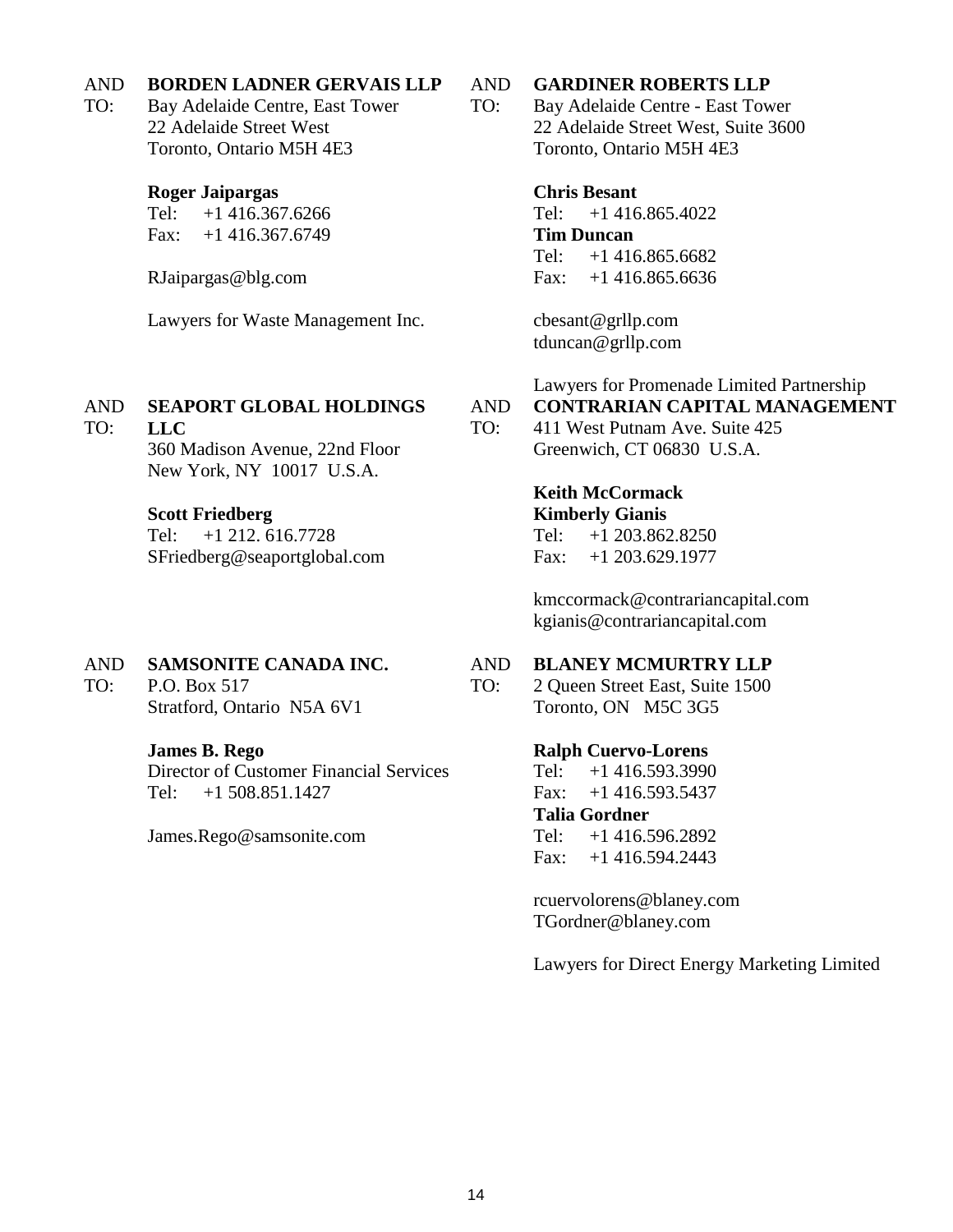### AND **UNIFOR**

TO: Unifor Legal Department 205 Placer Court Toronto, Ontario M2H 3H9

## **Anthony F. Dale**

Tel: +1 416.495.3750 Fax: +1 416.495.3786

anthony.dale@unifor.org

Bargaining agent for employees at Sears Stores located at Fairview Mall, Oakville, Peterborough and Windsor

### AND **BATTISTON & ASSOCIATES**

TO: Suite 202, 1013 Wilson Avenue Toronto, Ontario, M3K 1G1

## **Harold Rosenberg**

Tel: +1 416.630.7151 ext. 237 Fax: +1 416.630.7472

h.rosenberg@battistonlaw.com

Lawyers for Toronto Concrete Floors

### AND TO: **MAPLEROSE HOLDINGS (CANADA) INC.**

**Sushrat Mehan,** Vice-President Tel: +1 647. 229.4000

Sushrat@MehanGroup.ca

Landlord of Sears London location (784 Wharncliffe Rd. S.)

#### AND **ARGO PARTNERS**

TO: 12 West 37th Street, 9th Floor New York, NY 10018 U.S.A.

> **Paul S. Berg** paul@argopartners.net

### AND **HAIN CAPITAL GROUP, LLC**

TO: Meadows Office Complex 301 Route 17 North Rutherford, NJ 07070

> **Andrea Herman Robert Koltai Amanda Rapoport** Tel: +1 201.896.6100 Fax:  $+1$  201.896.6102

arapoport@haincapital.com aherman@haincapital.com rkoltai@haincapital.com

### AND **BLAKE, CASSELS & GRAYDON LLP**

199 Bay Street Suite 4000, Commerce Court West Toronto, Ontario M5L 1A9

## **Linc Rogers**

Tel: +1 416.863.4168 **Kelly Peters** Tel: +1 416.863.4271 Fax: +1 416.863.2653

linc.rogers@blakes.com kelly.peters@blakes.com

Lawyers for the Respondent, Stanley Black & Decker, Inc.

TO: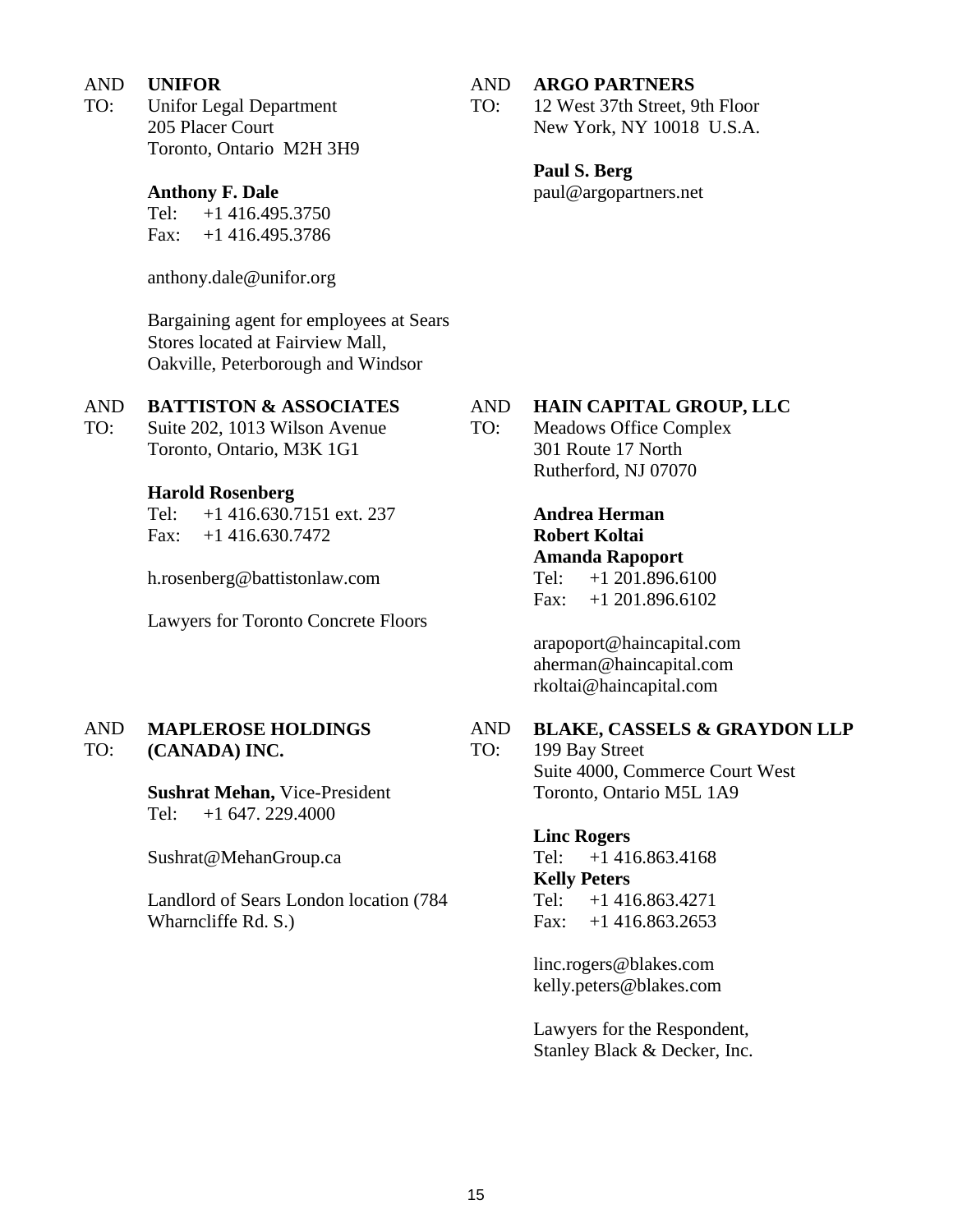### AND **DENTONS CANADA LLP**

TO: 77 King Street West, Suite 400 Toronto-Dominion Centre Toronto, Ontario M6K 0A1

## **Sara-Ann Van Allen**

Tel: +1 416.863.4402 Fax:  $+1$  416.863.4592 sara.vanallen@dentons.com

Lawyers for SSH Bedding Canada Co.

### AND **MADORIN, SNYDER LLP**

TO: PO Box 1234 55 King Street West, 6th Floor Kitchener, Ontario N2G 4G9

## **Edward J. (Ted) Dryer**

Tel: +1 519.744.4491 Fax: +1 519.741.8060 edreyer@kw-law.com

Lawyers for B-N-E Contractors Inc.

### AND **DENTONS CANADA LLP**

TO: 77 King Street West, Suite 400 Toronto-Dominion Centre Toronto, Ontario M6K 0A1

## **John Salmas**

Tel: +1 416.863.4737 **Vanja Ginic** Tel: +1 416.863.4373 Fax:  $+1$  416.863.4592

john.salmas@dentons.com vanja.ginic@dentons.com

Lawyers for Bank of Montreal

## **DAVIES WARD PHILLIPS & VINEBERG**

## **S.E.N.C.R.L., s.r.l./LLP**

1501 McGill College Avenue, 26th Floor Montréal, Québec H3A 3N9

## **Christian Lachance**

Tel: +1 514.841.6576 Fax: +1 514.841.6499 clachance@dwpv.com

Lawyers for I.E.I., Inc.

### AND **BLAKE, CASSELS & GRAYDON LLP**

TO: 199 Bay Street Suite 4000, Commerce Court West Toronto, Ontario M5L 1A9

# **Aryo Shalviri**

Tel: +1 416.863.2962 Fax:  $+1$  416.863.2653 aryo.shalviri@blakes.com

Lawyers for Dyson Canada Limited.

### AND **RICKETTS HARRIS LLP**

TO: 181 University Ave, Suite 800 Toronto, Ontario M5H 2X7

## **Andrea Sanche**

Tel: +1 416.642.4301 Fax:  $+1$  647.260.2230 asanche@rickettsharris.com

Lawyers for One Step Up, Ltd., Kidz Concepts, LLC, Project 28 Clothing LLC, Assael Miller Clothing Company, LLC, Ikeddi Enterprises, Inc., and Children's Apparel Network, Ltd.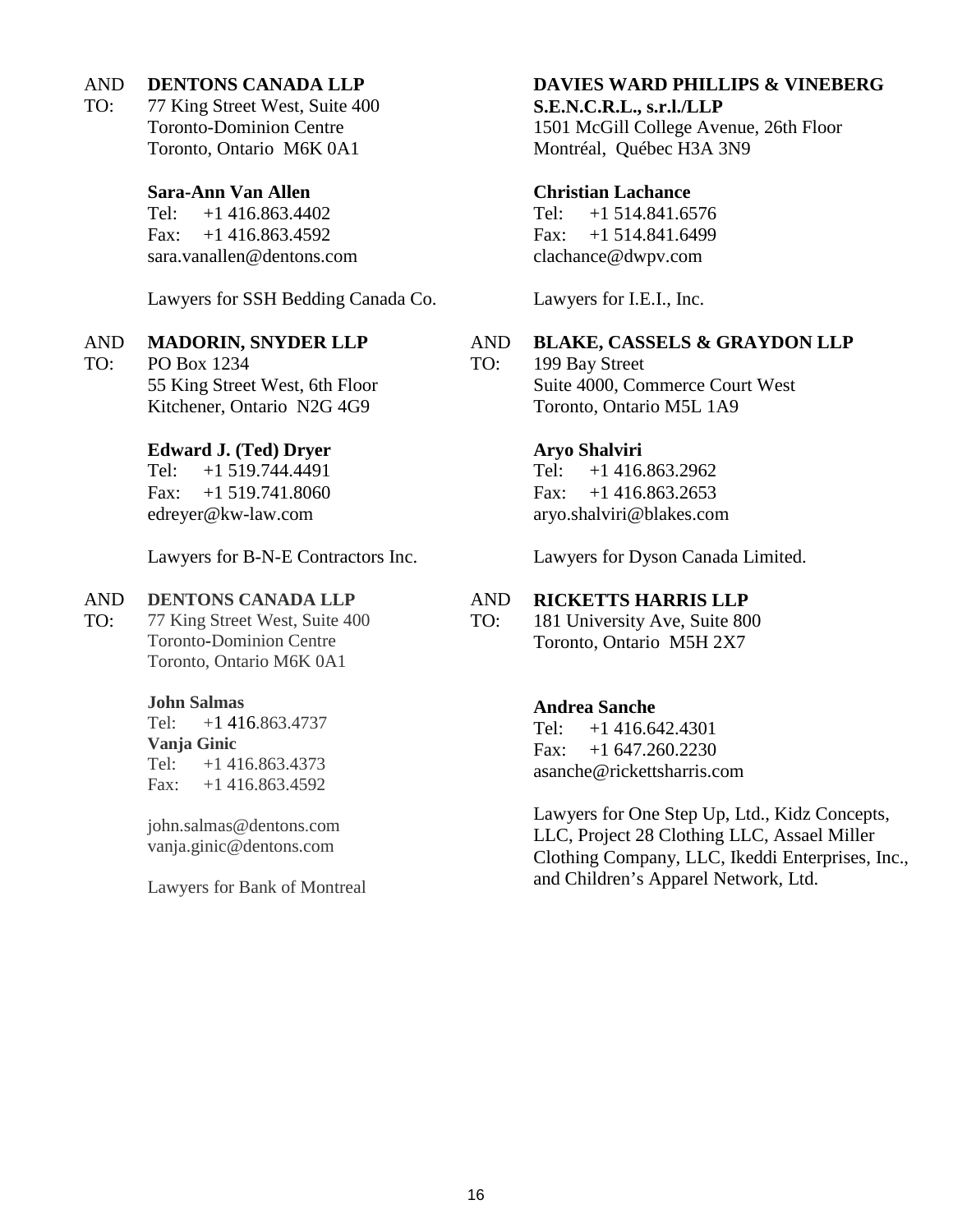#### AND **WILSON VUKELICH LLP**

TO: 60 Columbia Way, Suite 710 Markham ON L3R 0C9

### **Douglas D. Langley**

Tel: +1 905.940.8711 Fax: +1 905.940.8785 dlangley@wvIlp.ca

Lawyers for Element Fleet Management Inc.

### AND **MILLER THOMSON LLP**

TO: Pacific Centre, 400 725 Granville Street Vancouver, BC V7Y 1G5

## **Gordon G. Plottel**

Tel: +1 604.643.1245 Fax:  $+1,604.643.1200$ gplottel@millerthomson.com

Lawyers for Make-up Designory

### AND **LERNERS LLP**

TO: 130 Adelaide Street West, Suite 2400 Toronto, Ontario M5H 3P5

## **Domenico Magisano**

Tel: +1 416.601.4121 Fax:  $+1$  416.601.4123

dmagisano@lerners.ca

Lawyers for the Respondent, Amskor Corporation

### AND **SOTOS LLP**

TO: 180 Dundas Street West, Suite 1200 Toronto, Ontario M5G 1Z8

> **David Sterns Andy Seretis**  Tel: +1 416. 9770007 Fax: +1 416.977.0717

dsterns@sotosllp.com aseretis@sotosllp.com

Lawyers for 1291079 Ontario Limited

### AND **SHIBLEY RIGHTON LLP**

TO: 700 - 250 University Avenue Toronto, Ontario M5H 3E5

## **Thomas McRae**

Tel: +1 416.214.5206 **Rachel Migicovsky** Tel: +1 416.214.5204 Fax: +1 416.214.5400

thomas.mcrae@shibleyrighton.com rachel.migicovsky@shibleyrighton.com

Lawyers for the Respondent, Abbarch Architecture Inc.

### AND **GOWLING WLG (Canada) LLP**

TO: One Main Street West Hamilton, Ontario L8P 4Z5

## **Louis A. Frapporti**

Tel: +1 905.540.3262 Fax: +1 905.528.5833

louis.frapporti@gowlingwlg.com

Lawyers for Guangdong Galanz Microwave Electrical Appliances Manufacturing Co., Ltd., Shanghai Industries Group Ltd., Zhongshan Galanz Consumer Electric Appliances Co. Ltd., Grand Products Mfg Ltd., Fuzhou Minquan Arts & Crafts Co. Ltd., Minhou Dacor Household Crafts Co., Ltd., Shanhai Sunwin Industry Group Co., Ltd., China Export and Credit Insurance Corporation (Sinosure), Movado Group Inc. and Inlook Glass Craft Co., Ltd.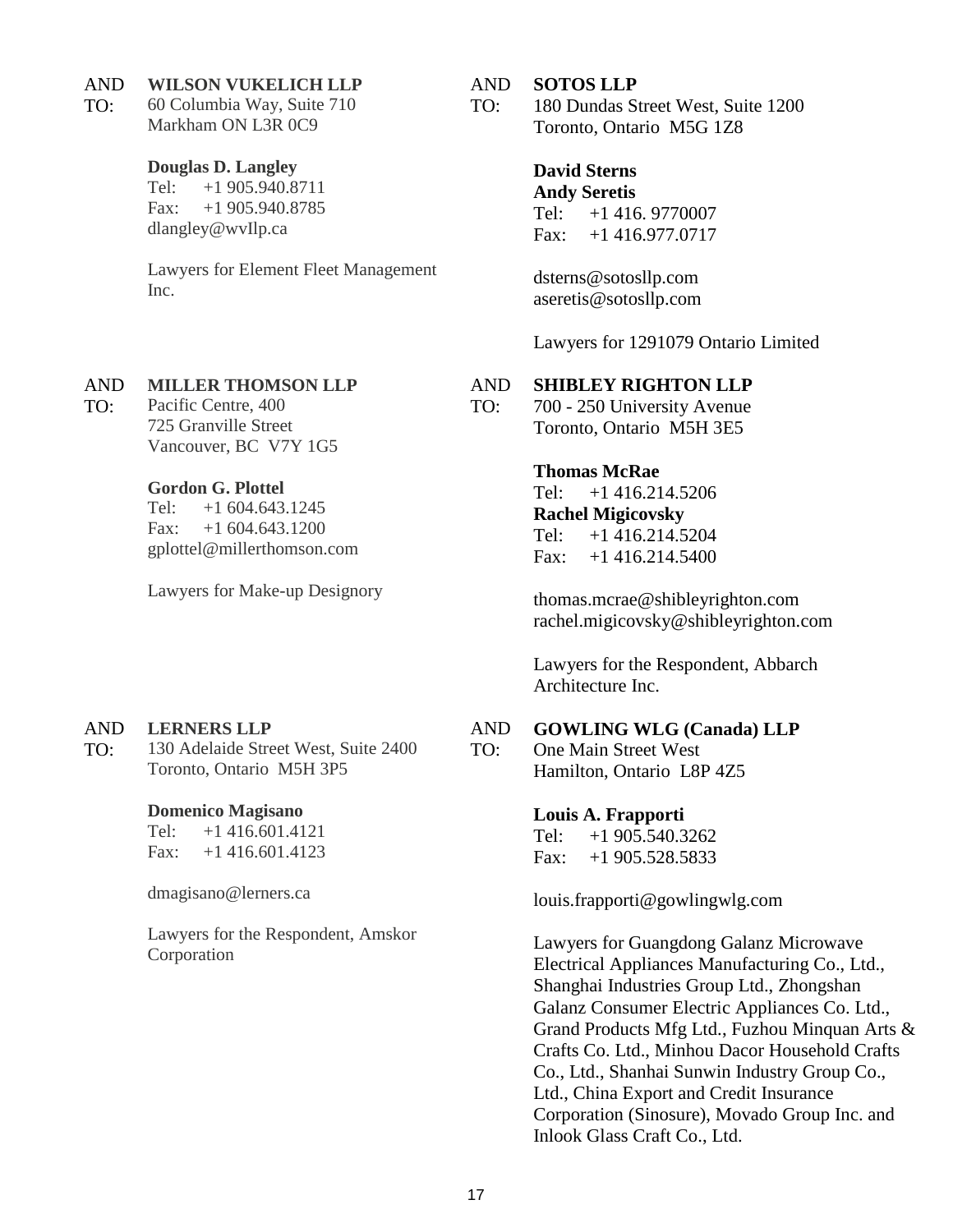#### AND **TANNOR CAPITAL MANAGEMENT**

#### TO: **LLC**

555 Theodore Fremd Avenue, Suite C-209 Rye, New York 10580 U.S.A.

## **Robert Tannor**

Tel: +1 914.509.5000 rtannor@tannorpartners.com

#### AND TO: **CENTERBRIDGE PARTNERS EUROPE, LLP**

10 New Burlington Street London, W1S 3BE United Kingdom

## **Tim Denair**

Tel: +44 20 3214 1117 Fax: +44 7786 848 981 tdenari@centerbridge.com

### AND **EATON**

TO: Mail Code N3 1000 Eaton Boulevard Cleveland, Ohio 44122 U.S.A.

## **Meeko A. Chislom**

Tel: +1 440.523.4884 Fax: +1 440.523.3421 MeekoChislom@Eaton.com

### AND **MCLEAN & KERR LLP**

TO: 130 Adelaide Street West, Suite 2800 Toronto, Ontario M5H 3P5

## **Elaine M. Gray**

Tel: +1 416.369.6627 Fax: +1 416.366.8571 egray@mcleankerr.com

Lawyers for SCI Logistics Ltd.

#### AND TO: **AIG INSURANCE COMPANY OF CANADA c/o DIAMOND MCCARTHY LLP**

489 Fifth Avenue,  $21<sup>st</sup>$  Floor New York, NY 10017 U.S.A.

## **Adam L. Rosen**

Tel: +1 212.430.5418 Fax: +1 212.430.5499 arosen@diamondmccarthy.com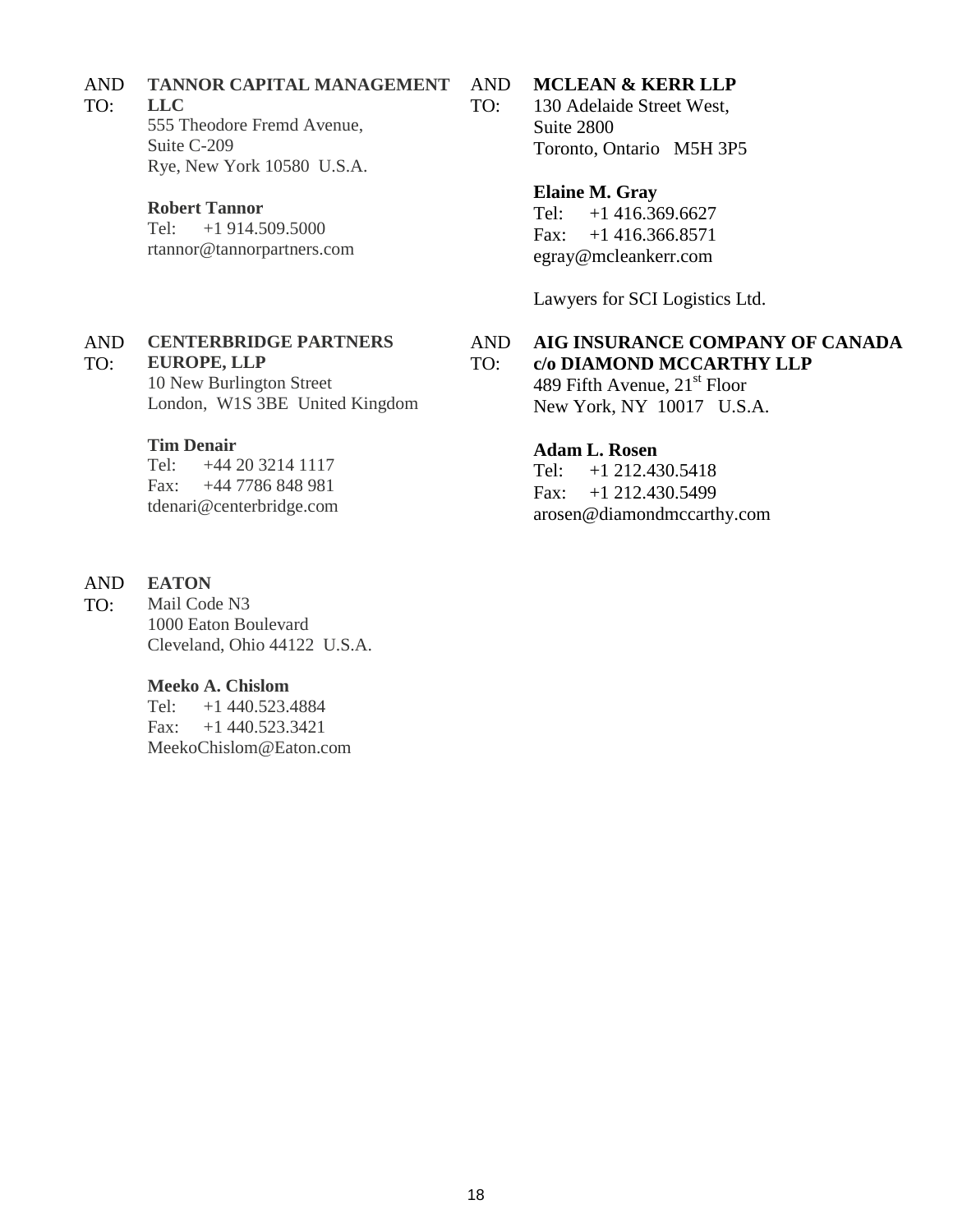## **Federal and Provincial Crown Offices:**

### AND **ATTORNEY GENERAL OF**

### TO: **CANADA**

Department of Justice Canada Ontario Regional Office -Tax Law Section The Exchange Tower, 130 King Street West, Suite 3400, Box 36 Toronto, Ontario M5X 1K6

## **Diane Winters**

Tel: +1 416.973.3172 Fax: +1 416.973.0809 diane.winters@justice.gc.ca

Lawyers for the Minister of National Revenue

### AND TO: **MINISTRY OF JUSTICE AND**

**SOLICITOR GENERAL** Legal Services 2nd Floor, Peace Hills Trust Tower 10011 – 109 Street Edmonton, Alberta T5J 3S8

## **General Enquiries:**

Tel: +1 780.427.2711 Fax: +1 780.427.2789

## **Kim Graf**

Tel: +1 780.422.9014 Fax: +1 780.425.0310

kim.graf@gov.ab.ca ministryofjustice@gov.ab.ca

### AND **MINISTRY OF THE ATTORNEY GENERAL**

#### TO: **(ONTARIO)**

McMurtry-Scott Building 720 Bay Street, 11th Floor Toronto, Ontario M7A 2S9

## **General Enquiries:**

Tel: 416.326.2220 Fax: 416.326.4007 attorneygeneral@ontario.ca

## **Minister's Office:**

Yasir Naqvi, Attorney General ynaqvi.mpp@liberal.ola.org

### AND TO: **MINISTRY OF JUSTICE AND ATTORNEY GENERAL**

Legal Services Branch, Revenue & Taxation 400 - 1675 Douglas Street, Victoria, BC V8W 2G5

## **Mailing Address:**

PO BOX 9289 STN PROV GOVT, Victoria, BC V8W 9J7

## **Aaron Welch**

Tel: +1 250.356.8589 Fax: +1 250.387.0700

Aaron.Welch@gov.bc.ca AGLSBRevTax@gov.bc.ca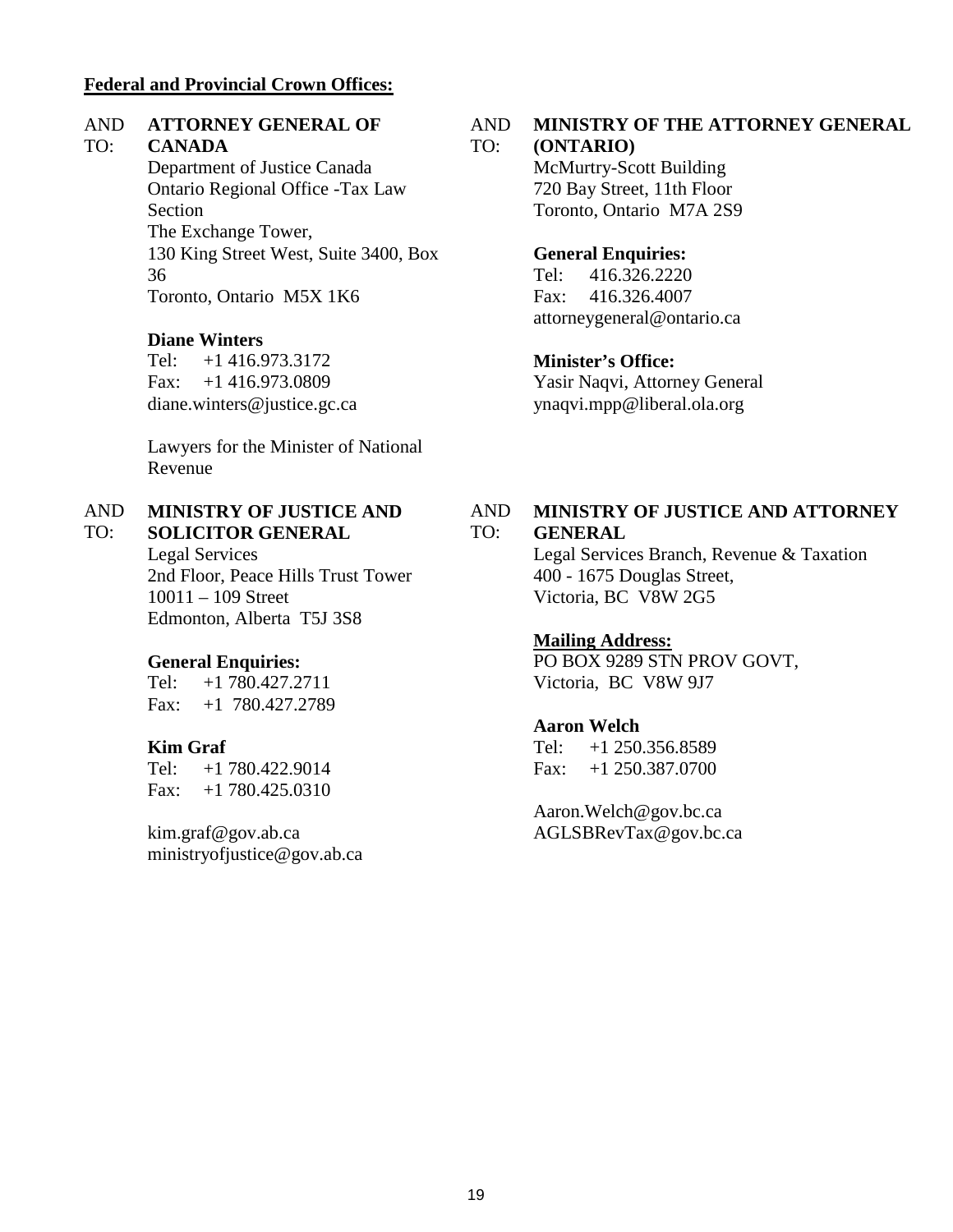### AND **MINISTRY OF THE ATTORNEY**

### TO: **GENERAL (MANITOBA)**

104 Legislative Building 450 Broadway Winnipeg, Manitoba R3C 0V8

## **General Enquiries:**

Tel: +1 204.945.3744

## **Sean Boyd**

Tel: +1 204.945.0165 Fax: +1 204.948.2826 Sean.Boyd@gov.mb.ca

### AND TO: **DEPARTMENT OF JUSTICE AND**

**PUBLIC SAFETY** 

**(NEWFOUNDLAND)**

P.O. Box 8700 St. John's, Newfoundland A1B 4J6

## **General Enquiries:**

Tel: +1 709.729.5942 justice@gov.nl.ca

### **Minister's Office:**

Andrew Parsons, Attorney General Tel: +1 418.729.2869 Fax: +1 418.729.0469 justice@gov.nl.ca

### AND **MINISTÈRE DE LA JUSTICE**

### TO: **(QUÉBEC)**

Édifice Louis-Philippe-Pigeon 1200, route de l'Église, 9e étage Québec City, Québec G1V 4M1

**General Enquiries:** Tel: +1 418.643.5140 informations@justice.gouv.qc.ca

## **Minister's Office:**

Stéphanie Vallée, Minister of Justice Tel: +1 418.643.4210 Fax: +1 418.646.0027 ministre@justice.gouv.qc.ca

### AND **MINISTRY OF THE ATTORNEY GENERAL**

### TO: **(NEW BRUNSWICK)**

Chancery Place, 2nd Floor, Room: 2001 P. O. Box 6000 Fredericton, New Brunswick E3B 1E0

### **General Enquiries:**

Tel: +1 506.462.5100 Fax: +1 506.453.3651 justice.comments@gnb.ca

## **Philippe Thériault**

Tel: +1 506.453.3460 Philippe.Theriault2@gnb.ca

### AND TO: **MINISTRY OF THE ATTORNEY GENERAL**

**(NOVA SCOTIA)** 1690 Hollis Street P.O. Box 7 Halifax, Nova Scotia B3J 2L6

**General Enquiries:**

Tel: +1 902.424.4030 justweb@gov.ns.ca

## **Minister's Office:**

Diana C. Whelan, Minister of Justice and Attorney General Tel: +1 902.424.4044  $Fax: +1902.424.0510$ JUSTMIN@novascotia.ca

#### AND TO: **DEPARTMENT OF JUSTICE AND PUBLIC SAFETY (PEI)**

Fourth Floor, Shaw Building, South 95 Rochford Street, P.O. Box 2000 Charlottetown, PE C1A 7N8

## **Minister's Office:**

H. Wade MacLauchlan, Minister of Justice and Public Safety Tel: +1 902.368.6410 Fax: +1 902.368.6488 sthorne@gov.pe.ca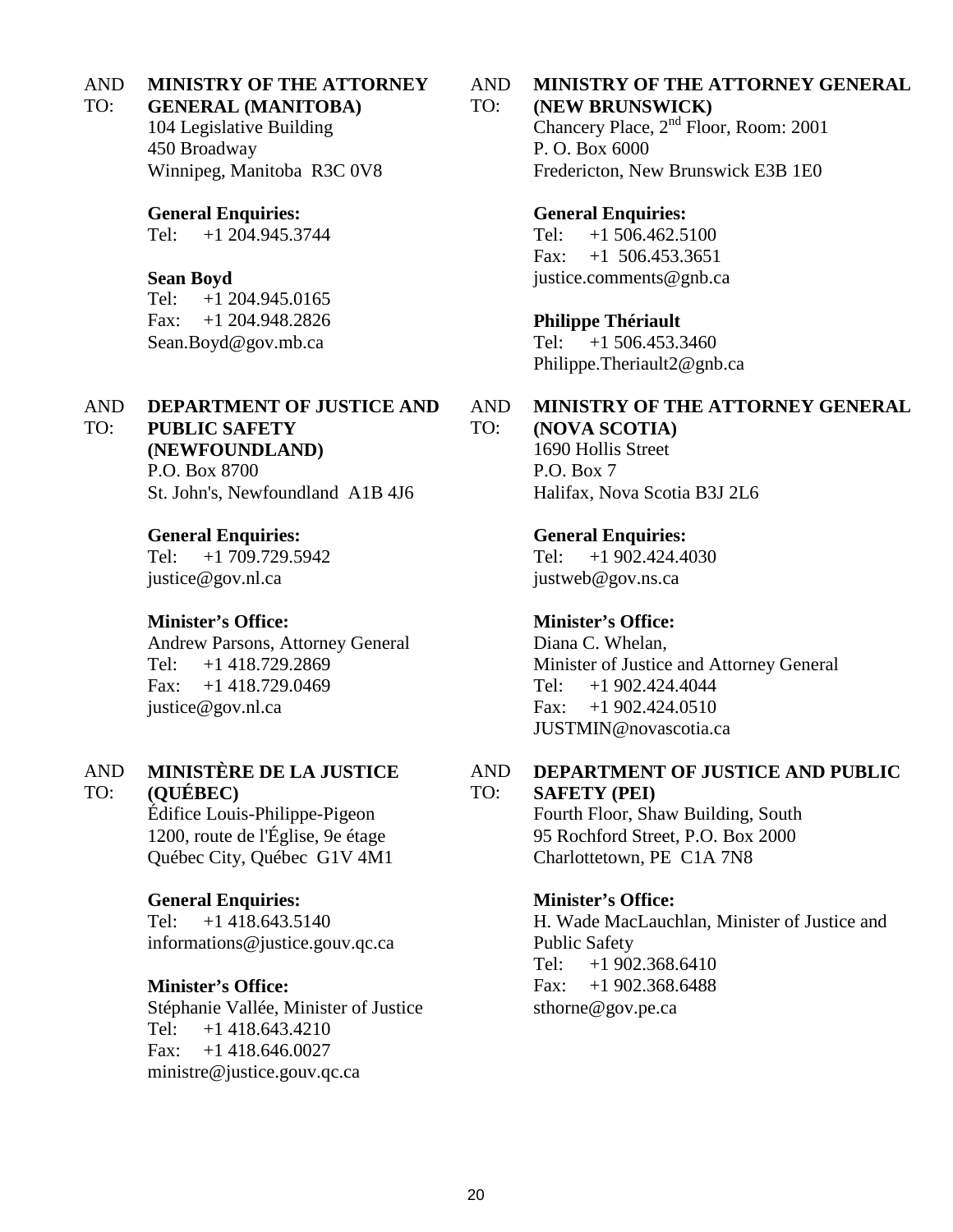### AND **MINISTRY OF JUSTICE**

### TO: **(SASKATCHEWAN)**

355 Legislative Building Regina, Saskatchewan S4S 0B3

## **Minister's Office:**

Gordon Wyant, Minister of Justice and Attorney General Tel: +1 306.787.5353 Fax: +1 306.787.1232 jus.minister@gov.sk.ca

## **Courtesy Copies:**

TO: **LONGVIEW COMMUNICATIONS INC.** Suite 612 - 25 York Street Toronto, Ontario M5J 2V5

> **Joel Shaffer** jshaffer@longviewcomms.ca

**Peter Block** pblock@longviewcomms.ca

## **Irina Vukosavic**

ivukosavic@longviewcomms.ca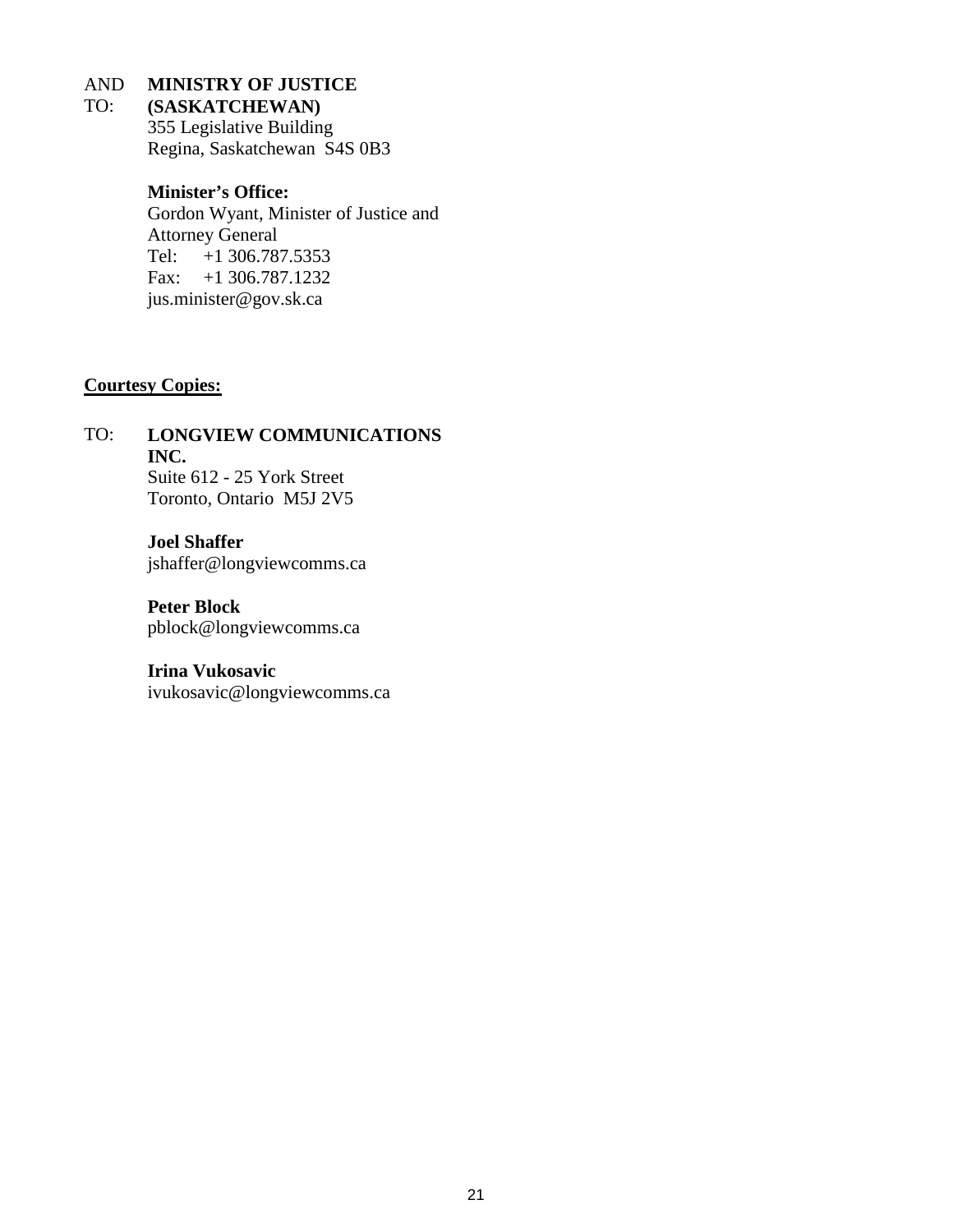## **Email Service List:**

mwasserman@osler.com; jdacks@osler.com; tsandler@osler.com; mdelellis@osler.com; sirving@osler.com; mcalvaruso@osler.com; ksachar@osler.com; sstidwill@osler.com; jerickson@osler.com; searscanada@fticonsulting.com; greg.watson@fticonsulting.com; paul.bishop@fticonsulting.com; jim.robinson@fticonsulting.com; steven.bissell@fticonsulting.com; linda.kelly@fticonsulting.com; kamran.hamidi@fticonsulting.com; orestes.pasparakis@nortonrosefulbright.com; virginie.gauthier@nortonrosefulbright.com; alan.merskey@nortonrosefulbright.com; evan.cobb@nortonrosefulbright.com; alexander.schmitt@nortonrosefulbright.com; catherine.ma@nortonrosefulbright.com; solwayg@bennettjones.com; sahnir@bennettjones.com; zweigs@bennettjones.com; ahatnay@kmlaw.ca; jlatham@goodmans.ca; janderson@goodmans.ca; ddedic@goodmans.ca; jwadden@goodmans.ca; rbaulke@goodmans.ca; gsmith@goodmans.ca; rjacobs@casselsbrock.com; jdietrich@casselsbrock.com; skukulowicz@casselsbrock.com; bgoodis@casselsbrock.com; dmcintosh@alvarezandmarsal.com; ahutchens@alvarezandmarsal.com; jnevsky@alvarezandmarsal.com; rschwill@dwpv.com; nmacparland@dwpv.com; sursel@upfhlaw.ca; sgraff@airdberlis.com; ken.rosenberg@paliareroland.com; max.starnino@paliareroland.com; lily.harmer@paliareroland.com; djmiller@tgf.ca; mmarfatia@tgf.ca; bernard.boucher@blakes.com; sebastien.guy@blakes.com; jcarhart@millerthomson.com; skettle@millerthomson.com; joe.kamer@tempursealy.com; lwilliams@tgf.ca; pfesharaki@tgf.ca; charles.simco@shibleyrighton.com; JPawlyk@bmllp.ca; ashwin@canadiandownandfeather.com; andree.lemayroux@cominar.com; jshaffer@longviewcomms.ca; pblock@longviewcomms.ca; ivukosavic@longviewcomms.ca; acolvin@gildan.com; brian@sica.ca; FGagnon@blg.com; ELefebvre@blg.com ; irene@litespeedpartners.com; neil.desai@cowen.com; Aaron.Welch@gov.bc.ca ; AGLSBRevTax@gov.bc.ca ; tdunn@mindengross.com; mkaplan@foglers.com; vdare@foglers.com; ljackson@casselsbrock.com; tpinos@casselsbrock.com; darius.goldman@kattenlaw.com; manon.deslauriers@cominar.com; mzigler@kmlaw.ca; wstevenson@mcleankerr.com; hferris@lawsonlundell.com; harvey@chaitons.com; george@chaitons.com; c.labelle@lplv.com; elamek@weirfoulds.com; jwolf@blaney.com; dullmann@blaney.com; john.mori@cowen.com; lborsook@weirfoulds.com; dnunes@weirfoulds.com; lgalessiere@mcleankerr.com; gcamelino@mcleankerr.com; harp@corestone.ca; cmills@millerthomson.com; jwarin@lavery.ca; nparent@beauward.com; rhamelin@beauward.com; lauren.pearce@paliareroland.com; alykhans@pafgroup.com; Alain.Casavant@revenuquebec.ca; isabelle.eckler@shibleyrighton.com; martin.poulin@dentons.com; anthony.rudman@dentons.com; ffilippelli@deloitte.ca; k.nagendra@tcs.com; ASchuitema@upfhlaw.ca; david.legeyt@dentons.com; brandon@amentlegal.com; lbrzezinski@blaney.com; ateodorescu@blaney.com; steve.lam@correpartners.com; tom.radionov@correpartners.com; alexandre.tourangeau@clcw.ca; kimberley.graham@ctreit.com; diane.winters@justice.gc.ca; delbridge.narron@springs.com; alan.mcmanus@springs.com**;** Sarita.sanasie@paliareroland.com; pcho@krmc-law.com; KBarrett@krmc-law.com; john.colbert@wem.ca; howard.anson@wem.ca; theresa.paquette@wem.ca; louise.murphy@wem.ca; peerless@mckenzielake.com; Lombardi@mckenzielake.com; assini@mckenzielake.com; jswartz@dwpv.com; dferland@dwpv.com; jeffkaufmanlaw@gmail.com; smoyo@upfhlaw.ca; AMacfarlane@blg.com; BBrooksbank@blg.com; RBelanger@blg.com; TWarnaar@kingsettcapital.com; kenneth.kraft@dentons.com; GHamilton@blg.com; pamahoney@sullivan-mahoney.com; wael.rostom@mcmillan.ca; brett.harrison@mcmillan.ca; SFriedberg@seaportglobal.com; attorneygeneral@ontario.ca; ynaqvi.mpp@liberal.ola.org; ministryofjustice@gov.ab.ca; kim.graf@gov.ab.ca; sean.boyd@gov.mb.ca; justice.comments@gnb.ca; Philippe.Theriault2@gnb.ca; justice@gov.nl.ca; justweb@gov.ns.ca; JUSTMIN@novascotia.ca; informations@justice.gouv.qc.ca; ministre@justice.gouv.qc.ca; jus.minister@gov.sk.ca; sthorne@gov.pe.ca; RJaipargas@blg.com; SFriedberg@seaportglobal.com; kgianis@contrariancapital.com; cbesant@grllp.com; James.Rego@samsonite.com; rcuervolorens@blaney.com; TGordner@blaney.com; anthony.dale@unifor.org; paul@argopartners.net; tduncan@grllp.com; h.rosenberg@battistonlaw.com; arapoport@haincapital.com; aherman@haincapital.com; rkoltai@haincapital.com; emily.lawrence@paliareroland.com; Caitlin.Fell@mcmillan.ca; Sushrat@MehanGroup.ca; linc.rogers@blakes.com; kelly.peters@blakes.com; sglustein@alvarezandmarsal.com; anackan@farberfinancial.com; rstelzer@farberfinancial.com ; sara.vanallen@dentons.com; esther.chung@baml.com; ante.jakic@baml.com; ryan.weddle@baml.com; jmonteyne@kmlaw.ca; atang@kmlaw.ca; Gus.Tertigas@ca.ey.com; clachance@dwpv.com; edreyer@kw-law.com; aryo.shalviri@blakes.com; john.salmas@dentons.com; vanja.ginic@dentons.com; bkofman@ksvadvisory.com; ngoldstein@ksvadvisory.com; asanche@rickettsharris.com; dlangley@wvIlp.ca; dsterns@sotosllp.com; aseretis@sotosllp.com; gplottel@millerthomson.com; thomas.mcrae@shibleyrighton.com; rachel.migicovsky@shibleyrighton.com; dmagisano@lerners.ca; louis.frapporti@gowlingwlg.com; kristina.sebastiancrone@gowlingwlg.com; rtannor@tannorpartners.com; egray@mcleankerr.com; tdenari@centerbridge.com; arosen@diamondmccarthy.com; tpavalis@diamondmccarthy.com; MeekoChislom@Eaton.com; kmccormack@contrariancapital.com; derek.leschinsky@canada.ca;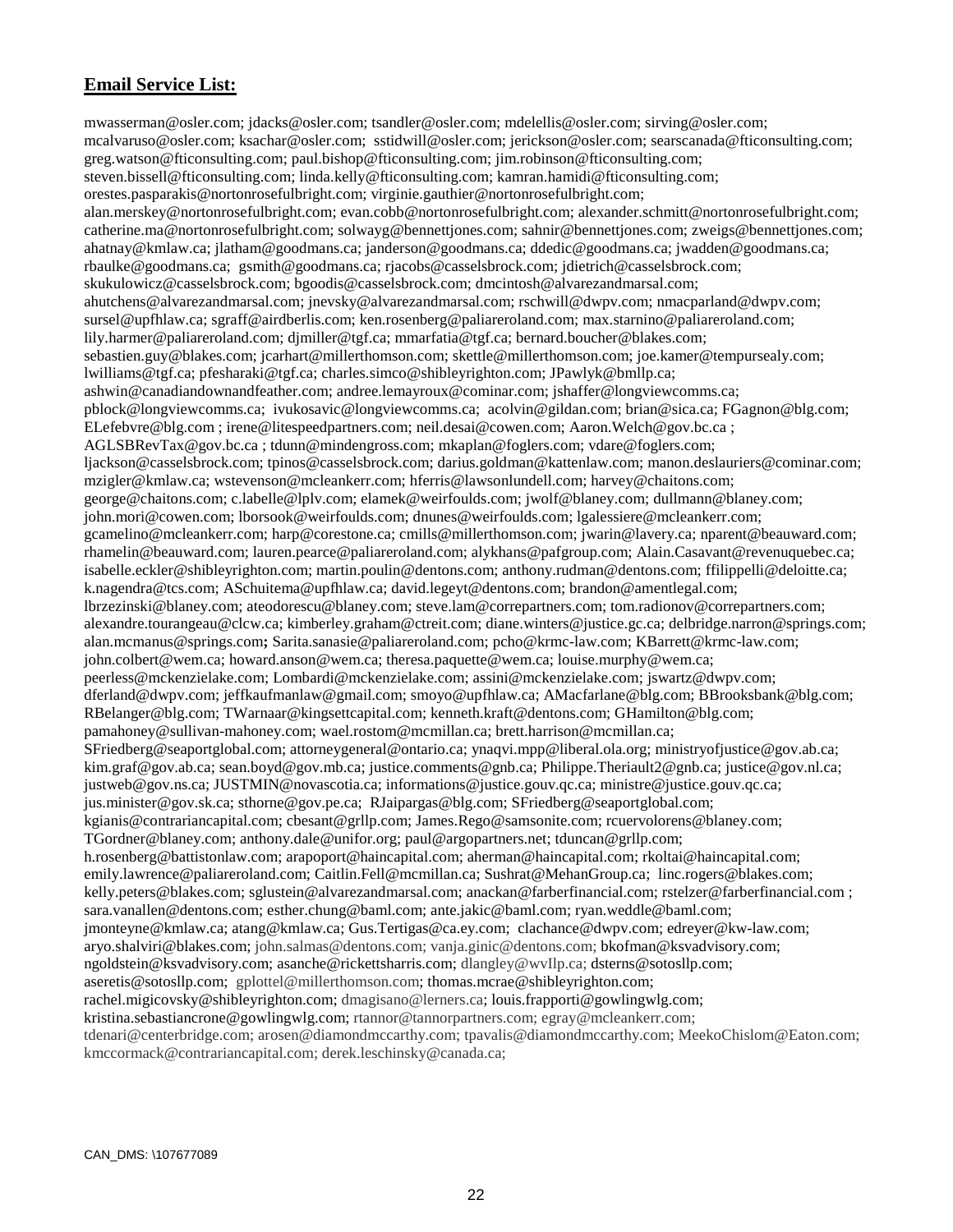Court File No. CV-17-11846-00CL

## *Ontario* **SUPERIOR COURT OF JUSTICE COMMERCIAL LIST**

## IN THE MATTER OF THE *COMPANIES' CREDITORS ARRANGEMENT ACT*, R.S.C. 1985, c. C-36, AS AMENDED

AND IN THE MATTER OF A PLAN OF COMPROMISE OR ARRANGEMENT OF SEARS CANADA INC., CORBEIL ÉLECTRIQUE INC., S.L.H. TRANSPORT INC., THE CUT INC., SEARS CONTACT SERVICES INC., INITIUM LOGISTICS SERVICES INC., INITIUM COMMERCE LABS INC., INITIUM TRADING AND SOURCING CORP., SEARS FLOOR COVERING CENTRES INC., 173470 CANADA INC., 2497089 ONTARIO INC., 6988741 CANADA INC., 10011711 CANADA INC., 1592580 ONTARIO LIMITED, 955041 ALBERTA LTD., 4201531 CANADA INC., 168886 CANADA INC., AND 3339611 CANADA INC.

APPLICANTS

## **FACTUM OF THE APPLICANTS**

(Motion for Approval of Asset Purchase Agreement – Garden City Property)

## **PART I – NATURE OF THIS MOTION**

1. Sears Canada Inc. ("**Sears Canada**" or the "**Company**") and the other applicants listed above (the "**Applicants**") obtained relief under the *Companies' Creditors Arrangement Act*, R.S.C. 1985, c. C-36, as amended (the "**CCAA**") by an Initial Order dated June 22, 2017, as amended (the "**Initial Order**"). The relief requested by the Applicants was supported by the Affidavit of Billy Wong, sworn June 22, 2017 (the "**Initial Order Affidavit**"). FTI Consulting Canada Inc. (the "**Monitor**") was appointed in the Initial Order to act as the Monitor in this CCAA proceeding.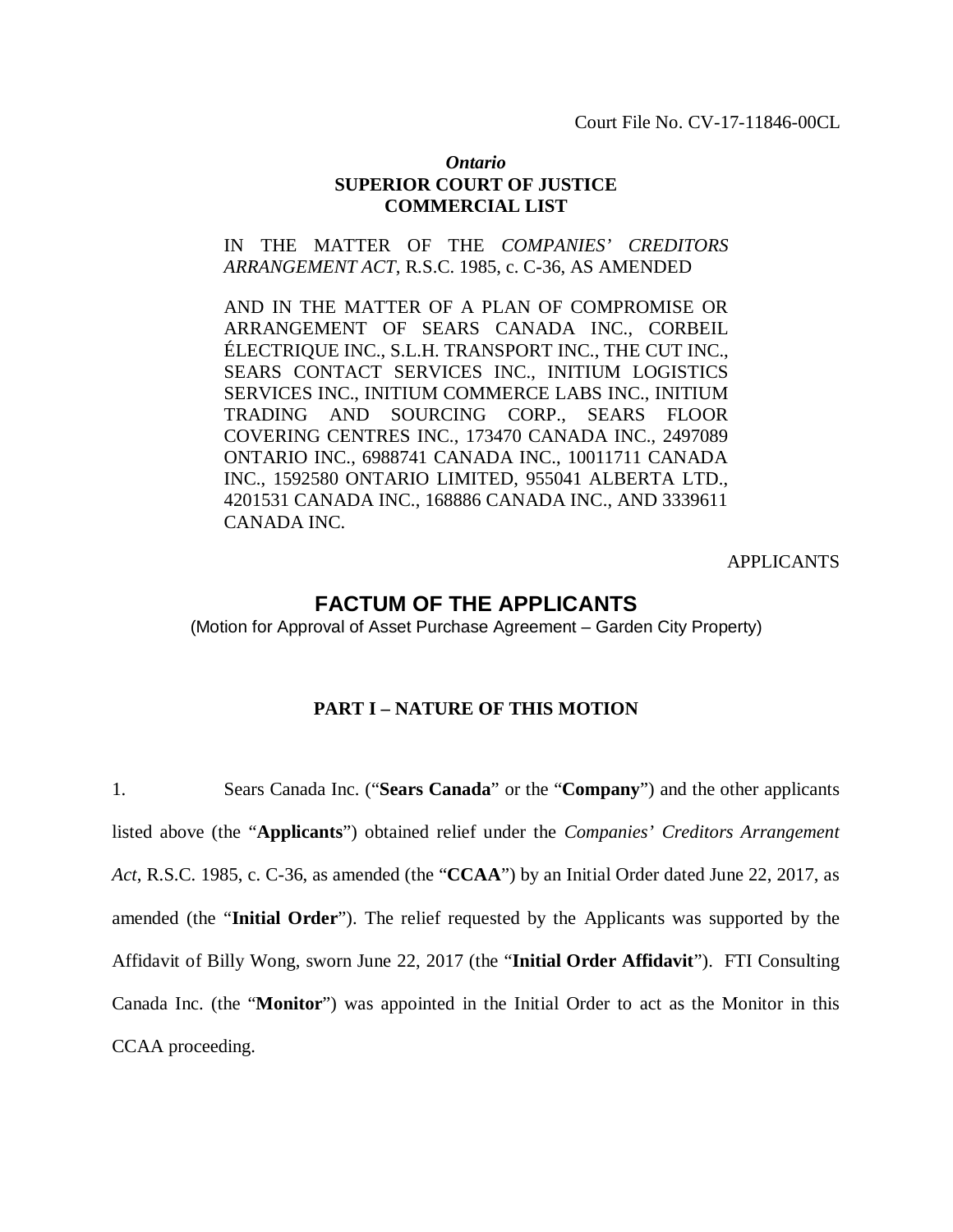2. On July 13, 2017, this Honourable Court approved a sale process (the "**Sale Process**") whereby BMO Nesbitt Burns Inc. (the "**Sale Advisor**") on behalf of Sears Canada and under the supervision of both the Special Committee of the Board of Directors of Sears Canada and the Monitor are seeking bids and proposals for a broad range of transaction alternatives with respect to the Business, Property, Assets and/or Leases of the Applicants (each as defined in the Court-approved Sale Process).

3. This factum is filed in support of a motion to approve the asset purchase agreement (as amended, the "**APA**") that was negotiated with WCRE Investments Ltd. ("**WCRE**" or the "**Purchaser**") before the CCAA filing commenced. Under the APA, the Purchaser will pay \$5 million for the property located at the Garden City Shopping Centre, 2311 McPhillips Street, Winnipeg, Manitoba (the "**Garden City Property**"), where Sears Canada currently operates an Outlet store.

4. The criteria for approval of this transaction set out in s. 36(3) of the CCAA, which are to be flexibly applied, are clearly satisfied. The process by which the decision was made to enter into a potential transaction with the Purchaser and withdraw the Garden City Property from the Sale Process was fair and reasonable in light of the facts and context. The process by which the benefits of the APA were evaluated was also entirely reasonable in the circumstances.

5. After carefully considering the likely benefits and potential risks associated with the offer by the Purchaser, the Applicants exercised their right under the terms of the Sale Process to withdraw the Garden City Property from the Sale Process. The decision to exercise this right was made in the informed business judgment of the Applicants, with expert advice from the Sale Advisor, in consultation with the Monitor and the DIP Lenders.

 $-2-$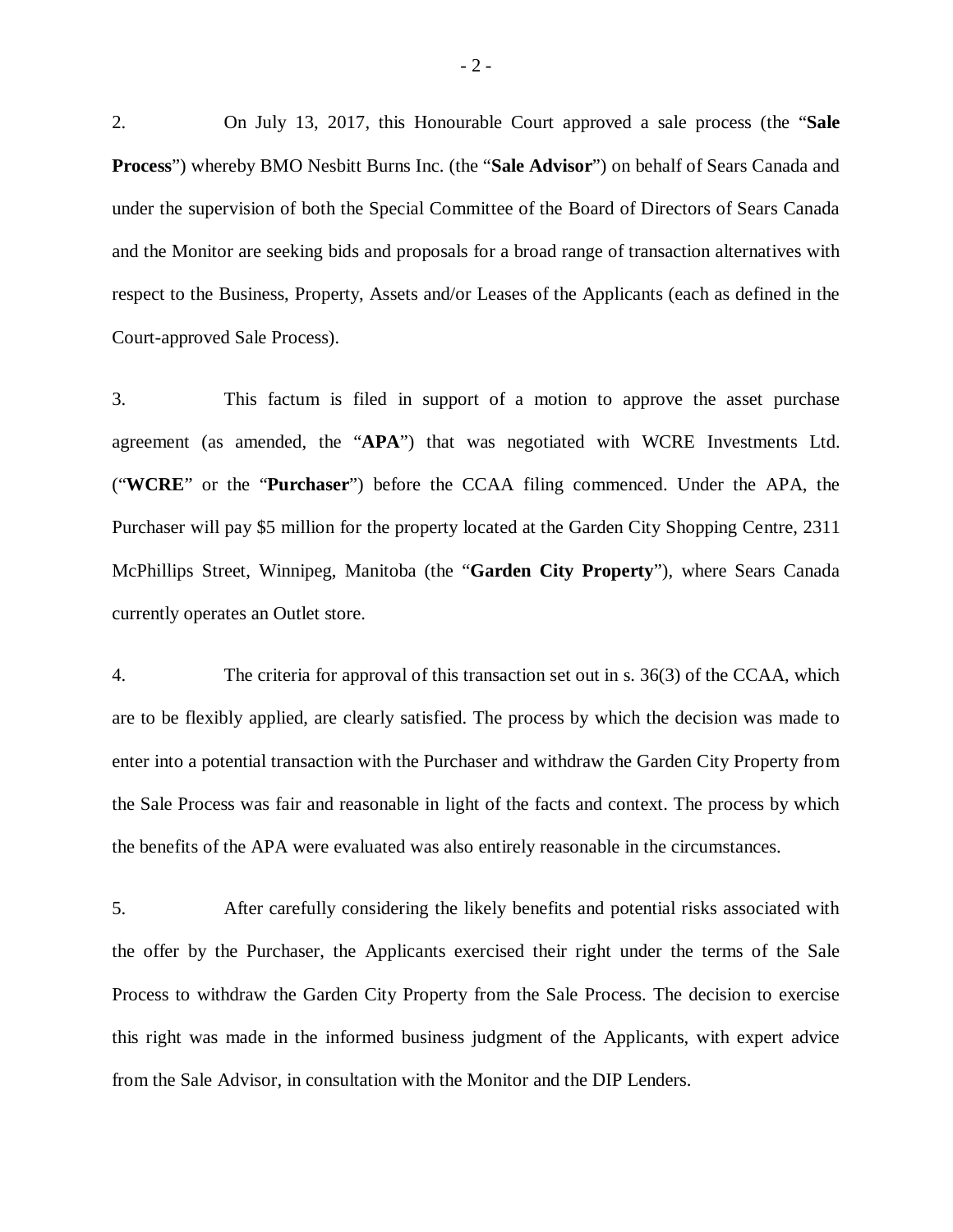6. Sears Canada and the Sale Advisor have analyzed the alternatives for maximizing value with respect to the Garden City Property. Sears Canada has concluded, with the support of the Monitor, the Sale Advisor and the DIP Lenders, that the sale of the property through the APA provides the best opportunity to maximize value for this property for the benefit of all stakeholders of the Applicants and that the consideration that Sears Canada will receive under the APA is fair and reasonable. Such business judgment is to be accorded significant deference by this Court.

7. In brief, the APA secures the sale price for the Garden City Property in a manner that is both certain and efficient, while allowing the Applicants to continue the liquidation at this location for the benefit of all stakeholders. For these and the other reasons set out below, the Applicants submit that the APA should be approved and that the proposed Approval and Vesting Order should be granted.

## **PART II – FACTS**

8. The facts with respect to this motion are more fully set out in the Affidavit of Stephen Champion.<sup>1</sup> Capitalized terms in this Factum not otherwise defined have the same meanings as in the Initial Order Affidavit and the Champion Affidavit.

### **Expression of Interest**

 $\overline{a}$ 

9. Over the course of several months, Sears Canada marketed the Garden City Property by contacting a number of potential buyers including national retailers, property

Affidavit of Stephen Champion, affirmed August 11, 2017 [Champion Affidavit].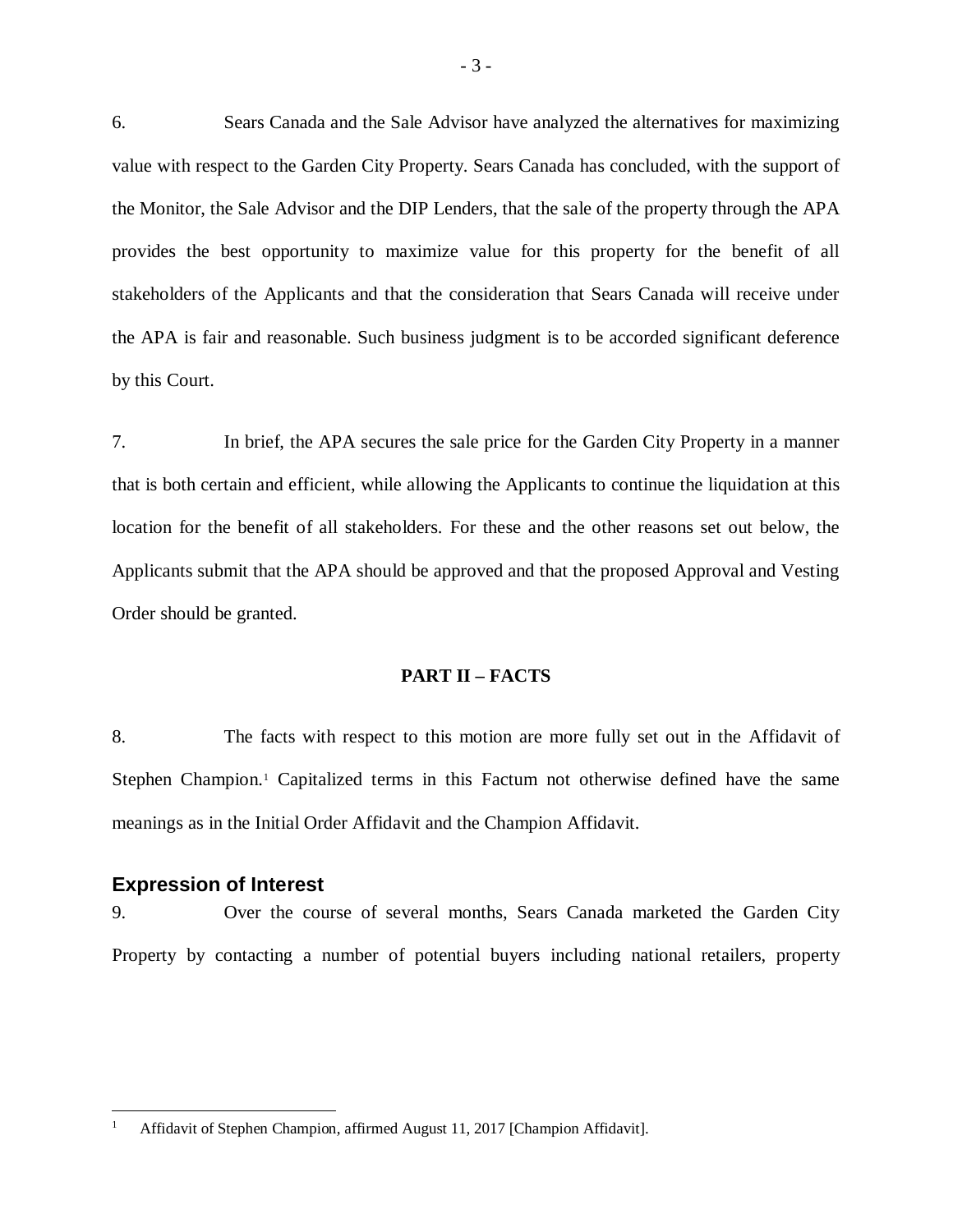developers and the landlord who owns the remainder of the Garden City Shopping Centre. The proposals received by Sears Canada were as follows:<sup>2</sup>

- (a) In November 2016, Sears Canada received a letter of interest relating to numerous properties from a party that was interested in, among other things, leasing the Garden City Property from Sears Canada. However, as part of the proposal, the interested party expected that Sears Canada, as the landlord, would provide tenant allowances for redevelopment capital expenditures. As Sears Canada was unwilling to pay for capital expenditures associated with the Garden City Property, Sears Canada did not further pursue this indication of interest.
- (b) On April 4, 2017, Sears Canada received a letter of interest with respect to the Garden City Property from WCRE, a company related to Hungerford Properties Inc. Sears Canada entered into negotiations with WCRE. On April 12, 2017, Sears Canada entered into an asset purchase agreement (the "**Original APA**") with WCRE to purchase the Garden City Property on an "as is, where is" basis for a purchase price of \$5,000,000. Under the Original APA, there was no requirement that Sears Canada be a tenant of the property after the sale. Sears Canada understands that the Purchaser intends to redevelop the property. The Purchaser has been a highly motivated and cooperative party throughout the negotiations.
- (c) Prior to the CCAA filing, Sears Canada received a non-binding proposal relating to a number of properties. This proposal specified a purchase price of \$6,750,000 for the Garden City Property, providing that Sears Canada would sell the property and would lease it back from the purchaser on the terms contained in the proposal.

Champion Affidavit, para 6.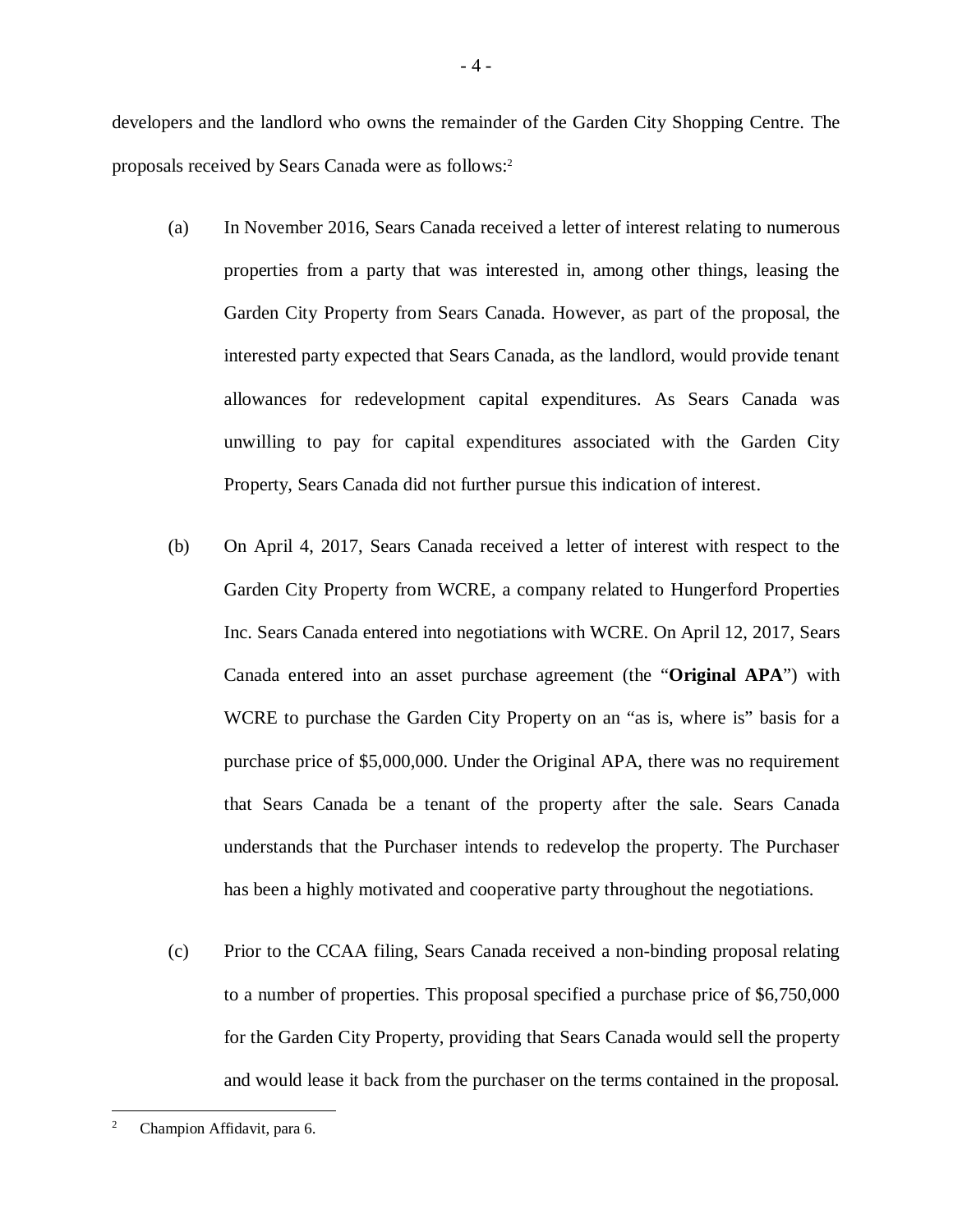In the event that the parties elected not to sign the lease, the proposal provided that the purchase price for a standalone sale would be \$4,500,000. Sears Canada considered this non-binding proposal and determined that it would not be in Sears Canada's best interests to pursue a sale leaseback transaction, as this would require Sears Canada to spend the necessary capital expenditures to improve the property and the property had been slated for closure by the company. The potential purchase price for the standalone sale was lower than the firm and committed purchase price offered by the Purchaser in the Original APA, and was therefore not attractive.

10. Since entering into the Original APA, nothing has arisen that would cause Sears Canada to move in a different direction with respect to the Garden City Property.<sup>3</sup> Sears Canada considered a number of factors, which are detailed below, before determining to proceed with further discussions and negotiations with the Purchaser to amend the Original APA as part of the CCAA proceedings.<sup>4</sup>

## **The Terms of the APA**

11. Following the commencement of these CCAA proceedings, Sears Canada and the Purchaser agreed to amend the terms of the Original APA by way of an amending agreement to account for the requirement to obtain an Approval and Vesting Order of the Court to effect the transfer of the assets. Sears Canada and the Purchaser signed an amendment to purchase and sale agreement and waiver of conditions dated as of July 28, 2017 (the "**Amendment**").

<sup>3</sup> Champion Affidavit, para. 6(d).

Champion Affidavit, para. 13.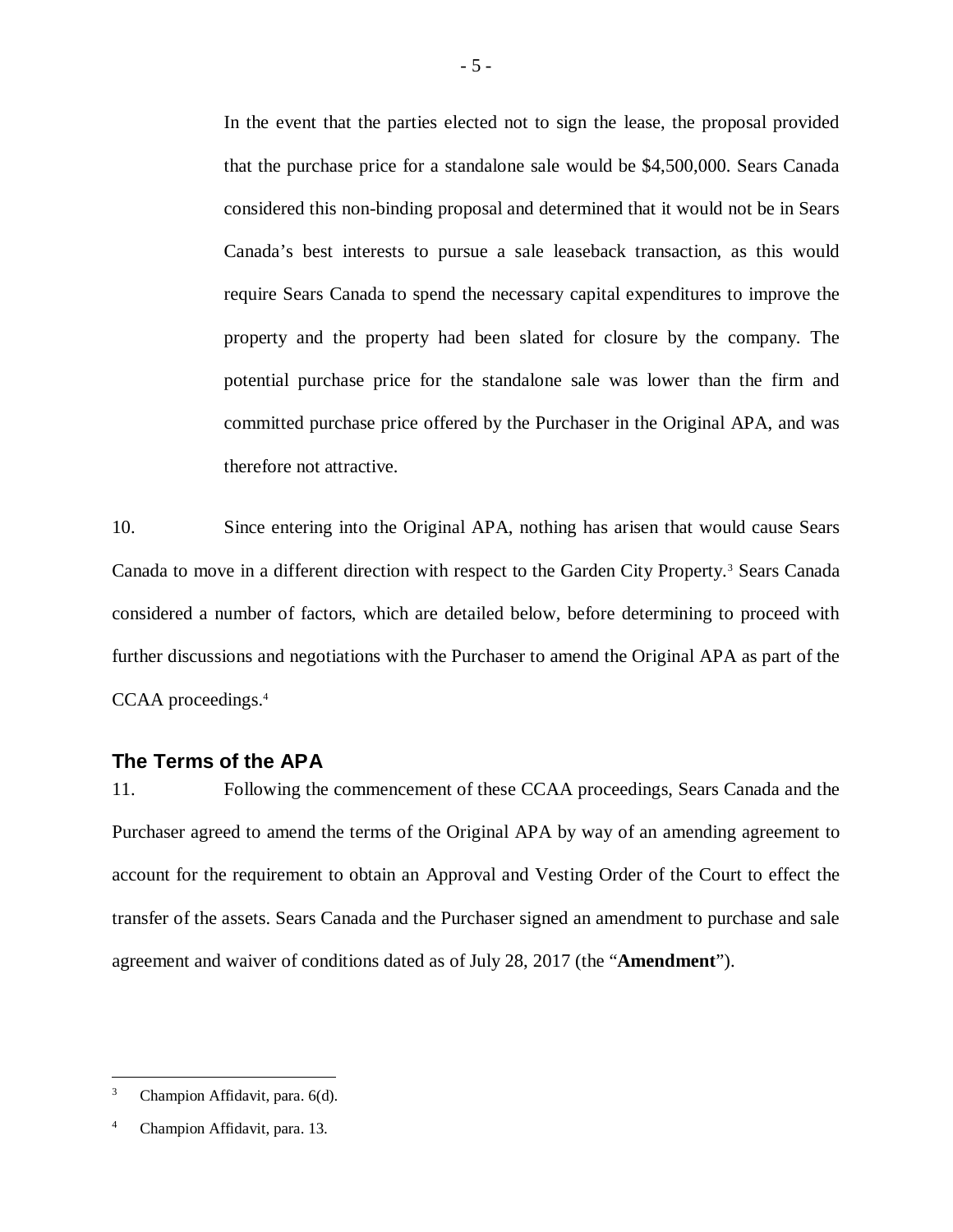12. A copy of the APA (including the Amendment) is appended to the Champion Affidavit. The APA includes the following key terms:

- (a) A purchase price of \$5,000,000;
- (b) An Initial Deposit of \$20,000 that was provided to the Purchaser's solicitors in trust within two business days of the execution of the Original APA (this deposit was subsequently transferred, along with interest accrued thereon, to the Monitor in trust, within three business days of the execution of the Amendment);
- (c) An Additional Deposit of \$380,000 that was provided to the Monitor in trust within two business days after the satisfaction or waiver of the Purchaser's conditions precedent;
- (d) The requirement that the transaction be completed on an "as is, where is" basis;
- (e) The requirement that the Purchaser's conditions precedent be waived or satisfied by July 26, 2017. The Purchaser's conditions precedent include Board approval, completion of due diligence following a review of the Delivery Materials, an environmental assessment, geotechnical review and land and building survey, and a financing commitment from a third party lender. The Amendment confirmed that the Purchaser had waived all conditions precedent set out in section 6.1 of the Original APA.<sup>5</sup>

 $\overline{a}$ <sup>5</sup> Champion Affidavit, para. 10; exhibit B.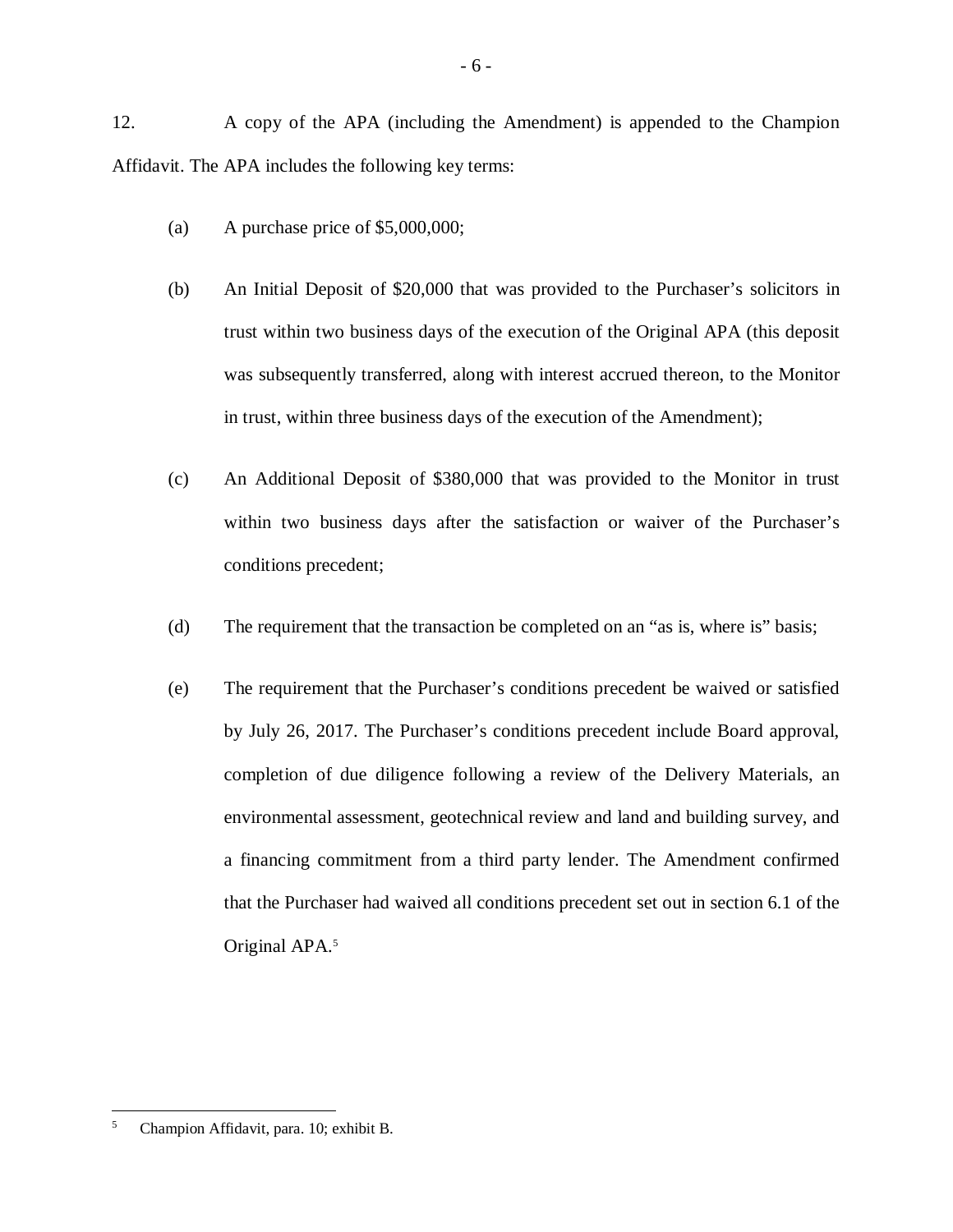13. The only condition that remains to be satisfied before Closing is obtaining the Approval and Vesting Order. The Amendment provides that it is a condition precedent that the Approval and Vesting Order be issued and entered by August 25, 2017.<sup>6</sup>

14. Sears Canada has the right pursuant to the APA to extend the Completion Date (as defined in the APA) until no later than October 16, 2017, which will allow sufficient time for the liquidation sale at this store to be completed.<sup>7</sup>

## **PART III – ISSUES AND THE LAW**

- 15. The issues on this motion are as follows:
	- (a) should this Honourable Court approve the APA and grant the proposed Approval and Vesting Order?; and
	- (b) should this Honourable Court grant the requested sealing order?

## **Test Under the CCAA is Met**

16. Section 36 of the CCAA sets out the legal factors to be considered when seeking court approval that applies where a debtor company seeks to sell assets outside the ordinary course of business during a CCAA proceeding. Section 36 provides:

> **36(1) Restriction on disposition of business assets** – A debtor company in respect of which an order has been made under this Act may not sell or otherwise dispose of assets outside the ordinary course of business unless authorized to do so by a court. Despite any requirement for shareholder approval, including one under federal or provincial law, the court may authorize the sale or disposition even if shareholder approval was not obtained.

<sup>6</sup> Champion Affidavit, para. 11.

<sup>&</sup>lt;sup>7</sup> Champion Affidavit, para. 15.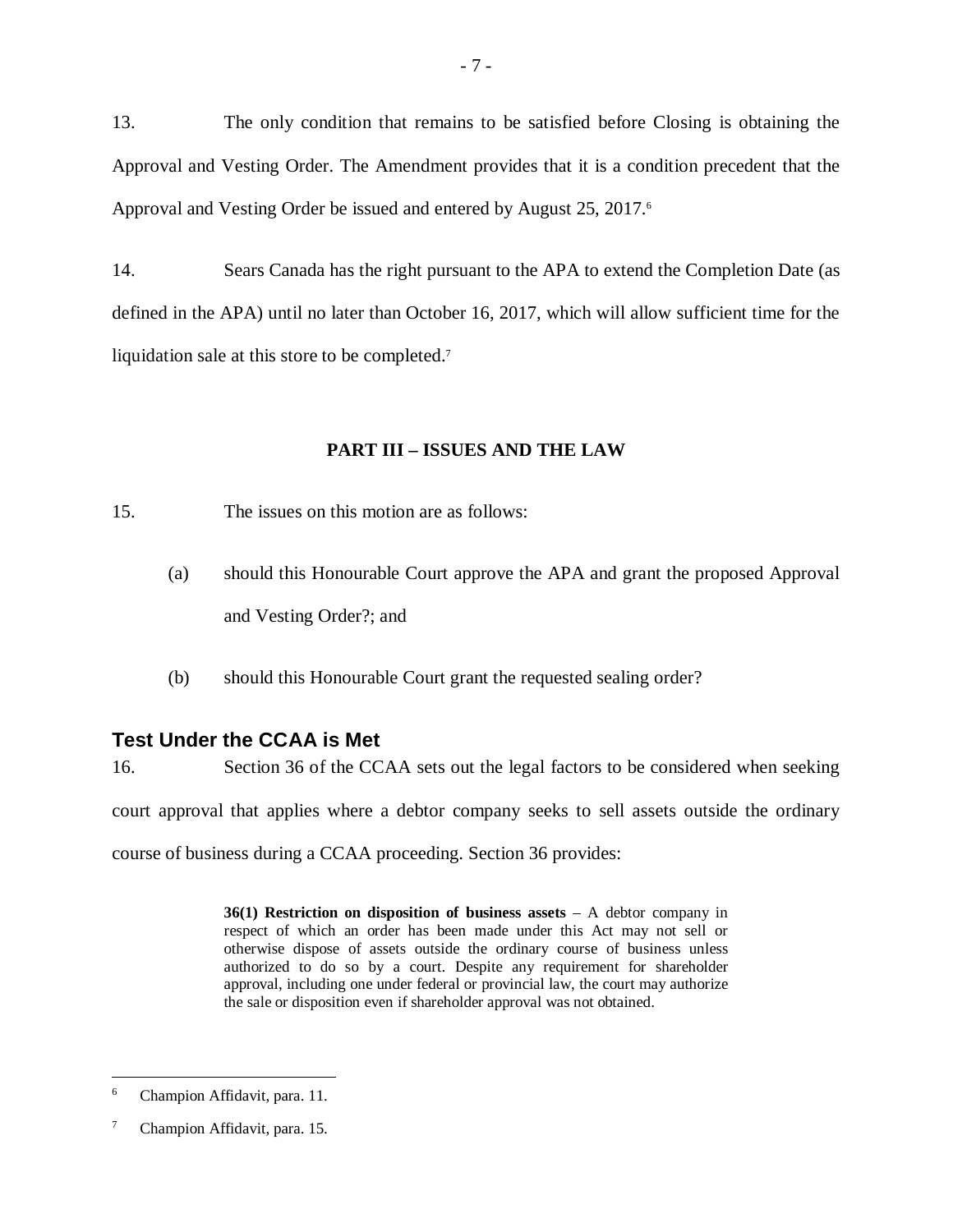**36(2) Notice to creditor**s – A company that applies to the court for an authorization is to give notice of the application to the secured creditors who are likely to be affected by the proposed sale or disposition.

**36(3) Factors to be considered** – In deciding whether to grant the authorization, the court is to consider, among other things,

> (a) whether the process leading to the proposed sale or disposition was reasonable in the circumstances;

> (b) whether the monitor approved the process leading to the proposed sale or disposition;

> (c) whether the monitor filed with the court a report stating that in their opinion the sale or disposition would be more beneficial to the creditors than a sale or disposition under a bankruptcy;

(d) the extent to which the creditors were consulted;

...

 $\overline{a}$ 

(e) the effects of the proposed sale or disposition on the creditors and other interested parties; and

(f) whether the consideration to be received for the assets is reasonable and fair, taking into account their market value.

**36(6) Assets may be disposed of free and clear** – The court may authorize a sale or disposition free and clear of any security, charge or other restriction and, if it does, it shall also order that other assets of the company or the proceeds of the sale or disposition be subject to a security, charge or other restriction in favour of the creditor whose security, charge or other restriction is to be affected by the order.

**36(7) Restriction – employers** – The court may grant the authorization only if the court is satisfied that the company can and will make the payments that would have been required under paragraphs  $6(4)(a)$  and  $(5)(a)$  if the court had sanctioned the compromise or arrangement.

17. In discussing section 36 of the CCAA, this Honourable Court has stated:<sup>8</sup>

The CCAA is remedial legislation designed to enable insolvent companies to restructure. As mentioned by me before in this case, the amendments do not detract from this objective. In discussing section 36, the Industry Canada Briefing Book on the amendments states that "The reform is intended to provide the debtor company with greater flexibility in dealing with its property while limiting the possibility of abuse."

18. The factors listed in section 36(3) are, on their face, not intended to be exhaustive.

Nor are they intended to be a formulaic checklist that must be followed in every sale transaction

<sup>8</sup> *Re Canwest Global Communications*, 2009 CarswellOnt 7169 (S.C.J.) [Commercial List] at para. 32.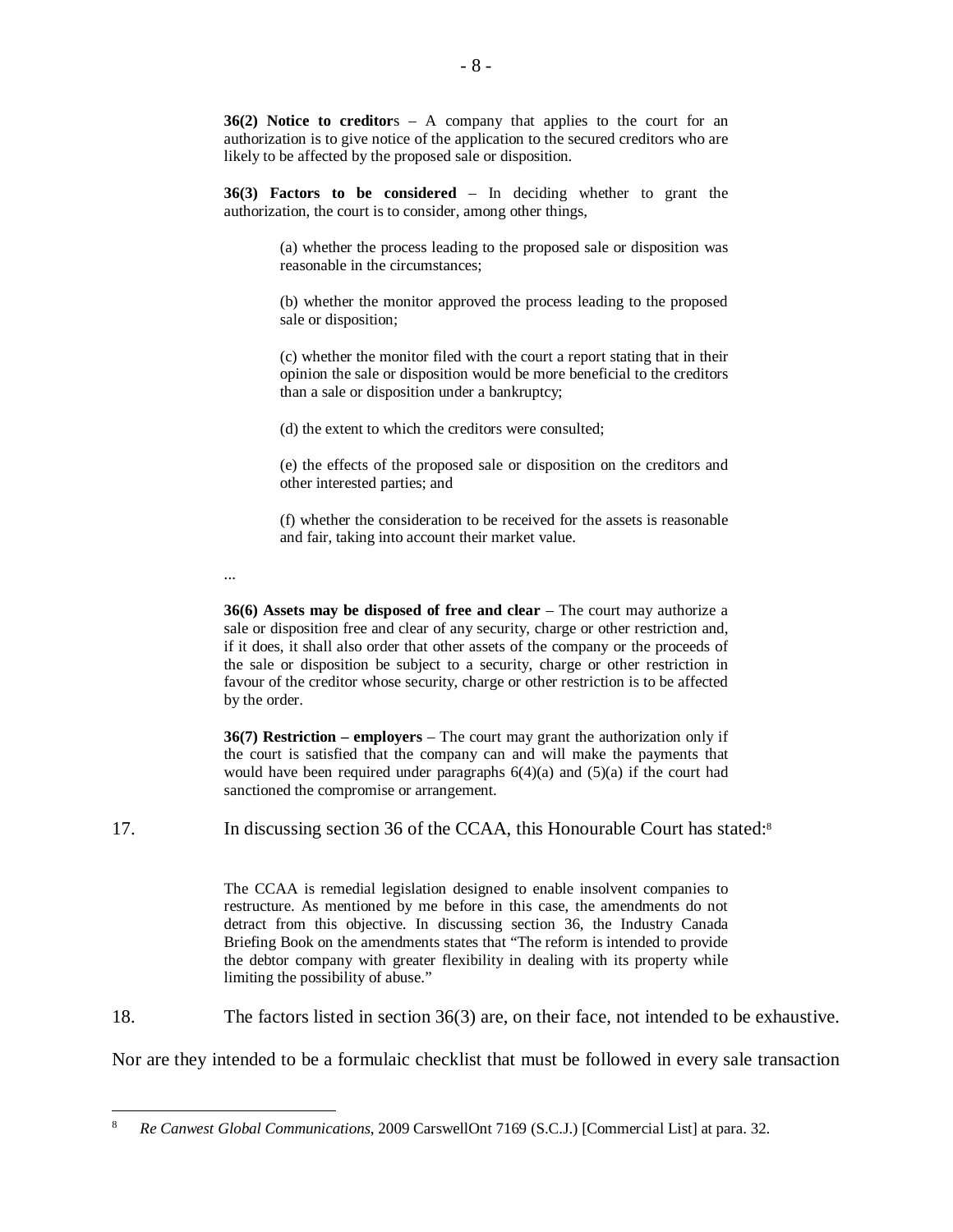under the CCAA.<sup>9</sup> These factors overlap, to a certain degree, with the *Soundair* factors that were applied in approving sale transactions under pre-amendment CCAA case law.<sup>10</sup>

19. The Applicants submit that, taking into account the factors listed in section 36(3) of the CCAA, and with regard to the general interpretative principles underlying the CCAA, this Honourable Court should grant the Approval and Vesting Order. In the absence of any indication that the Applicants have acted improvidently, the informed business judgment of the Applicants – which is supported by the Sale Advisor and the Monitor – that the APA is in the best interests of the Applicants and their stakeholders is entitled to deference by this Court.<sup>11</sup>

## **a) Process Was Reasonable**

 $\overline{a}$ 

20. Whether the process for achieving a sale transaction under the CCAA is fair and reasonable must be examined contextually, in light of the particular circumstances existing at the time.<sup>12</sup> Although it is common to sell assets under the CCAA by means of a process involving a court approved broad canvass of the market, perhaps followed by a competitive bidding process among interested bidders, such a process is not the best approach in every case for every asset sold by a debtor company.<sup>13</sup> Such a rigid rule would not only be antithetical to the inherent

<sup>9</sup> See for example, *Re White Birch Paper Holding Co.*, 2010 QCCS 4915 [*White Birch*] at para. 48; leave to appeal refused 2010 CarswellQue 11534, 2010 QCCA 1950 (Que. C.A.).

<sup>10</sup> *Re Canwest Publishing Inc./Publications Canwest Inc.,* 2010 ONSC 2870 at para. 13, citing *Royal Bank v. Soundair Corp.*, [1991] O.J. No. 1137 (C.A.) [*Soundair*] at para. 16. Under the *Soundair* test, it was necessary to consider (1) whether sufficient efforts had been made to obtain the best price and that the debtor had not acted improvidently; (2) whether the interests of all parties had been considered; (3) the integrity and efficacy of the process for obtaining offers; and (4) whether there was any unfairness in working out the process.

<sup>11</sup> *Re AbitibiBowater Inc.*, 2010 QCCS 1742 [*AbitibiBowater*] at paras. 70 to 72.

<sup>&</sup>lt;sup>12</sup> See *White Birch*, above note 9 at para. 49: "The Court has to look at the transaction as a whole and essentially decide whether or not the sale is appropriate, fair and reasonable. In other words, the Court could grant the process for reasons others than those mentioned in Section 36 CCAA or refuse to grant it for reasons which are not mentioned in Section 36 CCAA."

<sup>13</sup> The *Soundair* case itself acknowledges that an auction is not necessary or advisable in every case: see *Soundair*, above note 10 at para. 44, citing *Salima Investments Ltd. v. Bank of Montreal* (1985), 59 C.B.R. (N.S.) 242 (Alta C.A.).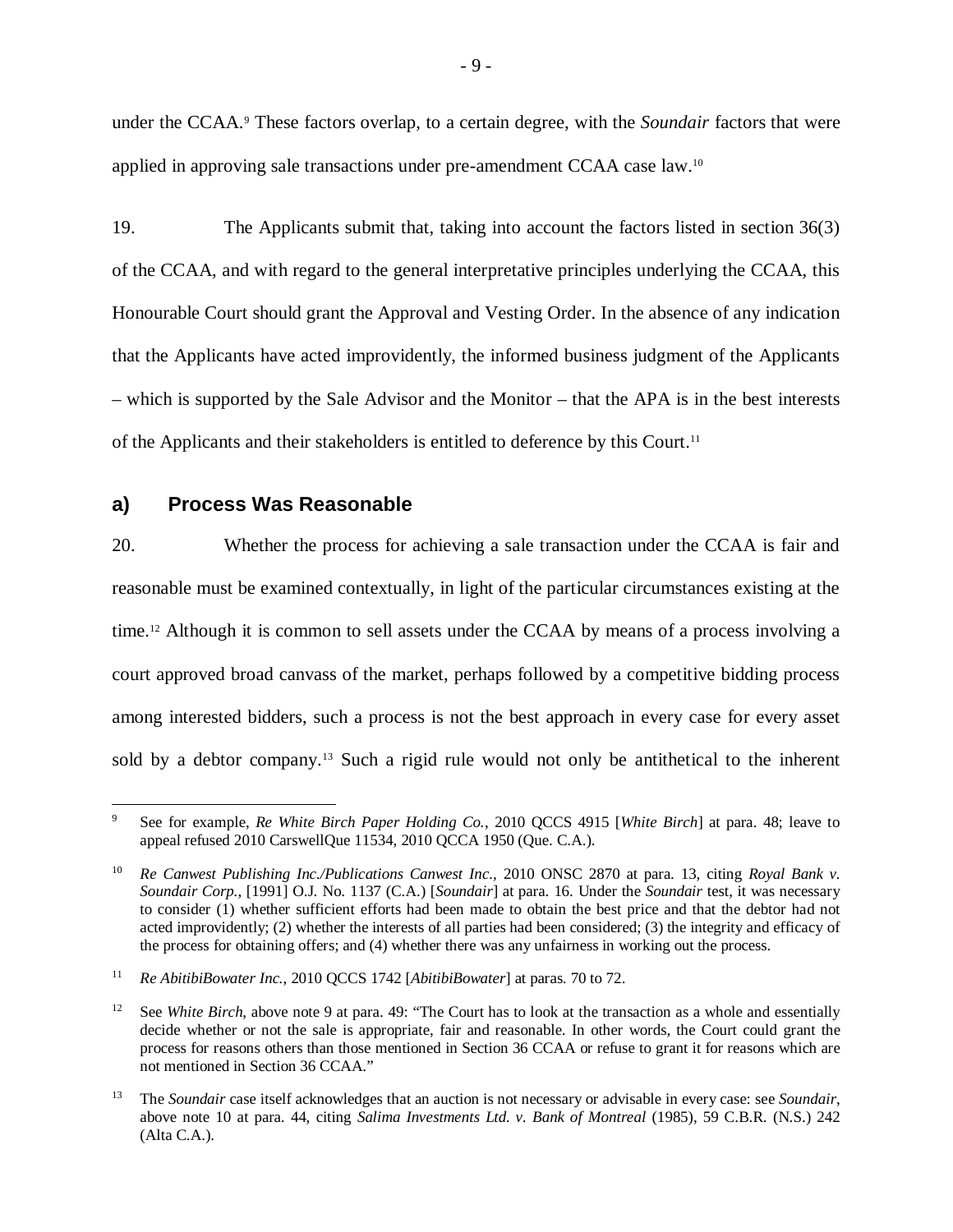flexibility of the CCAA, but would preclude debtor companies from accepting unsolicited offers, even where such a bid (as here) offers significant benefits to the debtor company's estate.

21. The Court must be satisfied overall that the debtor has not acted improvidently. As the Courts have held, by reference to the principles in *Soundair*, the decision to accept a particular offer is a matter of business judgment on the part of the debtor that should not lightly be interfered with in the absence of evidence of imprudence or unfairness.<sup>14</sup> Assessing the reasonableness of a sale process does not require the Court to examine in minute detail all of the circumstances leading up to the acceptance of a particular offer.<sup>15</sup>

22. The Applicants submit that there are a number of factors that support the conclusion that the process for determining whether to complete the transaction contemplated by the APA was both fair and reasonable in the circumstances:

- (a) The Sale Process was approved by this Court and was designed by the Applicants and the Sale Advisor as a flexible process in order to provide the greatest potential benefit to their stakeholders.<sup>16</sup>
- (b) The flexibility of the Sale Process expressly permits specific assets to be withdrawn from the process altogether, if this step was determined to further the objective of maximizing value for stakeholders. Paragraph 16 of the Sale Process expressly provides that, notwithstanding anything else contained therein, Sears Canada, in its reasonable business judgment and in consultation with the Sale Advisor, the Monitor and the DIP Lenders, is permitted to withdraw any Leases

 $14$ <sup>14</sup> *Re Terrace Bay Pulp Inc.*, 2012 ONSC 4247 at paras. 45 and 51-52, citing *Soundair*, at paras. 21, 30-31.

<sup>15</sup> *Soundair,* above, note 10 at paras. 48 and 49.

<sup>&</sup>lt;sup>16</sup> Champion Affidavit, para. 12.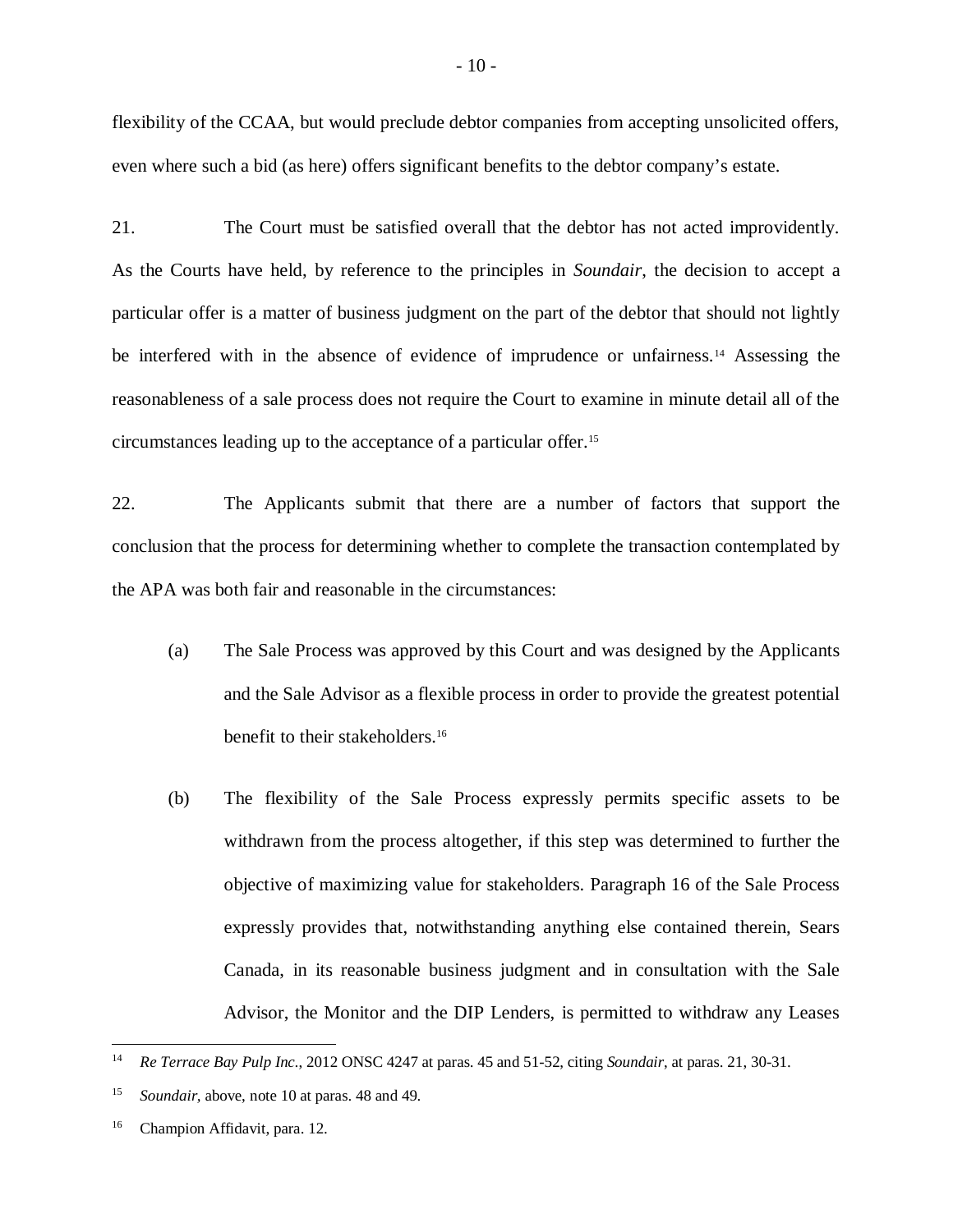or Assets from the Sale Process in accordance with the CCAA and Sears Canada's rights under the Initial Order.<sup>17</sup>

(c) The Sale Process contemplates that particular assets can be withdrawn from the process at any time, including prior to the bid deadline. <sup>18</sup>

23. The flexibility of the Sale Process reflects a reasonable and appropriate balancing of interests of stakeholders in the circumstances of this case. The APA therefore falls squarely within the range of successful outcomes that were contemplated at the time the Sale Process was approved.

24. Mindful of the fact that withdrawing the Garden City Property from the Sale Process at this time would remove it from the broader process, the Applicants and the Sale Advisor carefully considered a number of factors before deciding to negotiate the Amendment to the Original APA with the Purchaser. These factors included:

- (a) the estimated market value of the Garden City Property based on the sales and marketing efforts undertaken to date;
- (b) the identity and anticipated motivations of any third parties who may be interested in acquiring the Garden City Property or any part thereof;
- (c) the form and amount of consideration being offered;
- (d) the certainty of the transaction set out in the APA as opposed to the uncertain prospect of a better bid;

<sup>17</sup> Champion Affidavit, para. 12.

<sup>18</sup> Champion Affidavit, para. 12.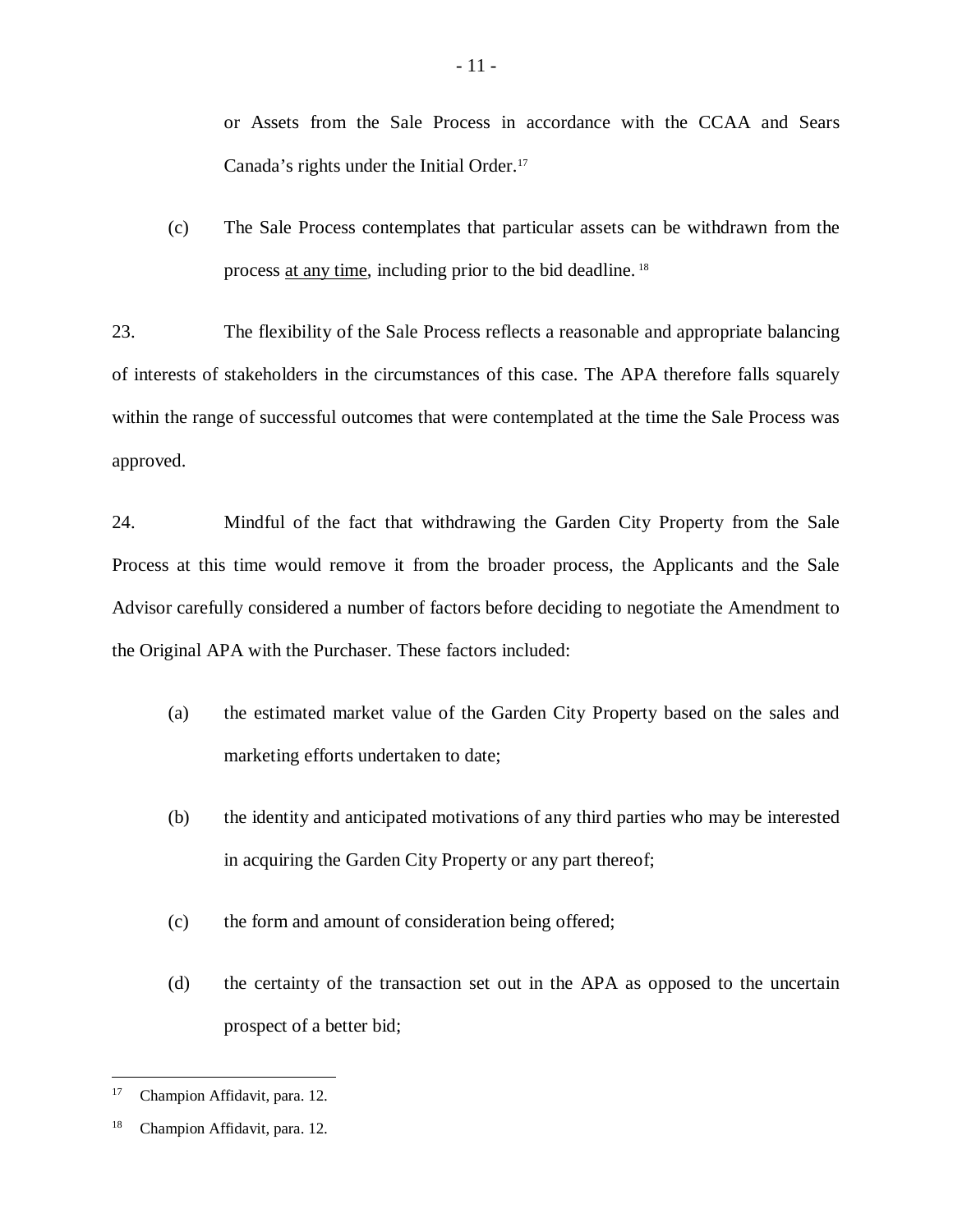- (e) the financial capability of the Purchaser to consummate the contemplated transaction;
- (f) the timing of the contemplated transaction;
- (g) certainty of closing, including the fact that the Purchaser waived its conditions precedent when it executed the Amendment, which included a financing condition; and
- (h) the impact on the Sale Process of removing the Garden City Property from the process.<sup>19</sup>

25. The Applicants therefore submit that they have followed an entirely reasonable process, analyzed contextually in light of the facts surrounding the Original APA Sears Canada had already entered into with the Purchaser prior to the CCAA filing. They have fully considered the benefits and the risks of pursuing a transaction with the Purchaser. They have consulted with the Monitor, the Sale Advisor and the DIP Lenders. Once the Applicants determined with the benefit of all available information and the expert advice of the Sale Advisor that it was in the best interests of the Applicants to proceed with the Original APA, they negotiated the Amendment in order to proceed to complete the transaction.

## **b) Monitor Concurs**

26. As required by section 36 of the CCAA and the Sale Process, the Monitor has been involved with and approved the decision to proceed with the proposed transaction, including the decision to exercise the right to withdraw the Garden City Property from the Sale

<sup>19</sup> Champion Affidavit, para. 13.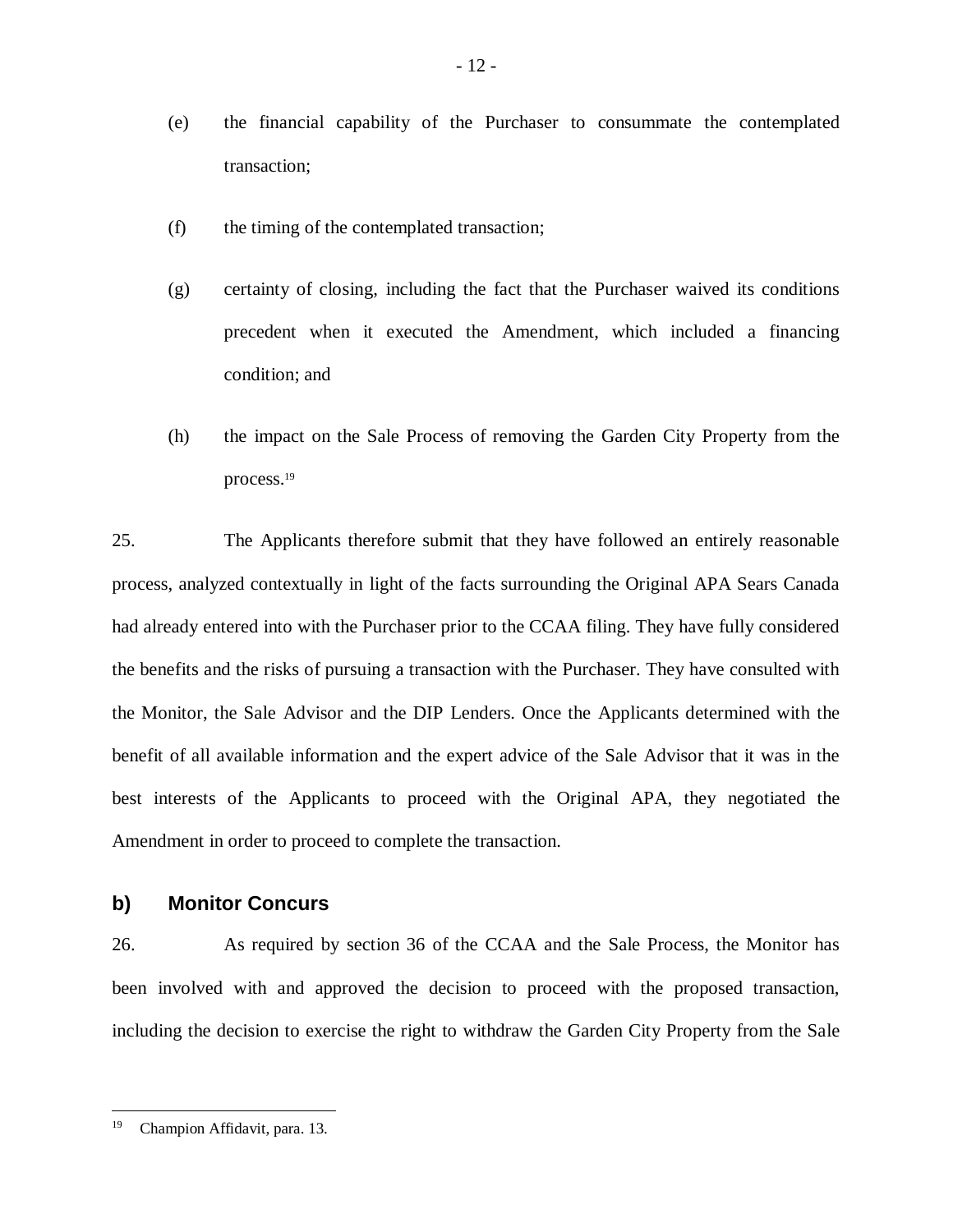Process (subject to Court approval of the APA) as well as the negotiation of the Amendment to the Original APA.<sup>20</sup>

27. It is the Monitor's opinion that the APA would be more beneficial to the Applicants' creditors than a sale or other transaction in a bankruptcy.<sup>21</sup> Based on all of the above factors and for the reasons set out in the Second Report of the Monitor, the Monitor supports this Court's approval of the APA and the granting of the proposed Approval and Vesting Order. The Monitor's views are entitled to considerable deference from this Court.<sup>22</sup>

## **c) The Purchase Price is Fair and Reasonable**

28. The Applicants, the Monitor and the Financial Advisor are all of the view that the consideration to be received by Sears Canada is fair and reasonable, taking into account the market value of the Garden City Property.<sup>23</sup> CCAA case law both prior to and subsequent to the enactment of section 36 has applied the test from *Soundair* in evaluating this criterion.<sup>24</sup> The debtor must demonstrate that sufficient effort has been made to obtain the best price and that it has not acted improvidently. This requirement is evaluated based on the information available at the time the offer is accepted. It requires deference to the debtor's business judgment (which is supported by the Monitor) in order to avoid turning the process into an auction conducted by the Court.<sup>25</sup>

<sup>20</sup> Monitor's Second Report.

<sup>&</sup>lt;sup>21</sup> CCAA, s.  $36(3(c)$ ; Monitor's Second Report.

<sup>&</sup>lt;sup>22</sup> J. Sarra, *Rescue! The Companies' Creditors Arrangement Act*, 2<sup>nd</sup> Ed. (Toronto: Carswell, 2013) at p. 573.

<sup>23</sup> Champion Affidavit, para. 16; Monitor's Second Report.

<sup>24</sup> See for example *Terrace Bay,* above, note at paras. 50-55.

<sup>25</sup> *Terrace Bay,* above note 14 at para. 51, citing *Soundair*.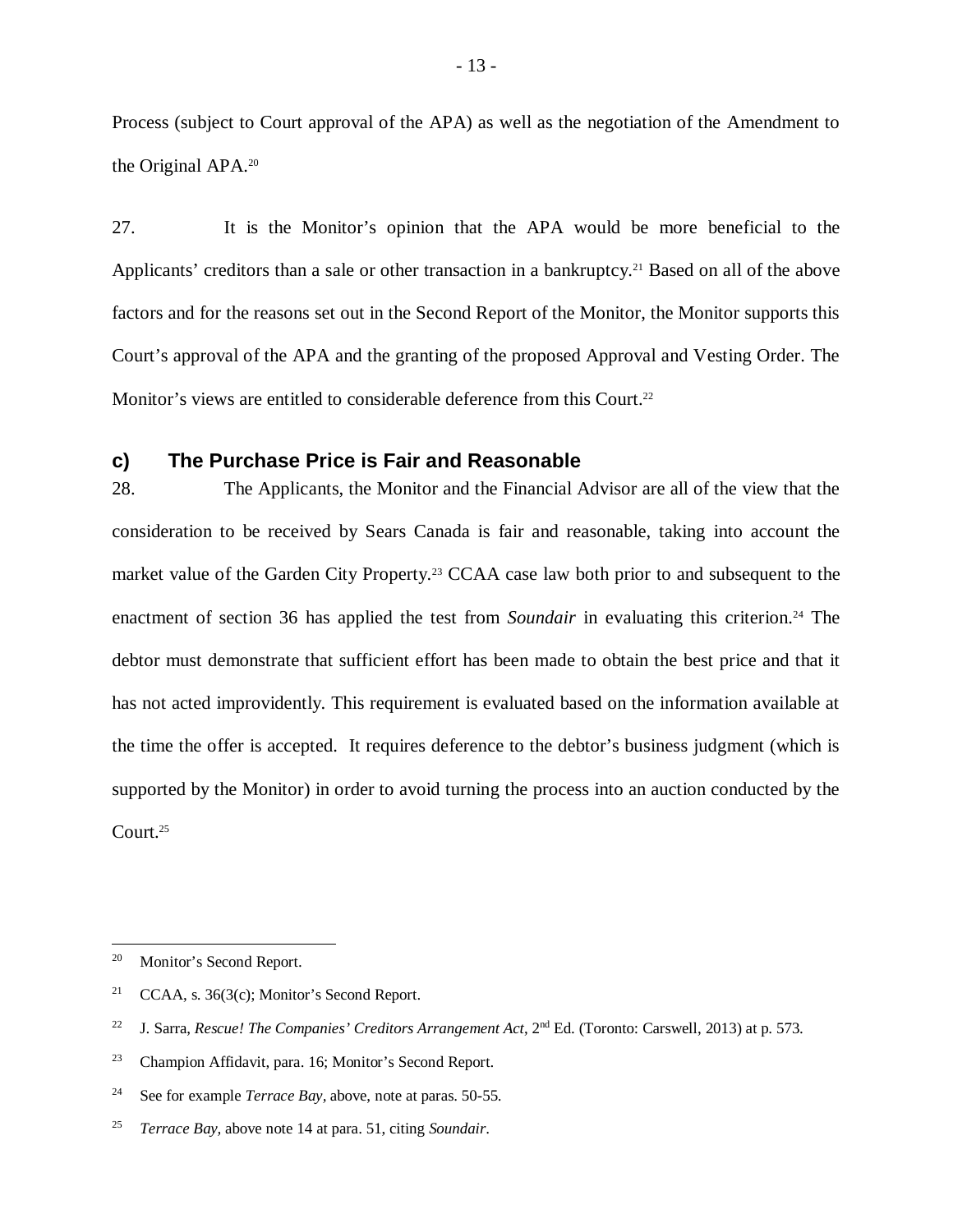29. Case law interpreting section 36 of the CCAA does not mandate that the purchase price of a debtor company's assets must be established following an "auction-like" process before the Court can determine that the consideration offered is fair and reasonable.<sup>26</sup> An auction or similar competitive bid process is simply one mechanism for providing a market-based evaluation of the consideration for a debtor company's assets.

30. The purchase price of \$5 million is higher than the standalone purchase price of \$4.5 million offered in the non-binding sale proposal that Sears Canada subsequently received. Moreover, the proposed transaction does not require that Sears Canada continue to invest capital in the redevelopment of the Garden City Property as the November 2016 lease proposal required.<sup>27</sup> The Applicants submit that the use of these comparators represents a reasonable alternative to subjecting this property to the broader market testing of the bidding phase of the Sale Process.

31. The reasonableness of the purchase price and other consideration offered under the APA must be viewed in light of the "benefit-risk balancing" exercise engaged in by Sears Canada and the Sale Advisor in determining to pursue the Amendment to the Original APA. On one hand, the parties were presented with a firm offer for the Garden City Property, with no diligence or financing conditions, that could close rapidly with minimal disruption to Sears Canada and that offered significant objectively measurable benefits to the Applicants and their stakeholders. On the other hand, the parties had to consider the purely theoretical possibility that rejecting this firm offer in the interests of subjecting the Garden City Property to the competitive bidding procedures under the Sale Process could generate a better offer. The latter choice would

<sup>&</sup>lt;sup>26</sup> As noted above, *Soundair* itself was a case in which the Court held that a reasonable process did not necessarily require an auction.

Champion Affidavit, para. 6.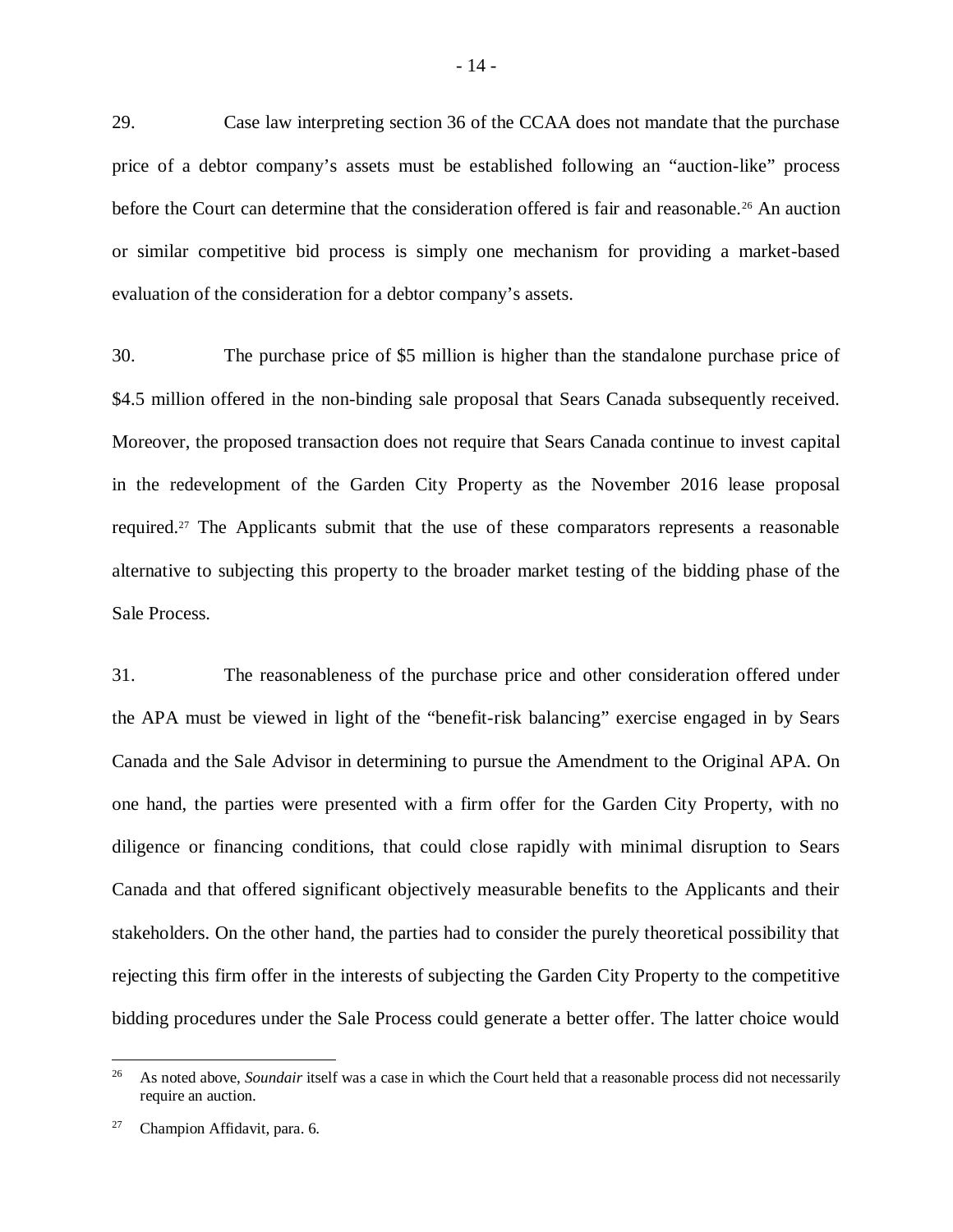necessarily involve a significant risk that no such offer would be forthcoming. The Applicants note that no such better offer was provided when the Garden City Property was marketed prior to the CCAA proceedings.

32. Sears Canada, informed by the expertise of the Sale Advisor and supported by the Monitor, concluded that it was not in the best interests of the Applicants or their stakeholders to run the risk of rejecting the Purchaser's offer in order to pursue a hypothetical better deal in the bidding phase of the Sale Process. This exercise of reasonable, informed business judgment is therefore entitled to significant deference by this Court. As the Quebec Superior Court noted in *AbitibiBowater,* in appropriate circumstances it is permissible to "prefer a bird in the hand to two in the bush."<sup>28</sup>

## **d) Transaction in Best Interests of Stakeholders**

33. In addition to the significant benefits represented by the purchase price, there are a number of other material advantages to the APA that support the reasonable, informed business judgment of Sears Canada that the APA is in the best interests of the Applicants and their stakeholders. These include:

- (a) *Certainty*: the Purchaser has agreed to acquire the Garden City Property on an "as is, where is" basis, providing certainty of terms and conditions, including closing.
- (b) *Flexibility of Closing*: the APA provides that Sears Canada may extend the Completion Date until no later than October 16, 2017, which will allow sufficient time for the liquidation sale at this store to be completed.

 $\overline{a}$ <sup>28</sup> *AbitibiBowater*, above note 11 at para. 73.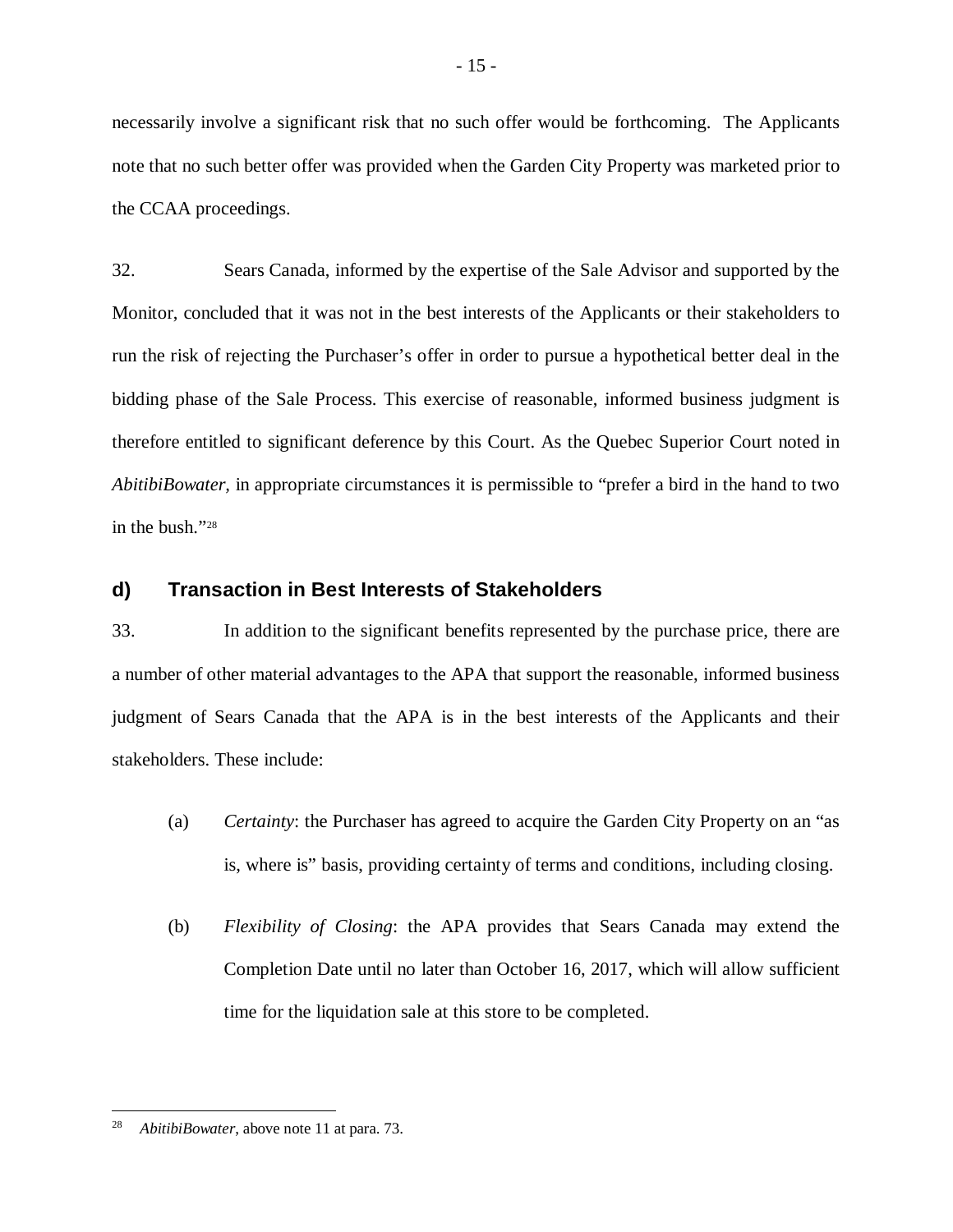34. The Sale Advisor has expressed the opinion that removing the Garden City Property from the Sale Process and completing the APA will likely maximize the value to be achieved from the property and that the Sale Advisor supports its removal from the Sale Process.<sup>29</sup>

35. The Applicants therefore submit that the APA is beneficial to the creditors and other stakeholders of the Applicants. Moreover, the firm, objectively advantageous terms of the APA far outweigh any theoretical advantages that might (or might not) be obtained if the Original APA had been rejected with a view to seeking a better deal in the Sale Process.

## **e) Compliance with Additional Requirements Under Section 36**

36. The Applicants submit that all of the other statutory requirements for obtaining relief under section 36 of the CCAA have been satisfied:

- (a) All parties who have registered a security interest against the Garden City Property or who have a general security interest against Sears Canada and who might be affected by the relief requested in this motion have been notified.<sup>30</sup>
- (b) Pursuant to section 36(4) of the CCAA, certain mandatory criteria must be met for court approval of a sale or disposition to a related party. The Applicants and the Purchaser are not related parties and these criteria are therefore not relevant for the purposes of this motion.
- (c) Section 36(6) of the CCAA permits this court to authorize a sale or disposition free and clear of any security, charge or other restriction. As such, the proposed

<sup>29</sup> Champion Affidavit, para. 14.

 $30$  CCAA, s. 36(2).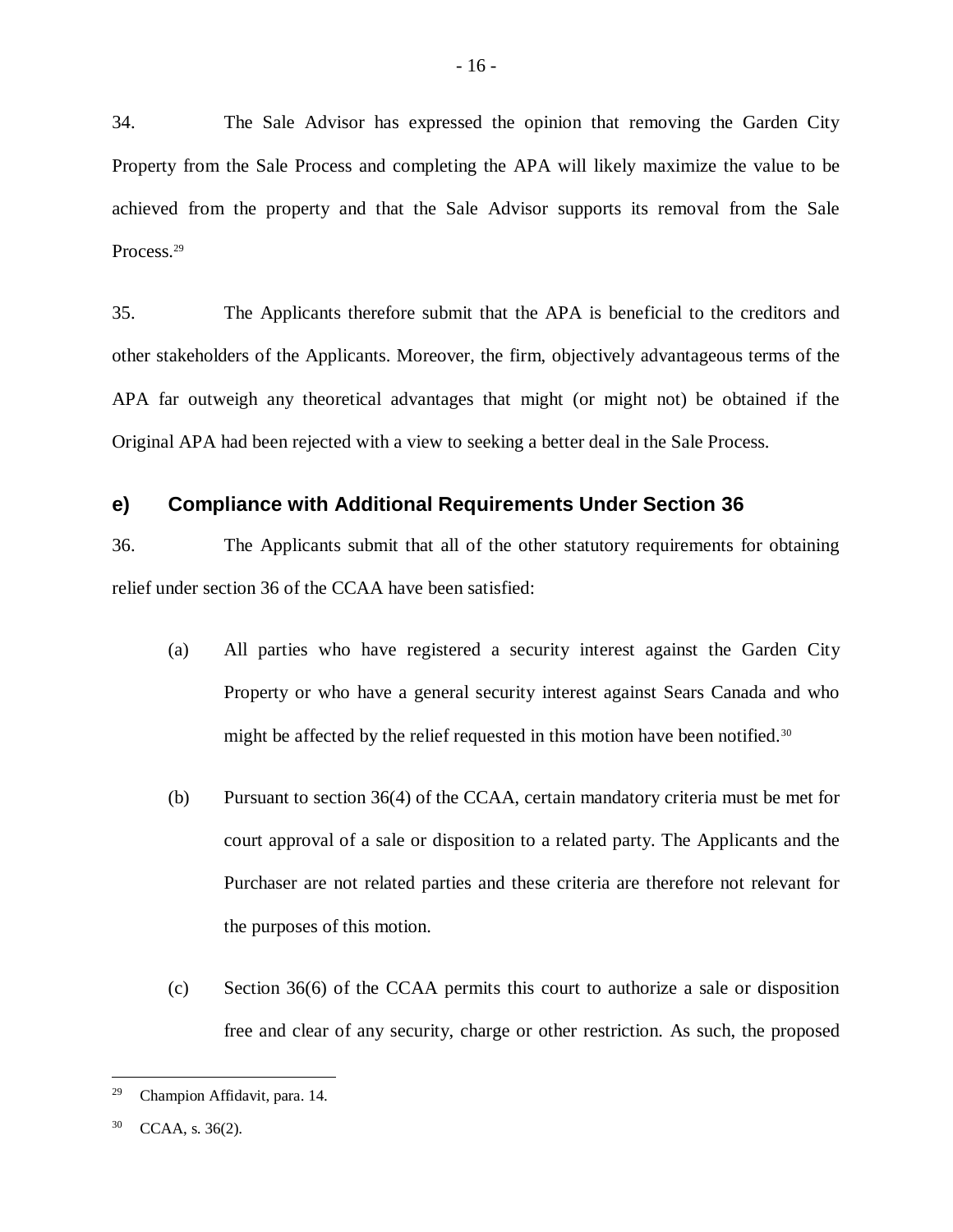Approval and Vesting Order provides that the Garden City Property will be vested free and clear of all security interests, except certain Permitted Encumbrances.<sup>31</sup> Consistent with section 36(6) and with the Court-approved DIP Term Credit Agreement, the proposed Approval and Vesting Order further provides that the net proceeds received shall be paid forthwith by the Monitor to the DIP Term Agent in partial repayment of amounts owing by the Applicants under the DIP Term Credit Agreement.<sup>32</sup>

(d) Section 36(7) of the CCAA provides that relief under section 36 cannot be granted unless the Court is satisfied that the company can and will make the payments that would have been required under paragraphs  $6(4)(a)$  and  $(5)(a)$  if the court had sanctioned the compromise or arrangement.<sup>33</sup> The amounts referred to under these subsections are amounts owing by a debtor company to its employees and former employees for unpaid wages that these employees would have been entitled to receive under the *Bankruptcy and Insolvency Act,* in addition to amounts that are owing for post-filing services to the debtor company and in respect of certain pension obligations. Given that the Applicants have been paying employees for all post-filing services and that the Applicants are currently making all of their required payments with respect to their pension plans, the requirements of section 36(7) of the CCAA are satisfied in this motion.

<sup>&</sup>lt;sup>31</sup> Proposed Approval and Vesting Order, para. 4 and Schedule "C", Motion Record of the Applicants, Tab 3.

<sup>&</sup>lt;sup>32</sup> Proposed Approval and Vesting Order, para. 6, Motion Record of the Applicants, Tab 4.

 $33$  Section 36(7) appears to contain a drafting error, as it references amounts that would be required to be paid under section 6(4)(a) of the CCAA. Section 6(4) of the CCAA does not have any subparagraphs. It may be inferred that the intention was to require payments under section  $6(5)(a)$  and  $6(6)(a)$ .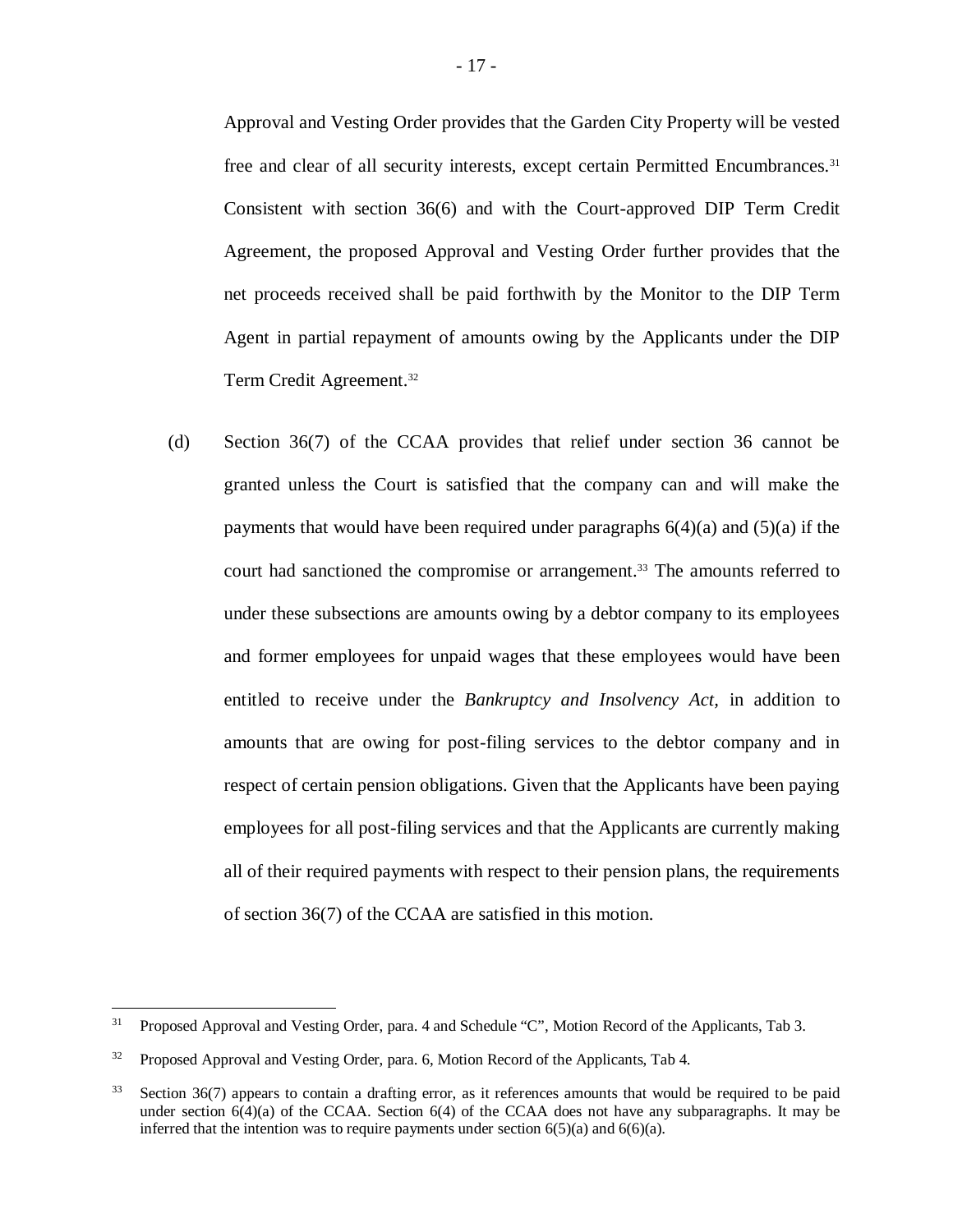37. For all of the reasons submitted above, the Applicants submit that the criteria for the approval of the APA have been satisfied and that the Approval and Vesting Order should be granted.

## **The Sealing Order Should Be Granted**

38. In accordance with section 137(2) of the *Courts of Justice Act* (Ontario),<sup>34</sup> the Applicants request that the Confidential Appendix to the Monitor's Report containing appraisals for the Garden City Property be subject to a sealing order.<sup>35</sup>

39. Sears Canada is of the view that publicly disclosing the appraisals could be materially prejudicial to the Applicants in connection with the Sale Process generally and in connection with any further marketing of the Garden City Property in particular if the proposed transaction does not proceed to close as anticipated.<sup>36</sup> The information contained in the valuation analysis would not normally be public, and the effects of disclosing this information could seriously undermine the ability of the Applicants to conduct a fair process for maximizing value for all stakeholders.

40. The proposed sealing order will allow the Applicants to present full proof of the matters relevant to the relief requested in this motion, without undue deleterious effects on the public's interest in openness or access to the courts. As such, the requested relief satisfies the well-established two-part test established in the *Sierra Club* decision.<sup>37</sup> CCAA courts have

<sup>34</sup> R.S.O. 1990, c. C-43. Section 137(2) provides: "A Court may order that any document filed in a civil proceeding before it be treated as confidential, sealed and not form part of the public record."

<sup>&</sup>lt;sup>35</sup> The Confidential Appendix to the Monitor's Second Report contains the two valuations of the Garden City property.

<sup>36</sup> Champion Affidavit, para. 7.

<sup>37</sup> *Sierra Club of Canada* v*. Canada (Minister of Finance)*, [2002] 2 S.C.R. 522 at para. 53.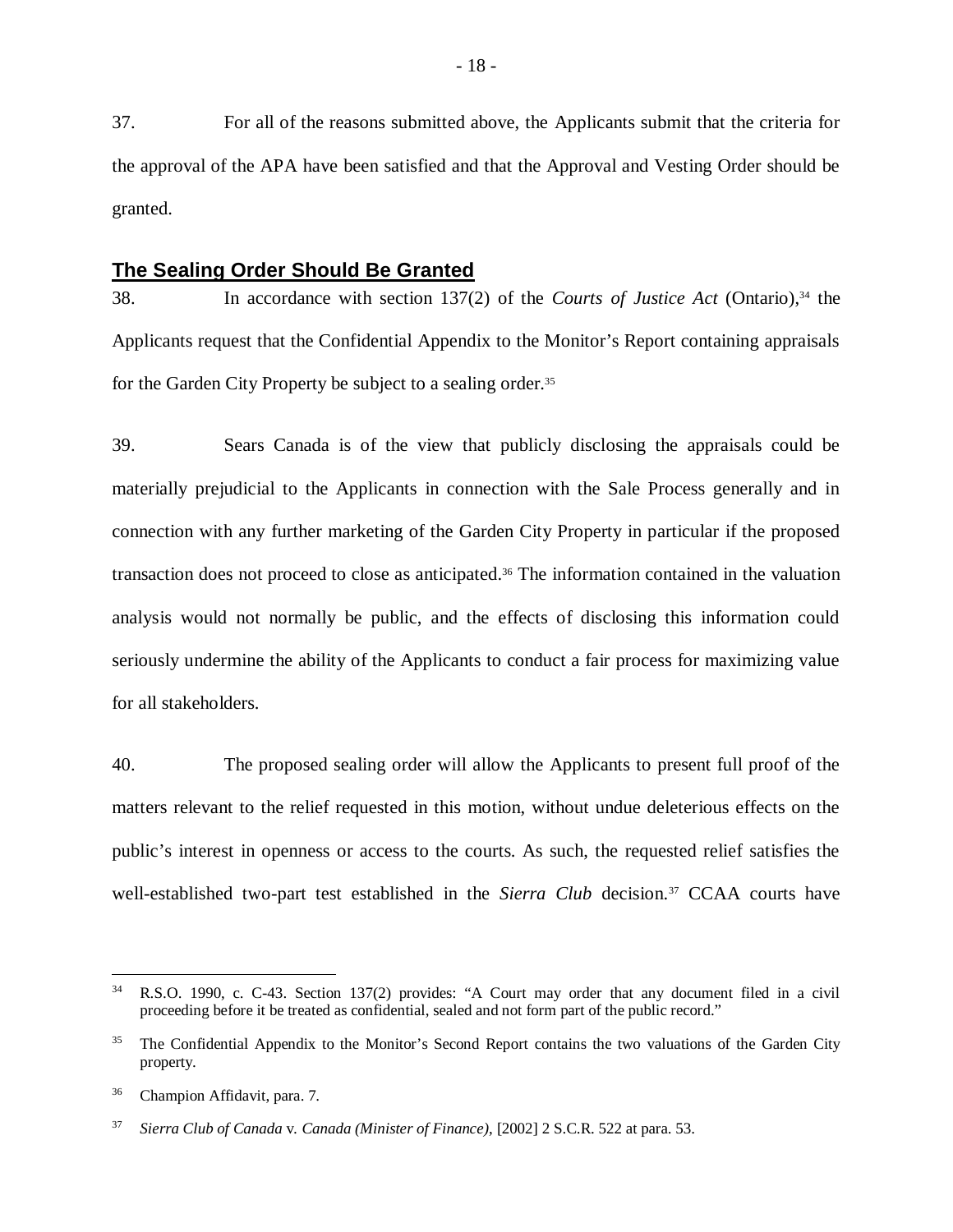routinely granted sealing orders for commercially sensitive information that supports the approval of an asset sale.<sup>38</sup>

41. The Applicants therefore submit that this relief should be granted.

## **PART IV - NATURE OF THE ORDER SOUGHT**

42. For all of the reasons above, the Applicants submit that this Honourable Court should grant the relief substantially in the form of the draft Order attached as Tab 4 of the Motion Record.

## ALL OF WHICH IS RESPECTFULLY SUBMITTED:

Den Alaks

**OSLER, HOSKIN & HARCOURT LLP** P.O. Box 50 1 First Canadian Place Toronto ON M5X 1B8

Marc Wasserman LSUC# 44066M Tel: 416.862.4908

Jeremy Dacks LSUC# 41851R Tel: 416.862.4923

Tracy Sandler LSUC# 32443N Tel: 416.862.5890

Karin Sachar LSUC# 59944E Tel: 416.862.5949 Fax: 416.862.6666

Lawyers for the Applicants

 ${\bf 38}$ See, for example, Terrace Bay, above note 14 at para. 73; Re Nortel Networks Corp., 2009 CarswellOnt 4838 at paras. 38-39; Re Nortel Networks Corp., 2009 CarswellOnt 9345 at paras. 9-11.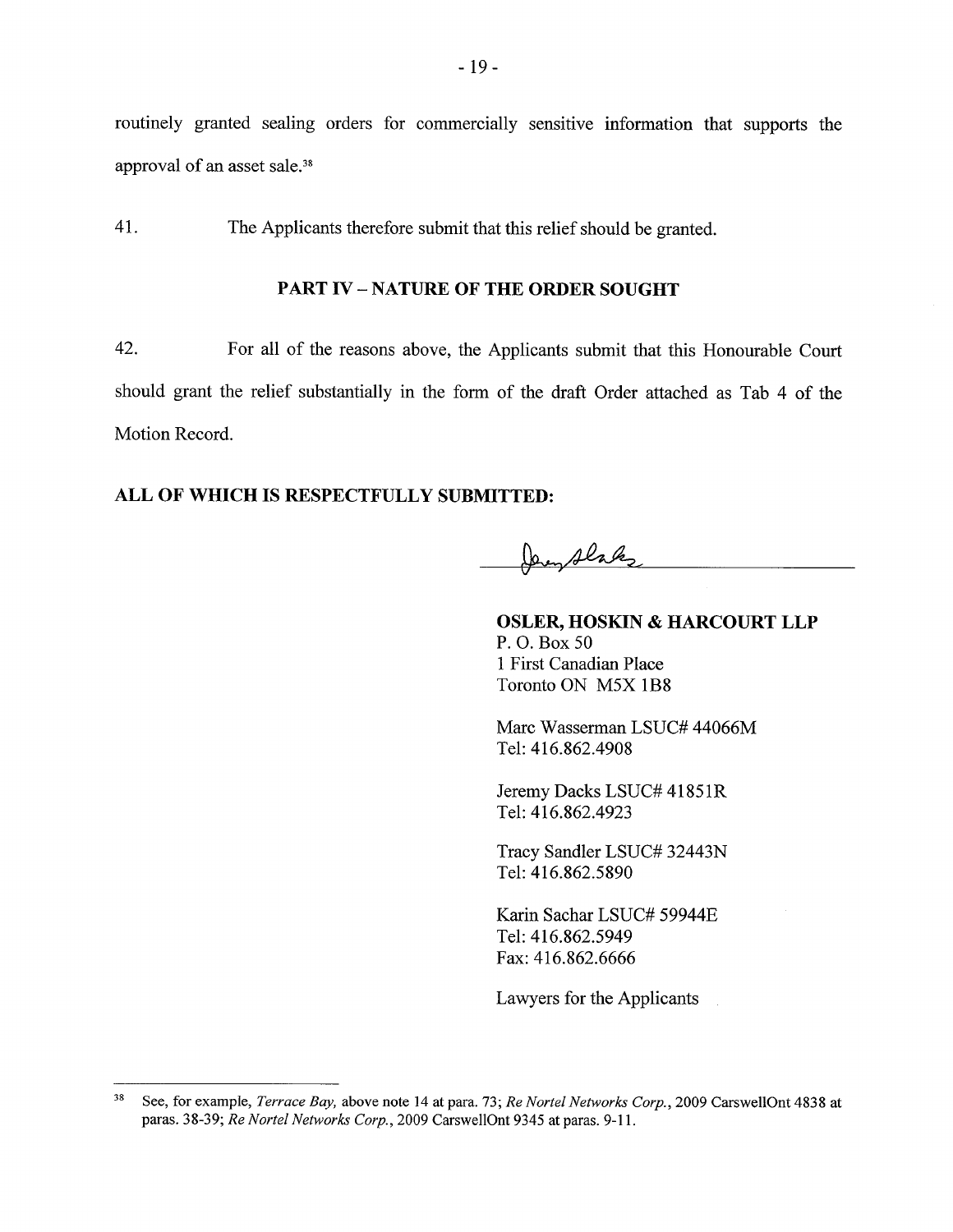## **Schedule "A"**

## **LIST OF AUTHORITIES**

## **Case Law**

- 1. *Re AbitibiBowater Inc,* 2010 QCCS 1742
- 2. *Re Canwest Global Communications,* 2009 CarswellOnt 7169 (SCJ)
- 3. *Re Canwest Publishing Inc/Publications Canwest Inc,* 2010 ONSC 2870
- 4. *Re Nortel Networks Corp,* 2009 CarswellOnt 4838 (SCJ)
- 5. *Re Nortel Networks Corp.,* 2009 CarswellOnt 9345 (SCJ)
- 6. *Re Terrace Bay Pulp Inc,* 2012 ONSC 4247
- 7. *Re White Birch Paper Holding Co,* 2010 QCCS 4915, leave to appeal to the CA refused, 2010 QCCA 1950
- 8. *Royal Bank v. Soundair Corp,* [1991] OJ No 1137 (CA)
- 9. *Salima Investments Ltd v Bank of Montreal* (1985), 59 CBR (NS) 242 (Alta CA)
- 10. *Sierra Club of Canada v Canada (Minister of Finance),* [2002] 2 SCR 522

## **Secondary Sources**

11. J. Sarra, *Rescue! The Companies' Creditors Arrangement Act*, 2nd Ed. (Toronto: Carswell, 2013)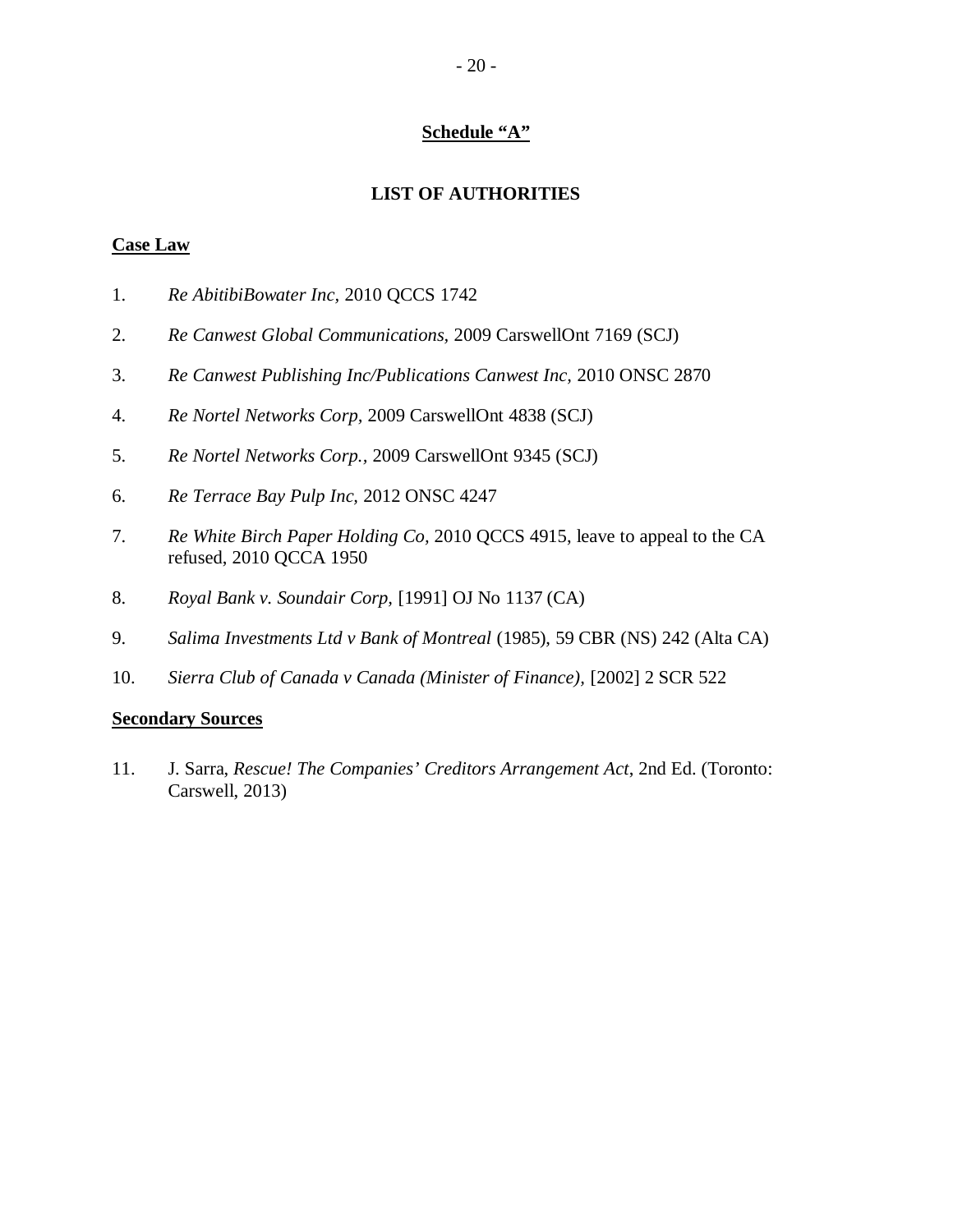## **Schedule "B"**

## *COMPANIES' CREDITORS ARRANGEMENT ACT*

R.S.C. 1985, c. C-36, as amended

Compromises to be sanctioned by court

**6.** (1) If a majority in number representing two thirds in value of the creditors, or the class of creditors, as the case may be — other than, unless the court orders otherwise, a class of creditors having equity claims, — present and voting either in person or by proxy at the meeting or meetings of creditors respectively held under sections 4 and 5, or either of those sections, agree to any compromise or arrangement either as proposed or as altered or modified at the meeting or meetings, the compromise or arrangement may be sanctioned by the court and, if so sanctioned, is binding

[…]

Restriction — default of remittance to Crown

(4) If an order contains a provision authorized by section 11.09, no compromise or arrangement is to be sanctioned by the court if, at the time the court hears the application for sanction, Her Majesty in right of Canada or a province satisfies the court that the company is in default on any remittance of an amount referred to in subsection (3) that became due after the time of the application for an order under section 11.02.

Restriction — employees, etc.

(5) The court may sanction a compromise or an arrangement only if

(*a*) the compromise or arrangement provides for payment to the employees and former employees of the company, immediately after the court's sanction, of

(i) amounts at least equal to the amounts that they would have been qualified to receive under paragraph 136(1)(d) of the Bankruptcy and Insolvency Act if the company had become bankrupt on the day on which proceedings commenced under this Act, and

(ii) wages, salaries, commissions or compensation for services rendered after proceedings commence under this Act and before the court sanctions the compromise or arrangement, together with, in the case of travelling salespersons, disbursements properly incurred by them in and about the company's business during the same period; and

(*b*) the court is satisfied that the company can and will make the payments as required under paragraph (a).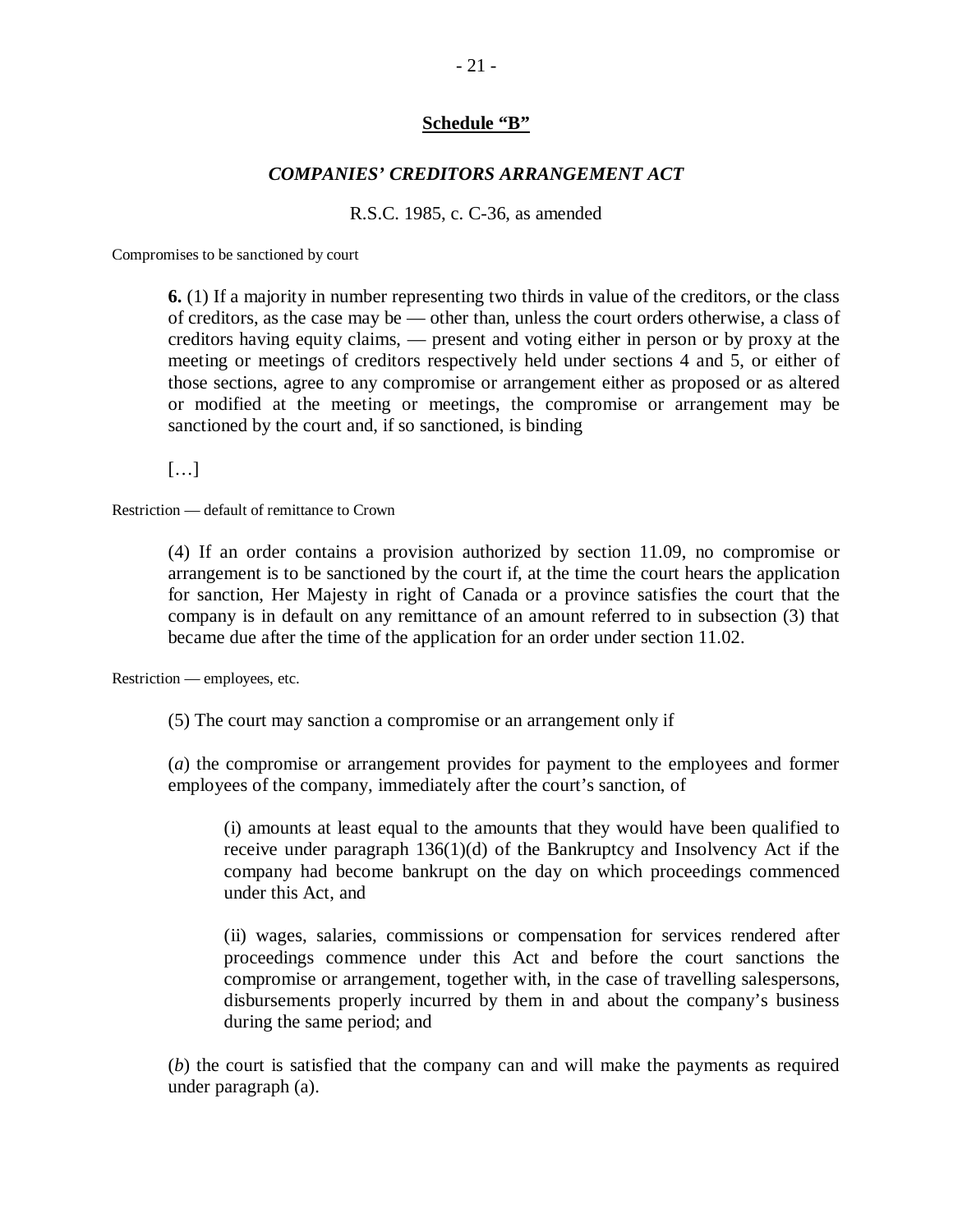(6) If the company participates in a prescribed pension plan for the benefit of its employees, the court may sanction a compromise or an arrangement in respect of the company only if

(*a*) the compromise or arrangement provides for payment of the following amounts that are unpaid to the fund established for the purpose of the pension plan:

(i) an amount equal to the sum of all amounts that were deducted from the employees' remuneration for payment to the fund,

(ii) if the prescribed pension plan is regulated by an Act of Parliament,

(A) an amount equal to the normal cost, within the meaning of subsection 2(1) of the Pension Benefits Standards Regulations, 1985, that was required to be paid by the employer to the fund, and

(B) an amount equal to the sum of all amounts that were required to be paid by the employer to the fund under a defined contribution provision, within the meaning of subsection 2(1) of the Pension Benefits Standards Act, 1985,

(C) an amount equal to the sum of all amounts that were required to be paid by the employer to the administrator of a pooled registered pension plan, as defined in subsection 2(1) of the Pooled Registered Pension Plans Act, and

(iii) in the case of any other prescribed pension plan,

(A) an amount equal to the amount that would be the normal cost, within the meaning of subsection 2(1) of the Pension Benefits Standards Regulations, 1985, that the employer would be required to pay to the fund if the prescribed plan were regulated by an Act of Parliament, and

(B) an amount equal to the sum of all amounts that would have been required to be paid by the employer to the fund under a defined contribution provision, within the meaning of subsection 2(1) of the Pension Benefits Standards Act, 1985, if the prescribed plan were regulated by an Act of Parliament,

(C) an amount equal to the sum of all amounts that would have been required to be paid by the employer in respect of a prescribed plan, if it were regulated by the Pooled Registered Pension Plans Act; and

(*b*) the court is satisfied that the company can and will make the payments as required under paragraph (a).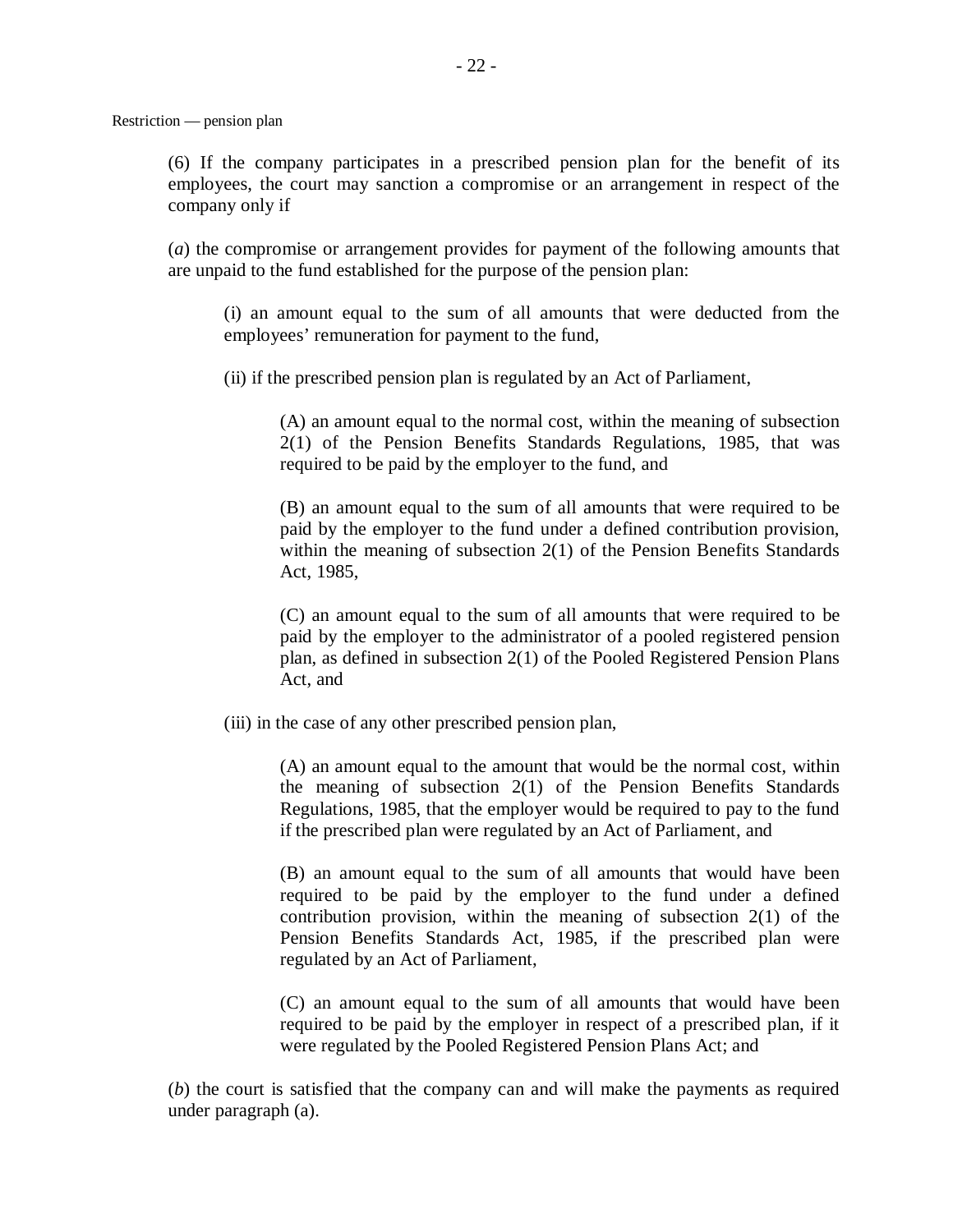[…]

R.S., 1985, c. C-36, s. 6; 1992, c. 27, s. 90; 1996, c. 6, s. 167; 1997, c. 12, s. 123; 2004, c. 25, s. 194; 2005, c. 47, s. 126, 2007, c. 36, s. 106; 2009, c. 33, s. 27; 2012, c. 16, s. 82.

Restriction on disposition of business assets

**36.** (1) A debtor company in respect of which an order has been made under this Act may not sell or otherwise dispose of assets outside the ordinary course of business unless authorized to do so by a court. Despite any requirement for shareholder approval, including one under federal or provincial law, the court may authorize the sale or disposition even if shareholder approval was not obtained.

### Notice to creditors

(2) A company that applies to the court for an authorization is to give notice of the application to the secured creditors who are likely to be affected by the proposed sale or disposition.

Factors to be considered

(3) In deciding whether to grant the authorization, the court is to consider, among other things,

(*a*) whether the process leading to the proposed sale or disposition was reasonable in the circumstances;

(*b*) whether the monitor approved the process leading to the proposed sale or disposition;

(*c*) whether the monitor filed with the court a report stating that in their opinion the sale or disposition would be more beneficial to the creditors than a sale or disposition under a bankruptcy;

(*d*) the extent to which the creditors were consulted;

(*e*) the effects of the proposed sale or disposition on the creditors and other interested parties; and

(*f*) whether the consideration to be received for the assets is reasonable and fair, taking into account their market value.

Additional factors — related persons

(4) If the proposed sale or disposition is to a person who is related to the company, the court may, after considering the factors referred to in subsection (3), grant the authorization only if it is satisfied that

(*a*) good faith efforts were made to sell or otherwise dispose of the assets to persons who are not related to the company; and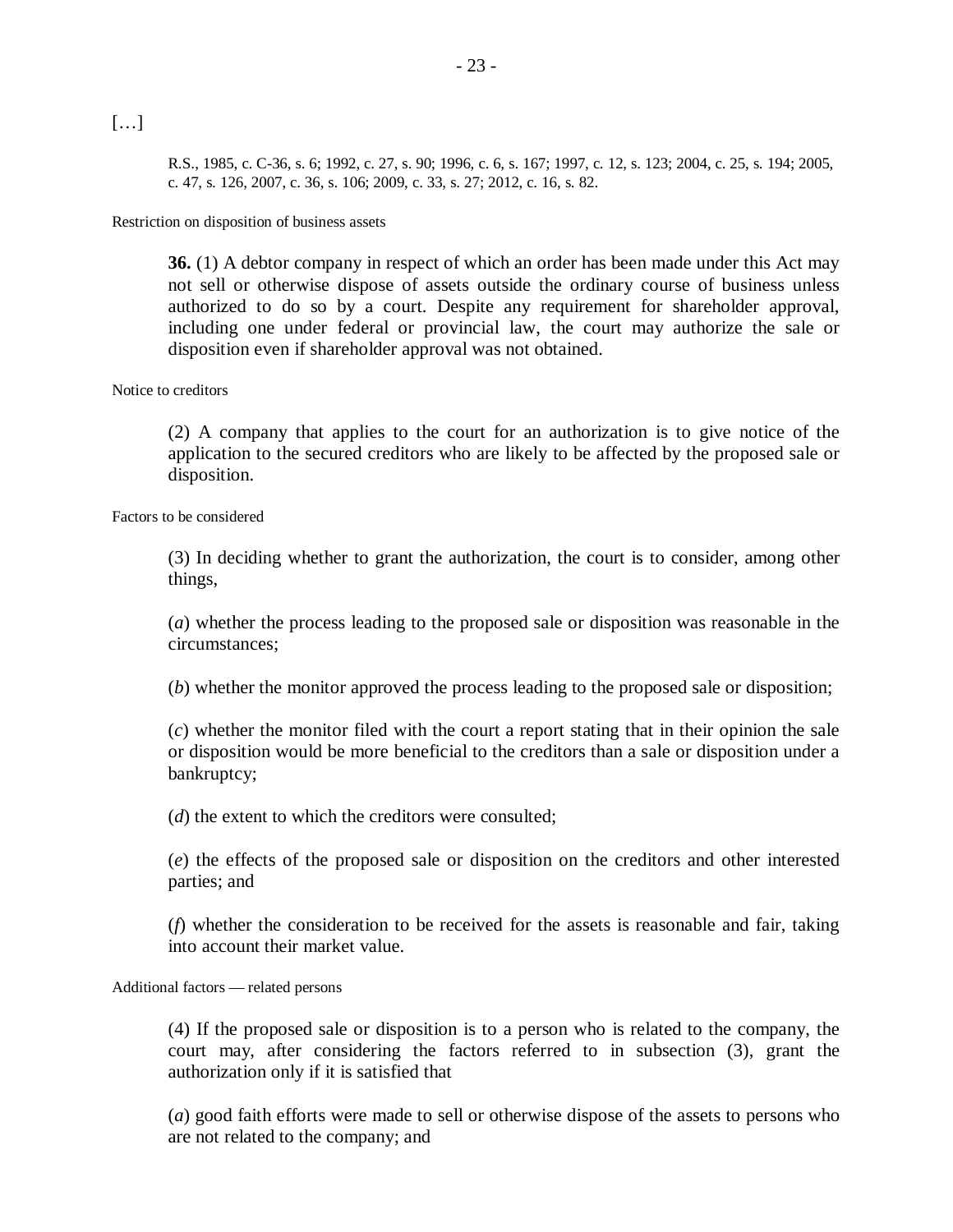(*b*) the consideration to be received is superior to the consideration that would be received under any other offer made in accordance with the process leading to the proposed sale or disposition.

Related persons

(5) For the purpose of subsection (4), a person who is related to the company includes

(*a*) a director or officer of the company;

(*b*) a person who has or has had, directly or indirectly, control in fact of the company; and

(*c*) a person who is related to a person described in paragraph (a) or (b).

Assets may be disposed of free and clear

(6) The court may authorize a sale or disposition free and clear of any security, charge or other restriction and, if it does, it shall also order that other assets of the company or the proceeds of the sale or disposition be subject to a security, charge or other restriction in favour of the creditor whose security, charge or other restriction is to be affected by the order.

Restriction — employers

(7) The court may grant the authorization only if the court is satisfied that the company can and will make the payments that would have been required under paragraphs  $6(4)(a)$ and (5)(a) if the court had sanctioned the compromise or arrangement.

2005, c. 47, s. 131; 2007, c. 36, s. 78.

## *COURTS OF JUSTICE ACT*

RSO 1990, c C.43,

Documents public

137. (1) On payment of the prescribed fee, a person is entitled to see any document filed in a civil proceeding in a court, unless an Act or an order of the court provides otherwise.

Sealing documents

(2) A court may order that any document filed in a civil proceeding before it be treated as confidential, sealed and not form part of the public record.

Court lists public

(3) On payment of the prescribed fee, a person is entitled to see any list maintained by a court of civil proceedings commenced or judgments entered.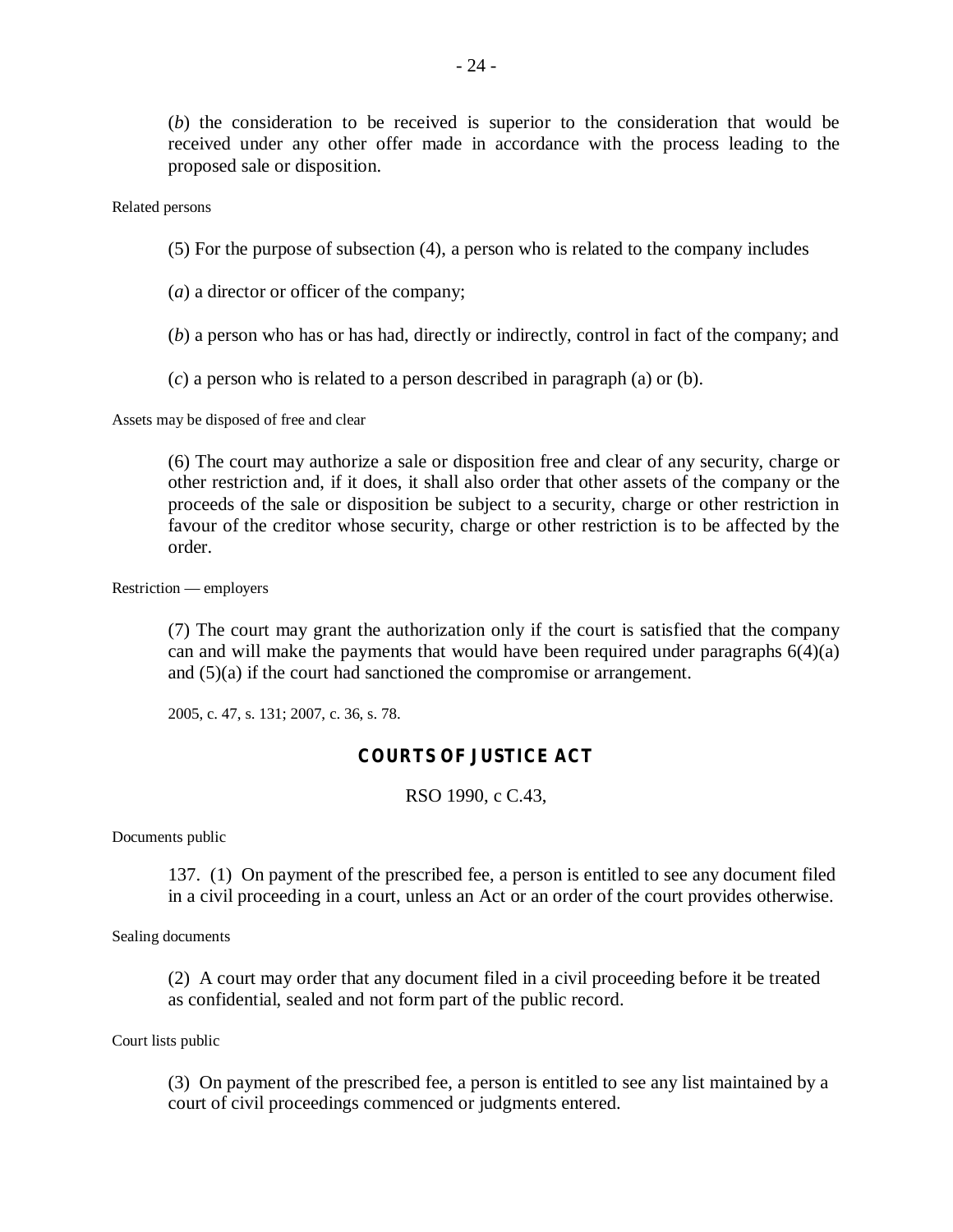Copies

(4) On payment of the prescribed fee, a person is entitled to a copy of any document the person is entitled to see.

R.S.O. 1990, c. C.43, s. 137.